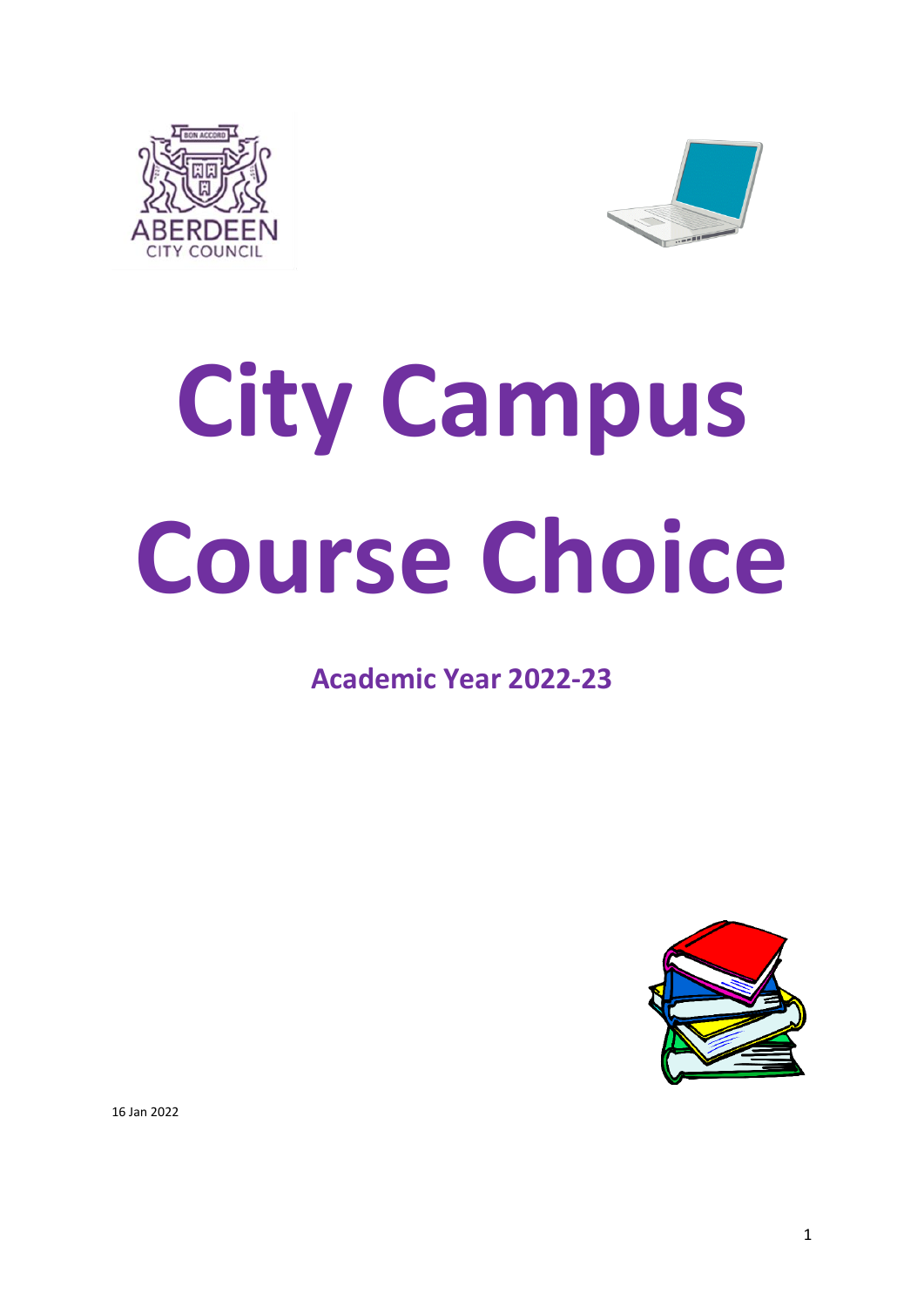# **Courses**

| <b>Course</b>                                     | <b>SCQF Level</b> | <b>Qualification/Award</b>       | Venue                           |
|---------------------------------------------------|-------------------|----------------------------------|---------------------------------|
| Accounting                                        | 6                 | Higher                           | Aberdeen Grammar                |
| Administration                                    | 6                 | Higher                           | St. Machar                      |
| Biology                                           | $\overline{7}$    | <b>Advanced Higher</b>           | Harlaw<br>St. Machar            |
| Chemistry                                         | $\overline{7}$    | <b>Advanced Higher</b>           | St. Machar                      |
| Chemistry                                         | 6                 | Higher                           | St. Machar                      |
| Children and Young People                         | 6                 | <b>Foundation Apprenticeship</b> | St. Machar<br>Lochside          |
| <b>Computing Science</b>                          | 6                 | Higher                           | Aberdeen Grammar                |
| <b>Construction Pathway</b>                       | 5/6               | <b>Foundation Apprentice</b>     | St. Machar                      |
| Dance                                             | 6                 | Higher                           | Citymoves Studio                |
| Dance                                             | 5                 | <b>National 5</b>                | Citymoves Studio                |
| Drama                                             | 7                 | <b>Advanced Higher</b>           | Aberdeen Grammar                |
| Drama                                             | 6                 | Higher                           | Harlaw                          |
| English                                           | 7                 | <b>Advanced Higher</b>           | Aberdeen Grammar                |
| ESOL (English for Speakers of<br>Other Languages) | 5                 | <b>National 5</b>                | <b>EAL Service at</b><br>Harlaw |
| ESOL                                              | 6                 | Higher                           | <b>EAL Service at</b><br>Harlaw |
| French                                            | 7                 | <b>Advanced Higher</b>           | Harlaw<br>Hazlehead             |
| French                                            | 6                 | Higher                           | Harlaw<br>Hazlehead             |
| Gaelic                                            | 3/4               | Learners                         | Hazlehead                       |
| Geography                                         | $\overline{7}$    | <b>Advanced Higher</b>           | Harlaw                          |
| German                                            | 6                 | Higher                           | Hazlehead                       |
| <b>Graphic Communication</b>                      | 6                 | Higher                           | St. Machar                      |
| History                                           | 7                 | <b>Advanced Higher</b>           | Aberdeen Grammar                |
| <b>Mandarin Chinese</b>                           | 7                 | <b>Advanced Higher</b>           | Oldmachar                       |
| Mandarin Chinese                                  | 6                 | Higher                           | Oldmachar                       |
| Mandarin Chinese                                  | 4/5               | <b>National 4/5</b>              | Oldmachar                       |
| <b>Mathematics of Mechanics</b>                   | $\overline{7}$    | <b>Advanced Higher</b>           | Harlaw                          |
| Modern Studies                                    | 7                 | <b>Advanced Higher</b>           | Aberdeen Grammar<br>Harlaw      |
| Moving Image Arts                                 | 6                 | AS Level                         | SHMU                            |
| Physics                                           | 7                 | <b>Advanced Higher</b>           | Aberdeen Grammar<br>Harlaw      |
| <b>Scientific Technologies</b>                    | 6                 | NPA Level 6                      | St. Machar                      |
| Social Services & Healthcare                      | 6                 | <b>Foundation Apprenticeship</b> | St. Machar                      |

Course locations & bus routes are on pages 33 onwards.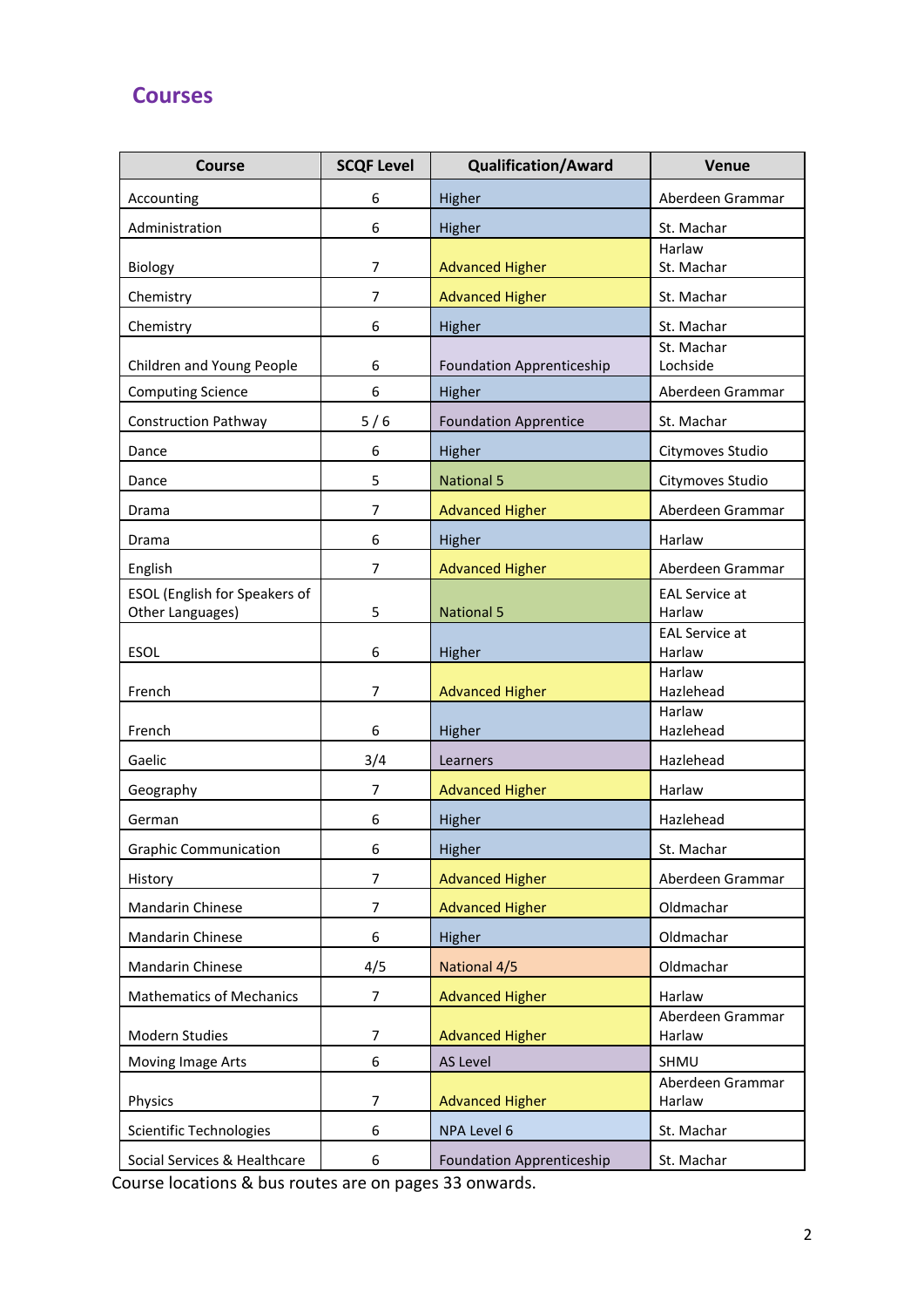THE SCOTTISH CREDIT AND QUALIFICATIONS FRAMEWORK<br>This Framework diagram has been produced to show the mainstream Scottish qualifications already credit rated by SQA and HEIs. However, there are a diverse number of learning

| <b>SCQF</b><br><b>Levels</b> | <b>SQA Qualifications</b>                                 |                                          | <b>Qualifications of Higher</b><br><b>Education Institutions</b> | <b>SVQs/MAs</b>                                                                                                 |                                                                                      |
|------------------------------|-----------------------------------------------------------|------------------------------------------|------------------------------------------------------------------|-----------------------------------------------------------------------------------------------------------------|--------------------------------------------------------------------------------------|
| 12                           |                                                           |                                          |                                                                  | <b>Doctoral Degree</b>                                                                                          | Professional Apprenticeship                                                          |
| 11                           |                                                           |                                          |                                                                  | <b>Masters Degree, Integrated Masters</b><br>Degree, Post Graduate Diploma,<br><b>Post Graduate Certificate</b> | Professional Apprenticeship<br>SVQ 5                                                 |
| 10                           |                                                           |                                          |                                                                  | Honours Degree, Graduate Diploma,<br><b>Graduate Certificate</b>                                                | Professional Apprenticeship                                                          |
| 9                            |                                                           |                                          | Professional<br><b>Development Award</b>                         | <b>Bachelors / Ordinary Degree,</b><br>Graduate Diploma, Graduate Certificate                                   | <b>Technical Apprenticeship</b><br>SVQ 4                                             |
| 8                            |                                                           | <b>Higher National</b><br><b>Diploma</b> |                                                                  | <b>Diploma Of Higher Education</b>                                                                              | <b>Technical Apprenticeship</b><br>SVQ 4                                             |
| $\overline{7}$               | Advanced Higher, Awards,<br><b>Scottish Baccalaureate</b> | <b>Higher National</b><br>Certificate    |                                                                  | <b>Certificate Of Higher Education</b>                                                                          | <b>Modern Apprenticeship</b><br>SVQ 3                                                |
| 6                            | Higher, Awards,<br><b>Skills for Work Higher</b>          |                                          |                                                                  |                                                                                                                 | <b>Modern Apprenticeship</b><br><b>Foundation Apprenticeship</b><br>SVQ <sub>3</sub> |
| 5                            | National 5, Awards,<br><b>Skills for Work National 5</b>  |                                          |                                                                  |                                                                                                                 | <b>Modern Apprenticeship</b><br>SVQ <sub>2</sub>                                     |
| 4                            | National 4, Awards,<br><b>Skills for Work National 4</b>  | <b>National</b><br>Certificate           | <b>National</b><br><b>Progression Award</b>                      |                                                                                                                 | SVQ <sub>1</sub>                                                                     |
| 3                            | National 3, Awards,<br><b>Skills for Work National 3</b>  |                                          |                                                                  |                                                                                                                 |                                                                                      |
| $\overline{2}$               | National 2,<br>Awards                                     |                                          |                                                                  |                                                                                                                 |                                                                                      |
|                              | National 1,<br><b>Awards</b>                              |                                          |                                                                  |                                                                                                                 |                                                                                      |
|                              |                                                           |                                          |                                                                  |                                                                                                                 |                                                                                      |

<https://scqf.org.uk/about-the-framework/>

**scqf**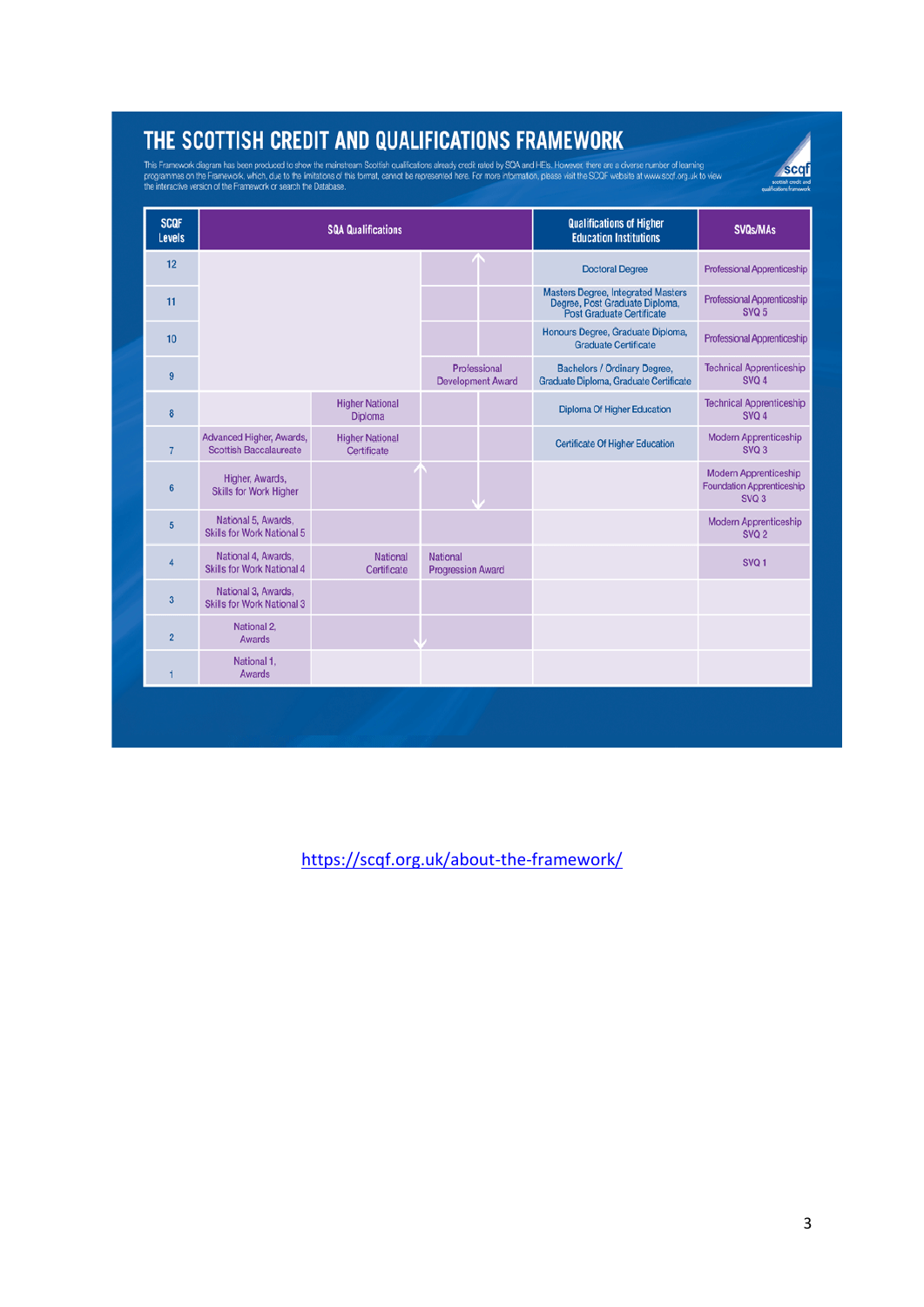# **Courses**

| <b>ACCOUNTING</b>         | <b>HIGHER</b><br><b>SCQF6</b>                                                                                                                                                                                                              |
|---------------------------|--------------------------------------------------------------------------------------------------------------------------------------------------------------------------------------------------------------------------------------------|
| <b>Days</b>               | Tue/Thurs 2-4pm                                                                                                                                                                                                                            |
| Location                  | Aberdeen Grammar School                                                                                                                                                                                                                    |
| <b>Entry Requirements</b> | National 5 Maths or National 5 Accounting                                                                                                                                                                                                  |
| <b>Course Content</b>     | The Course has three mandatory Units:<br>Preparing Financial Information (Partnership and PLC accounts),<br>Preparing Management Information (Budgeting and Costing) and<br>Analysing Accounting Information (Ratios and Decision-making). |
| <b>Career progression</b> | Further Education or Higher Education e.g. HNC/D or degree courses in<br>Accounting and Finance, Business or Management studies<br>A range of employment – Insurance, Banking, Accounting, Administration<br>jobs                          |
| <b>Materials Required</b> | The school provides all materials for all courses. Pupils do not need to<br>bring anything apart from a ruler and a calculator.                                                                                                            |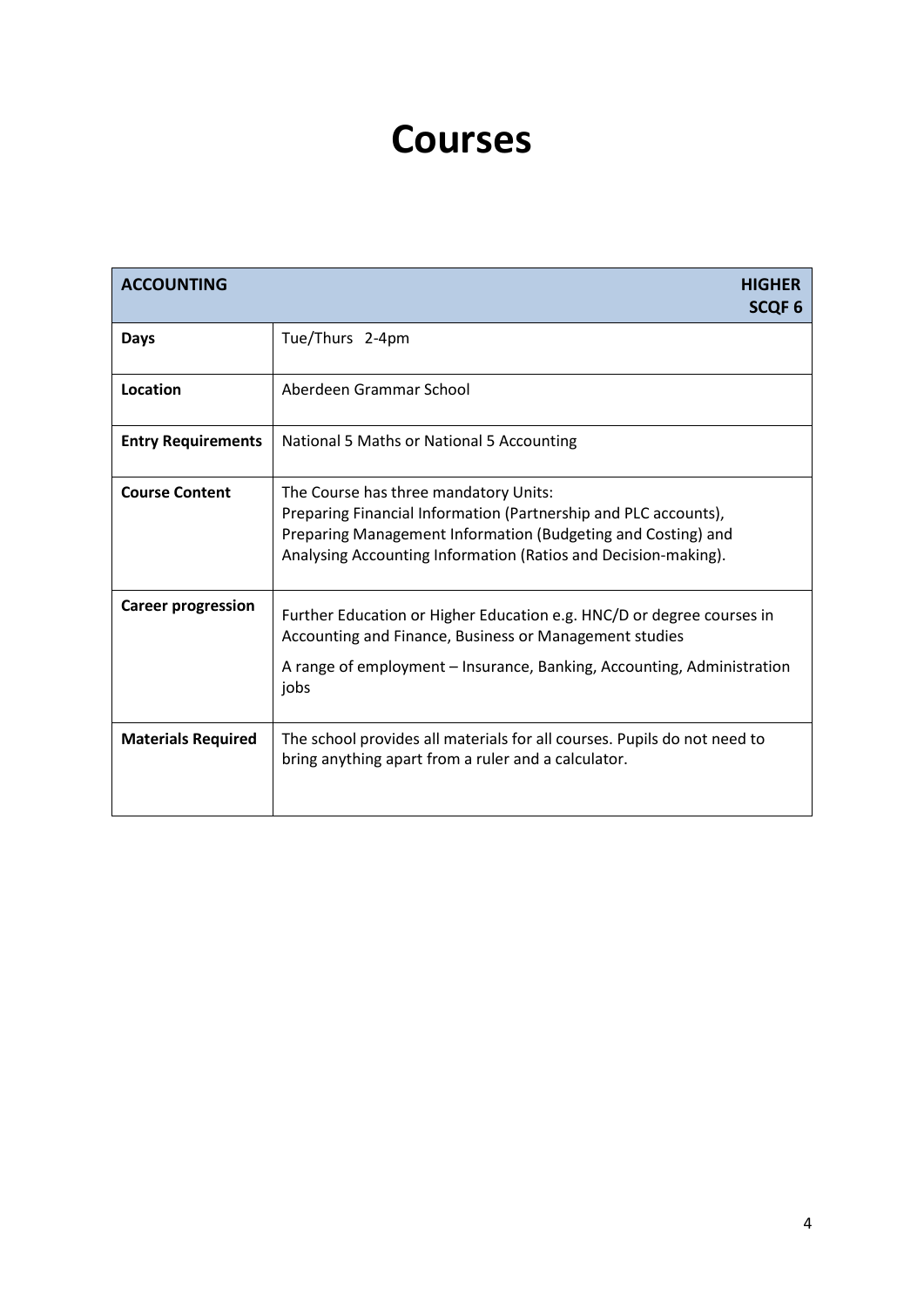| <b>ADMINISTRATION</b>     | <b>HIGHER</b><br><b>SCQF6</b>                                                                                                                                                                                                                                                                                                                                                                                                                                           |
|---------------------------|-------------------------------------------------------------------------------------------------------------------------------------------------------------------------------------------------------------------------------------------------------------------------------------------------------------------------------------------------------------------------------------------------------------------------------------------------------------------------|
| <b>Days</b>               | Tue $2 - 3.40$ pm<br>Thur $1.10 - 2.50$ pm                                                                                                                                                                                                                                                                                                                                                                                                                              |
| Location                  | St. Machar Academy                                                                                                                                                                                                                                                                                                                                                                                                                                                      |
| <b>Entry Requirements</b> | A National 5 Administration pass at A or B is desired. Entrance to the<br>course is at the discretion of the department.                                                                                                                                                                                                                                                                                                                                                |
| <b>Course Content</b>     | The course consists of two areas of study.                                                                                                                                                                                                                                                                                                                                                                                                                              |
|                           | <b>Administrative theory and practice</b><br>You will learn about the factors contributing to an efficient administrative<br>function: time and task management, effective teams, complying with<br>workplace legislation, the impact of digital technologies, and customer<br>care.                                                                                                                                                                                    |
|                           | Content includes:<br>the role of administrative assistant; strategies and importance of effective<br>time and task management; characteristics and importance of effective<br>teams; knowledge of workplace legislation and strategies for ensuring<br>compliance; impact of digital technology on the organisation; features of<br>good customer care; organising and supporting meetings and events;<br>appropriate methods of communication and research.            |
|                           | IT applications<br>You will learn how to organise and manage information using digital<br>technology in administrative contexts. You will create and edit complex<br>business documents using software application functions to analyse,<br>process and manage information. You will learn about barriers to<br>communication and ways of overcoming them to ensure effective<br>communication, and how to maintain the security and confidentiality of<br>information. |
|                           | Content includes:<br>word processing; spreadsheets; relational databases; presentations;<br>communication.                                                                                                                                                                                                                                                                                                                                                              |
| <b>Assessment</b>         | The course assessment has two components totalling 120 marks:<br>Component 1: question paper - worth 50 marks (consisting of<br>two sections, section 1 worth 10 marks, and section 2 worth 40<br>marks)                                                                                                                                                                                                                                                                |
|                           | Component 2: assignment - worth 70 marks.                                                                                                                                                                                                                                                                                                                                                                                                                               |
| <b>Materials Required</b> |                                                                                                                                                                                                                                                                                                                                                                                                                                                                         |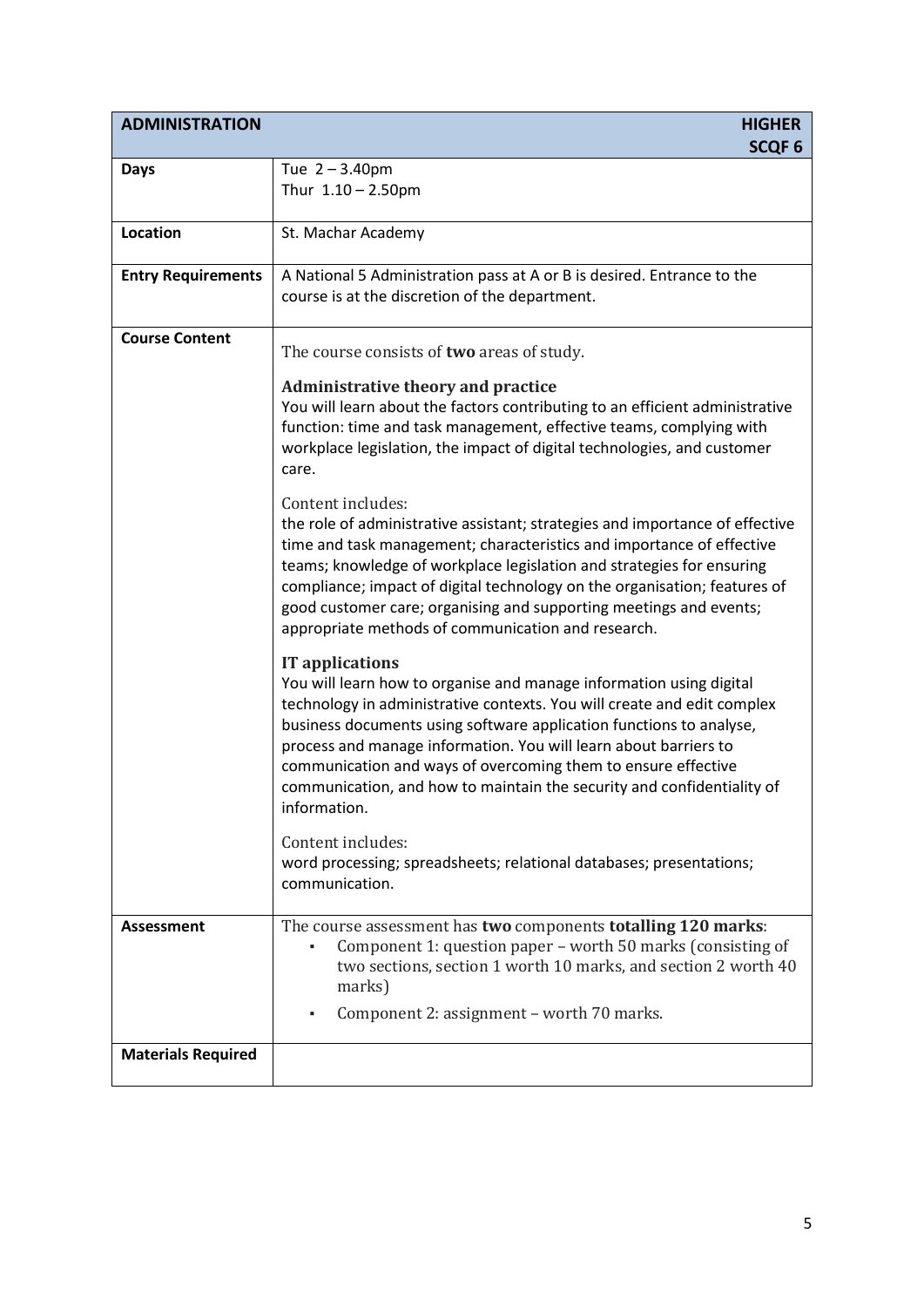| <b>BIOLOGY</b>            |               | <b>ADVANCED HIGHER</b><br><b>SCQF7</b>                                                                                                                                                                                                                                                                                                                                                                                                                                                                                                                                                                                                                                                                                                                                                                                                                                                                                   |
|---------------------------|---------------|--------------------------------------------------------------------------------------------------------------------------------------------------------------------------------------------------------------------------------------------------------------------------------------------------------------------------------------------------------------------------------------------------------------------------------------------------------------------------------------------------------------------------------------------------------------------------------------------------------------------------------------------------------------------------------------------------------------------------------------------------------------------------------------------------------------------------------------------------------------------------------------------------------------------------|
| <b>Days</b>               | Mon/Wed 2-4pm | Tue/Thur 2-4pm                                                                                                                                                                                                                                                                                                                                                                                                                                                                                                                                                                                                                                                                                                                                                                                                                                                                                                           |
| <b>Location</b>           | St. Machar    | Harlaw                                                                                                                                                                                                                                                                                                                                                                                                                                                                                                                                                                                                                                                                                                                                                                                                                                                                                                                   |
| <b>Entry Requirements</b> |               | A Higher Biology or Human Biology pass at A or B is desired. Entrance to<br>the course is at the discretion of the department.                                                                                                                                                                                                                                                                                                                                                                                                                                                                                                                                                                                                                                                                                                                                                                                           |
| <b>Course Content</b>     |               | This course is composed of the following 3 Units:<br>Cells and Proteins: proteomics, protein structure, binding and<br>conformational change; membrane proteins; detecting and<br>amplifying a stimulus; communication within multicellular<br>organism and protein control of cell division. The Unit includes<br>important laboratory techniques for biologists.<br>Organisms and Evolution: evolution; variation and sexual<br>reproduction; sex and behaviour and parasitism. This Unit covers<br>techniques for ecological field study.<br>Investigative Biology: This Unit builds on understanding of the scientific<br>method from Higher Biology. Learners will develop knowledge and<br>understanding of the principles and practice of investigative biology and its<br>communication. The Unit covers scientific principles and processes,<br>experimentation and critical evaluation of biological research. |
| <b>Assessment</b>         |               | To gain the award of the Course, the learner must pass Course assessment.<br>Course assessment will provide the basis for grading attainment in the<br>Course award at levels A-D. The Course assessment is externally assessed<br>and composed of the following two components:<br>• Component $1$ - question paper 100 marks<br>Component 2 - project 30 marks                                                                                                                                                                                                                                                                                                                                                                                                                                                                                                                                                         |
| <b>Materials Required</b> | recommended.  | Access to Scholar is expected and the Bright Red Advanced Higher book is                                                                                                                                                                                                                                                                                                                                                                                                                                                                                                                                                                                                                                                                                                                                                                                                                                                 |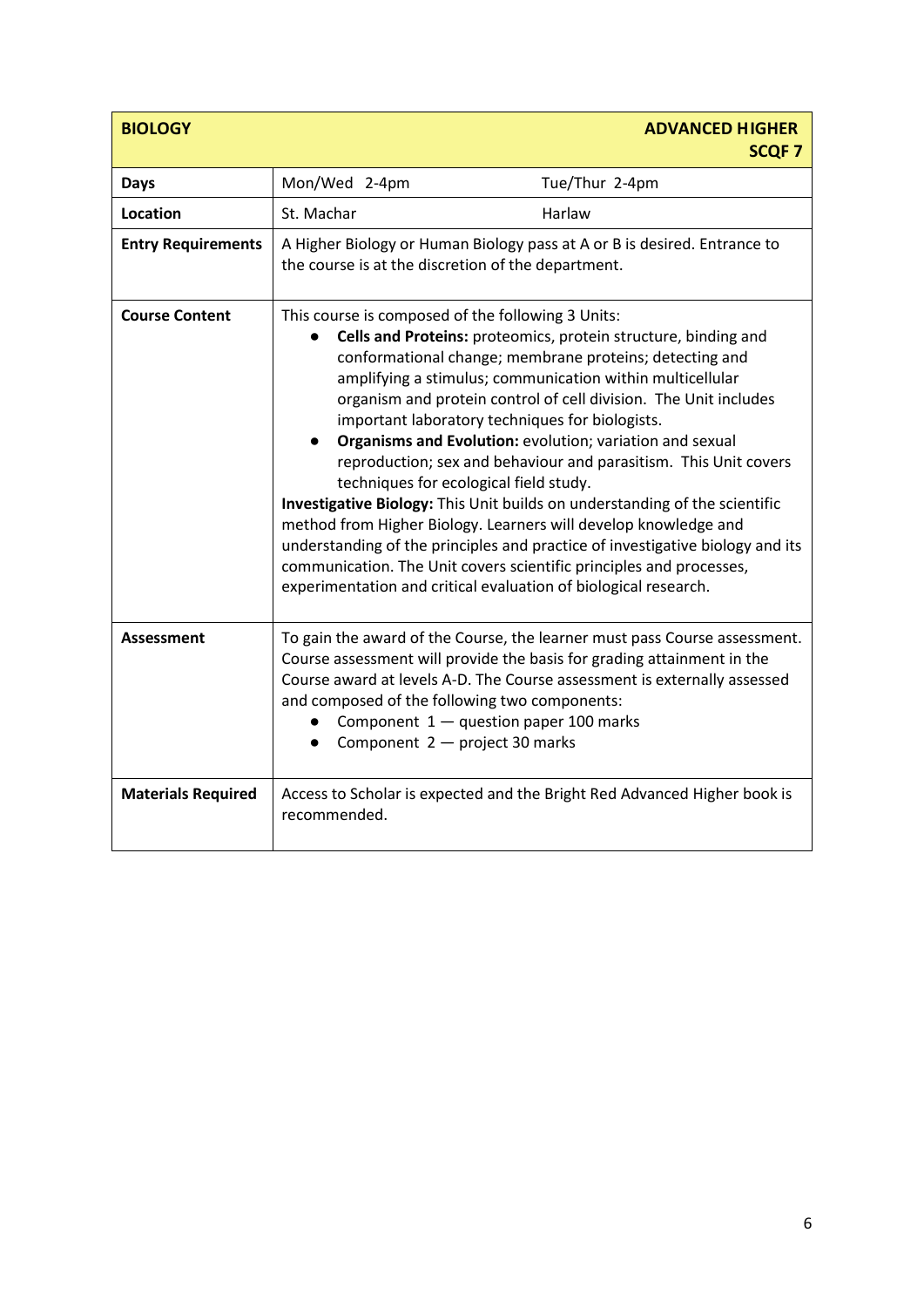| <b>CHEMISTRY</b>          | <b>ADVANCED HIGHER</b><br><b>SCQF7</b>                                                                                                                                                                                                                                                                                                                                                                                                                                                                                                                                                                                                                                                                                                                                                                                                                                                                                           |
|---------------------------|----------------------------------------------------------------------------------------------------------------------------------------------------------------------------------------------------------------------------------------------------------------------------------------------------------------------------------------------------------------------------------------------------------------------------------------------------------------------------------------------------------------------------------------------------------------------------------------------------------------------------------------------------------------------------------------------------------------------------------------------------------------------------------------------------------------------------------------------------------------------------------------------------------------------------------|
| <b>Days</b>               | Tue $2 - 3.40$ pm<br>Thur $1.10 - 2.50$ pm                                                                                                                                                                                                                                                                                                                                                                                                                                                                                                                                                                                                                                                                                                                                                                                                                                                                                       |
| Location                  | St. Machar Academy                                                                                                                                                                                                                                                                                                                                                                                                                                                                                                                                                                                                                                                                                                                                                                                                                                                                                                               |
| <b>Entry Requirements</b> | A Higher Chemistry pass at A or B is desired. Entrance to the course is at<br>the discretion of the department.                                                                                                                                                                                                                                                                                                                                                                                                                                                                                                                                                                                                                                                                                                                                                                                                                  |
| <b>Course Content</b>     | The course is comprised of three units:<br>Inorganic and Physical Chemistry<br>Organic Chemistry and Instrumental Analysis<br><b>Researching Chemistry</b><br>Study at this level builds on previous knowledge and understanding of the<br>physical and natural environments. Throughout the course, concepts<br>which have been introduced in the Higher course are developed, leading<br>to deeper and broader understanding. The range of practical skills is also<br>developed with many new techniques being introduced. The course also<br>develops the skills of independent study and thought - particularly during<br>the individual research project. The course is particularly suitable for<br>candidates who wish to progress to degree courses either in chemistry or<br>in subjects in which chemistry is a major component such as medicine,<br>chemical engineering, and the environmental and health sciences. |
| Assessment                | The externally assessed parts of the course are a written paper, worth 100<br>marks and a project worth 30 marks.                                                                                                                                                                                                                                                                                                                                                                                                                                                                                                                                                                                                                                                                                                                                                                                                                |
| <b>Materials Required</b> |                                                                                                                                                                                                                                                                                                                                                                                                                                                                                                                                                                                                                                                                                                                                                                                                                                                                                                                                  |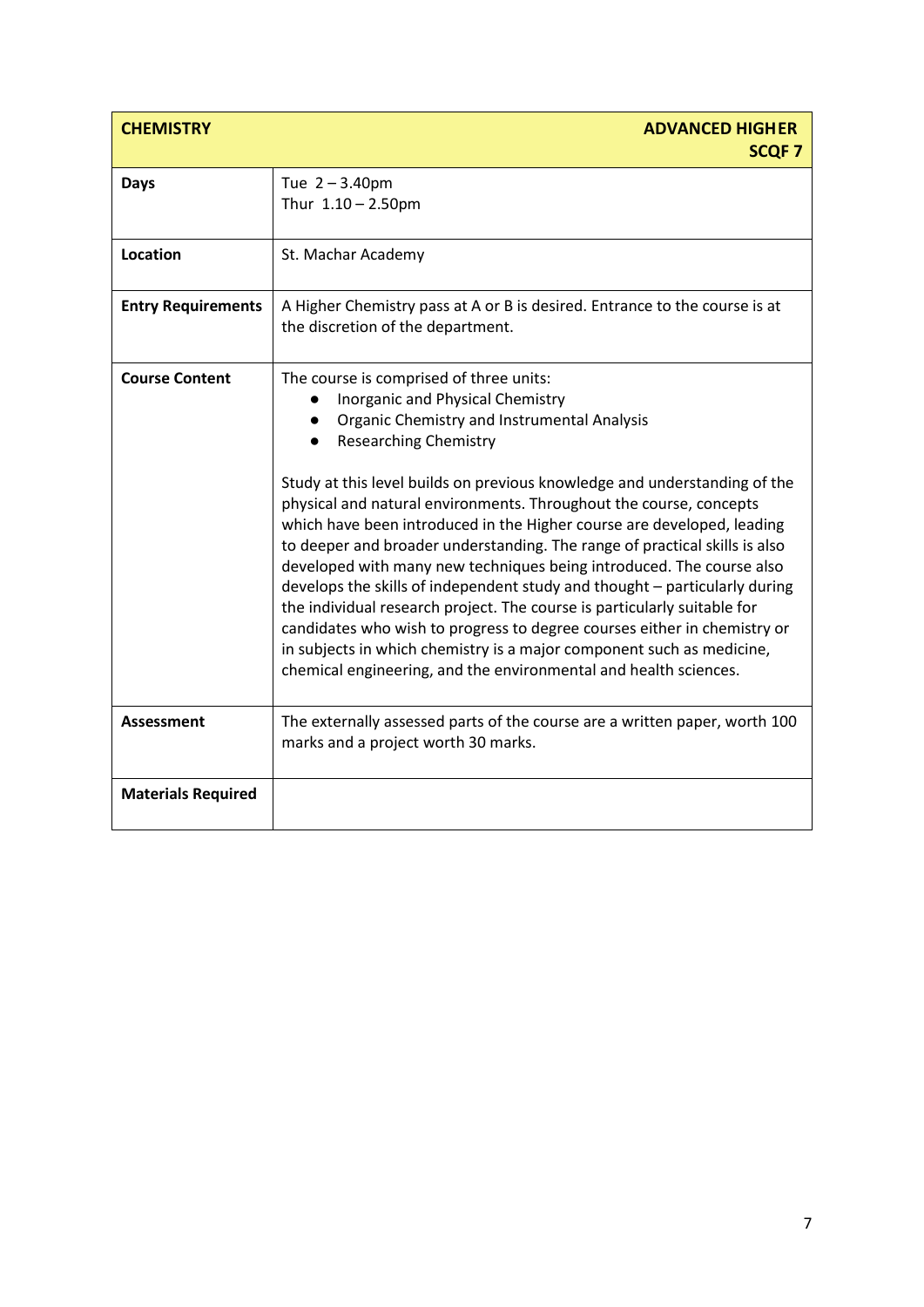| <b>CHEMISTRY</b>          | <b>HIGHER</b><br><b>SCQF6</b>                                                                                                                                                                                                                                                                                                                                                                                                                                                                                                                                                                                                                                                                                                                                                                    |
|---------------------------|--------------------------------------------------------------------------------------------------------------------------------------------------------------------------------------------------------------------------------------------------------------------------------------------------------------------------------------------------------------------------------------------------------------------------------------------------------------------------------------------------------------------------------------------------------------------------------------------------------------------------------------------------------------------------------------------------------------------------------------------------------------------------------------------------|
| <b>Days</b>               | Tue $2 - 3.40$ pm<br>Thur $1.10 - 2.50$ pm                                                                                                                                                                                                                                                                                                                                                                                                                                                                                                                                                                                                                                                                                                                                                       |
| Location                  | St. Machar Academy                                                                                                                                                                                                                                                                                                                                                                                                                                                                                                                                                                                                                                                                                                                                                                               |
| <b>Entry Requirements</b> | A National 5 Chemistry pass at A or B is desired. Entrance to the course is<br>at the discretion of the department.                                                                                                                                                                                                                                                                                                                                                                                                                                                                                                                                                                                                                                                                              |
| <b>Course Content</b>     | There are four units:<br><b>Chemical changes and structure</b> $-$ controlling reaction rates $\&$<br>$\bullet$<br>periodic trends; collision theory & the use of catalysts in reactions;<br>electro-negativity and intra-molecular and intermolecular forces.<br>Researching Chemistry - relevance of chemical theory to everyday<br>life by exploring the chemistry behind a topical issue.<br>Nature's Chemistry - Organic chemistry within the context of the<br>$\bullet$<br>chemistry of food and the chemistry of everyday consumer<br>products, soaps, detergents, fragrances, and skincare.<br>Chemistry in Society - the principles of physical chemistry which<br>$\bullet$<br>allows a chemical process to be taken from the researcher's bench<br>through to industrial production. |
| <b>Assessment</b>         | The Course assessment will consist of two Components: a question paper<br>and an assignment.<br>Component $1$ – question paper.<br>The question paper will have 100 marks. The question paper will have two<br>Sections. Section 1 (Objective Test) will have 20 marks. Section 2 will<br>contain restricted and extended response questions and will have 80<br>marks.<br>Component $2 -$ assignment<br>This assignment requires learners to apply skills, knowledge and<br>understanding to investigate a relevant topic in chemistry. The topic<br>should draw on one or more of the key areas of the course and should be<br>chosen with guidance from the assessor. The assignment will have 20<br>marks.                                                                                   |
| <b>Materials Required</b> |                                                                                                                                                                                                                                                                                                                                                                                                                                                                                                                                                                                                                                                                                                                                                                                                  |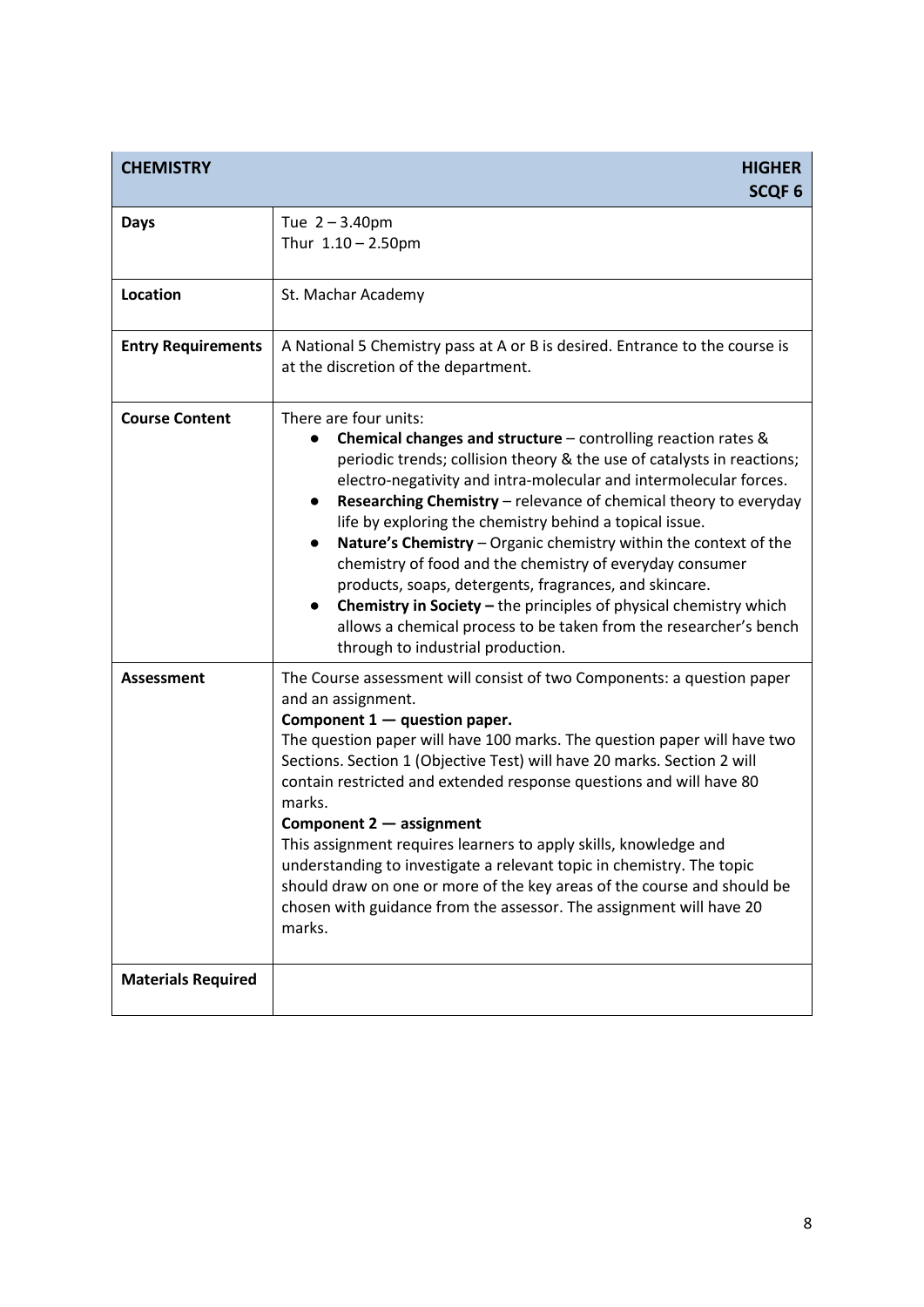| <b>Children and Young People</b> |                                                                                                                                                                                                                                                                                                                                                                                                                                                                                                                                                                                                                                                                                                                                                                                                                                                                                                                                                                                                                                                                             | <b>Foundation Apprenticeship</b><br><b>SCQF6</b> |
|----------------------------------|-----------------------------------------------------------------------------------------------------------------------------------------------------------------------------------------------------------------------------------------------------------------------------------------------------------------------------------------------------------------------------------------------------------------------------------------------------------------------------------------------------------------------------------------------------------------------------------------------------------------------------------------------------------------------------------------------------------------------------------------------------------------------------------------------------------------------------------------------------------------------------------------------------------------------------------------------------------------------------------------------------------------------------------------------------------------------------|--------------------------------------------------|
| <b>Days</b>                      | Tuesday 2pm-4pm & Thursday 1.10pm-3.10pm And<br>Placement (1 full day or 2 half days - flexible to suit timetable)                                                                                                                                                                                                                                                                                                                                                                                                                                                                                                                                                                                                                                                                                                                                                                                                                                                                                                                                                          |                                                  |
| Location                         | St Machar Academy<br>Tue/Thur                                                                                                                                                                                                                                                                                                                                                                                                                                                                                                                                                                                                                                                                                                                                                                                                                                                                                                                                                                                                                                               | Lochside Academy<br>Mon/Wed                      |
| <b>Entry Requirements</b>        | An interest in working or further study in a relevant sector such as<br>Early Years, Childcare, Teaching etc.<br>Students should have a range of qualifications (including Nat 5 English)<br>that demonstrate their ability to work at SCQF Level 6, and cope with<br>the written and demands of the course.                                                                                                                                                                                                                                                                                                                                                                                                                                                                                                                                                                                                                                                                                                                                                                |                                                  |
| <b>Course Content</b>            | The Foundation Apprenticeship in Social Services (Children & Young<br>People) is for pupils in S5 and S6. You will complete a National<br>Progression Award at SCQF Level 6 in Social Services and Healthcare<br>and four Mandatory Units of the SVQ 2 Social Services (Children &<br>Young People).<br>The National Progression Award will include units in:<br>-Safeguarding of Children and Young People<br>-Play for Children and Young People<br>-Communication with Children and Young People<br>-Development of Children and Young People<br>-Promote the wellbeing and safety of Children and Young People<br>You will also undertake work-based learning during which you will<br>gain the mandatory units of the SVQ Level 2 qualification. Two<br>additional optional SVQ Level 2 units must be completed upon entry to<br>the social services workforce.<br>Support effective communication<br>-Support the health and safety of yourself and individuals<br>-Develop your own knowledge and practice<br>-Support the safeguarding of children and young people |                                                  |
| <b>Career progression</b>        | -Can progress onto Modern Apprenticeship in this sector<br>-Successful completion of this course allows direct entry into related<br>courses at NESCOL<br>-Universities recognise this course as equivalent of at least 1 Higher.<br>RGU recognise this course as 2xHigher Bs if you are applying to a<br>related degree.                                                                                                                                                                                                                                                                                                                                                                                                                                                                                                                                                                                                                                                                                                                                                   |                                                  |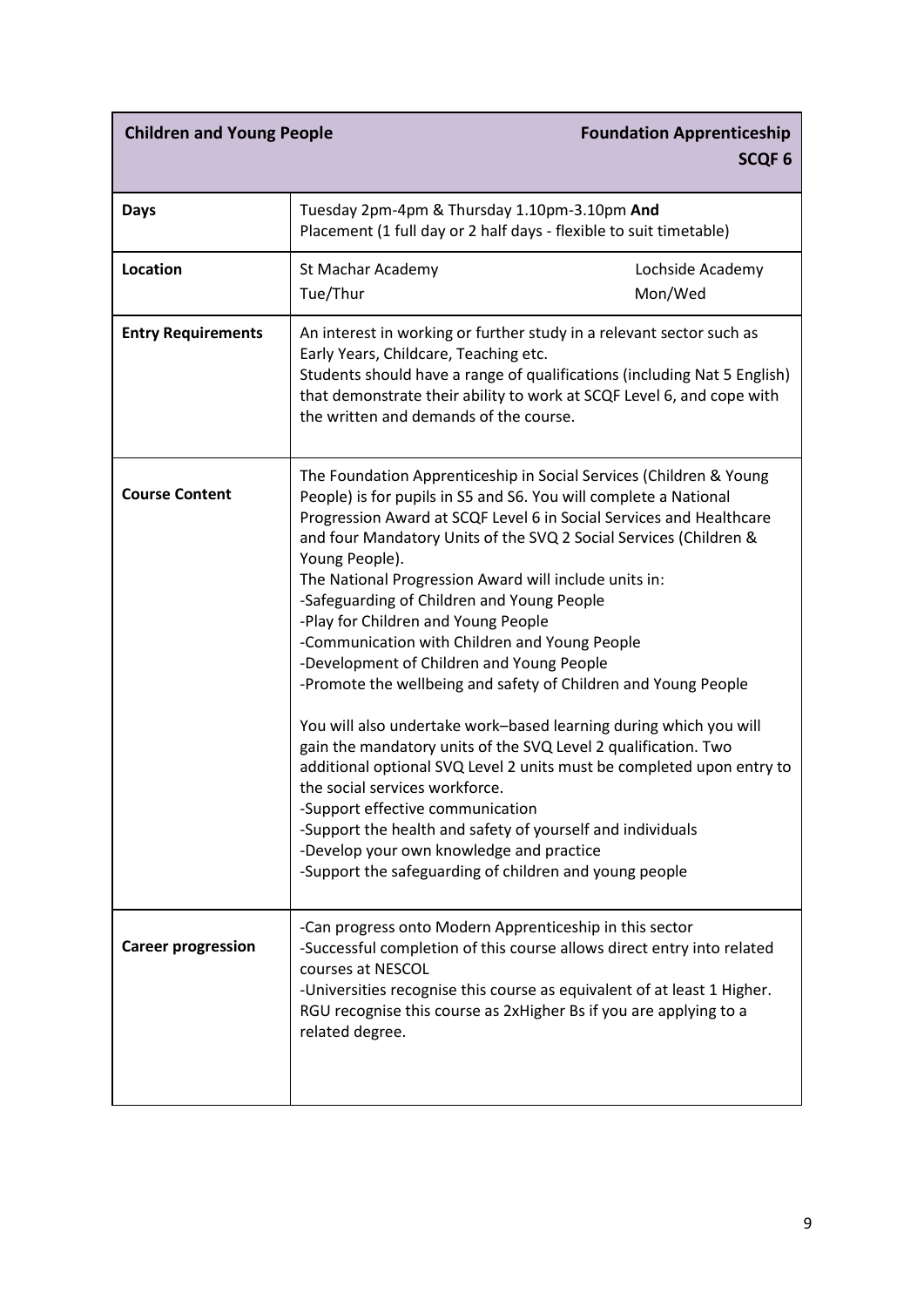| <b>COMPUTING SCIENCE</b><br><b>HIGHER</b><br><b>SCQF6</b> |                                                                                                                                                                                                                                                                                                                                                                                                                                                                                                                                                                                                                                 |
|-----------------------------------------------------------|---------------------------------------------------------------------------------------------------------------------------------------------------------------------------------------------------------------------------------------------------------------------------------------------------------------------------------------------------------------------------------------------------------------------------------------------------------------------------------------------------------------------------------------------------------------------------------------------------------------------------------|
| <b>Days</b>                                               | Mon/Wed<br>$2 - 4pm$                                                                                                                                                                                                                                                                                                                                                                                                                                                                                                                                                                                                            |
| Location                                                  | Aberdeen Grammar School                                                                                                                                                                                                                                                                                                                                                                                                                                                                                                                                                                                                         |
| <b>Entry Requirements</b>                                 | Pupils wishing to participate in this course should have achieved a pass at<br>N5 Computing or evidence of an interest in computing and N5 pass in a<br>related technology subject.                                                                                                                                                                                                                                                                                                                                                                                                                                             |
| <b>Course Content</b>                                     | The Course enables learners to develop an extended range of computing<br>and computational thinking skills, including skills in analysis and problem-<br>solving, design and modelling, developing, implementing, testing and<br>evaluating digital solutions across a range of contemporary contexts.<br>The Course has two mandatory Units: Software Design and Development<br>(Computational constructs, Data types and structures, Testing and<br>documenting solutions, Algorithm specification) and Information System<br>Design and Development (Database and Web based structures, Media<br>types, Coding and testing). |
| <b>Assessment</b>                                         | The learner will be assessed by a combination of a question paper worth<br>90 marks and an assignment worth 60 marks. Learners will apply<br>knowledge and skills to solve an appropriately challenging computing<br>science problem. The question paper introduces breadth to the<br>assessment.                                                                                                                                                                                                                                                                                                                               |
| <b>Materials Required</b>                                 |                                                                                                                                                                                                                                                                                                                                                                                                                                                                                                                                                                                                                                 |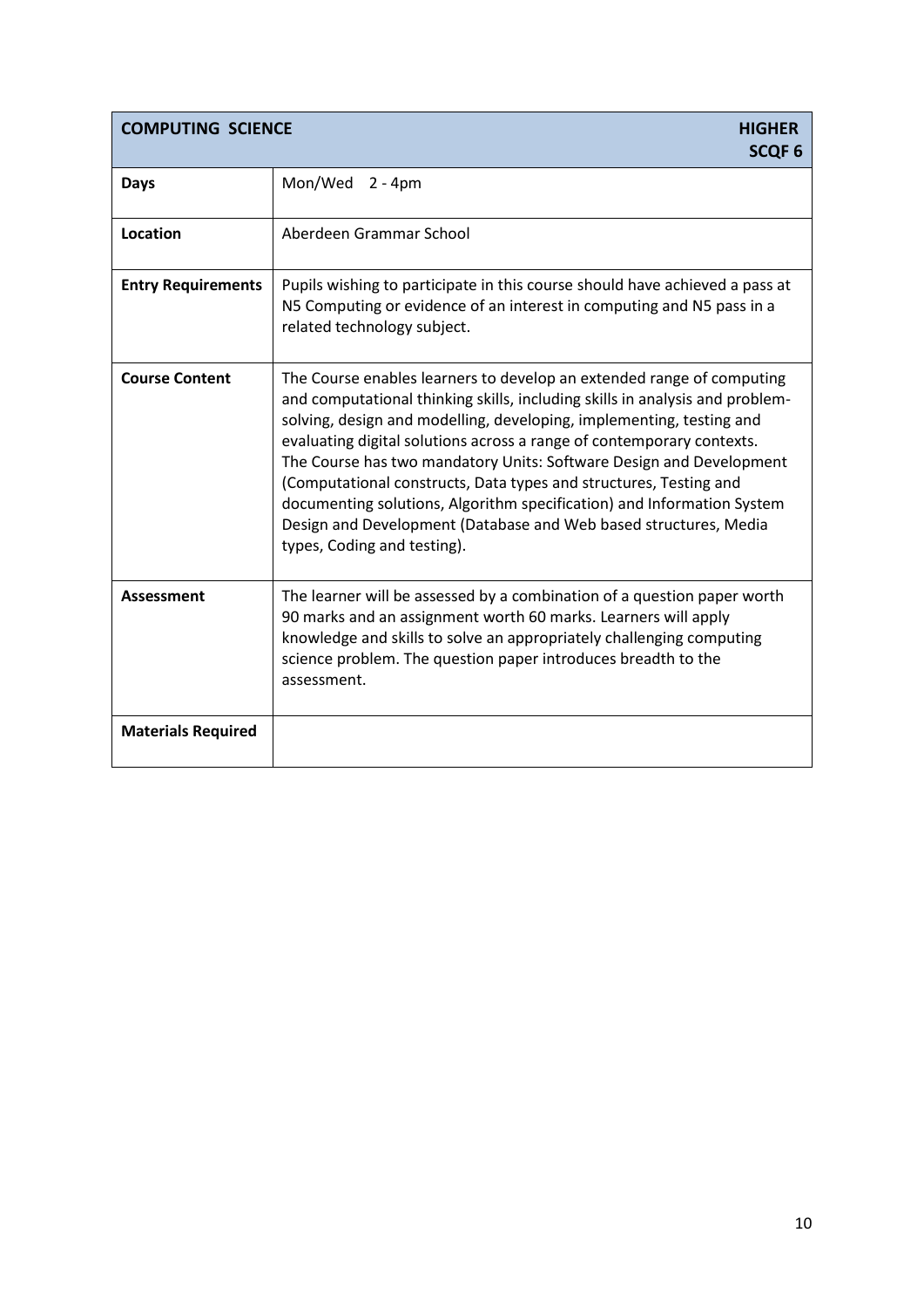#### **Construction Pathway - St Machar Academy**

#### **The Opportunity**

St Machar Academy, NESCol and Robertsons Construction are partnering to offer a 1 year construction course for students in their final year of secondary school. This course is designed for students that wish to pursue a career in the construction industry. Through the course we aim to provide students with a range of certificates and qualifications that will make them some of the most 'employable' young people in Aberdeen City. The course is full time and based in St Machar Academy. This is an ideal opportunity for pupils looking to build their experience to later find an apprenticeship.

#### **What will I study?**

Participation in this course will provide you with the opportunity to gain qualifications a minimum of 5 SCQF qualifications, and possibly more.

| <b>Construction SCQF</b><br>Level 5 Foundation<br>Apprenticeship | NESCol and Robertsons will partner to deliver this course during 1 whole day in school. This<br>will give students training in a variety of construction areas such as carpentry, painting and<br>decorating, plumbing and bricklaying. The exact units that will be covered are yet to be<br>confirmed |
|------------------------------------------------------------------|---------------------------------------------------------------------------------------------------------------------------------------------------------------------------------------------------------------------------------------------------------------------------------------------------------|
| Long Term Work<br>Placement in<br>Construction                   | You will spend 1 day per week gaining valuable experience on site. This will allow you to<br>learn 'on the job' and prepare you for your future career in construction.                                                                                                                                 |
| English/Literacy                                                 | You will continue to develop your literacy skills. The course/learning is not yet confirmed.<br>and a working group are currently planning how we can best relate this to the construction<br>industry.                                                                                                 |
| Maths/Numeracy -<br>possibly Craft<br>Maths?                     | You will continue to develop your Numeracy skills. The course/learning is not yet<br>confirmed. and a working group are currently planning how we can best relate this to the<br>construction industry.                                                                                                 |
| Employability                                                    | You will complete an SQA Employability course that will provide you with valuable skills<br>such as CV writing, finding a job, applying for jobs and interview skills. You will also<br>complete tasks that will allow your work placement to be accredited.                                            |
| School based<br>elective subject                                 | You will choose 1 course as part of the St Machar S5 options. This does not need to be<br>related to construction.                                                                                                                                                                                      |
| <b>Construction Specific</b><br>Awards                           | Time in your week will be dedicated to working towards a variety of certificates that will be<br>extremely useful and help prepare you for your future career you will work towards gaining<br>your CSCS Green Card that will enable you to work on a site, gain First Aid qualification and<br>more.   |

#### **Foe more info see: [ttps://youtu.be/G8TsUMhDF\\_k](https://youtu.be/G8TsUMhDF_k)**

**Who is eligible?** You should be in your final year of school and this course will most likely be taken as an alternative to your S5. S4 pupils will be considered but priority will be given to S5 pupils.

**How many spaces are there on the course** A maximum of 12 places.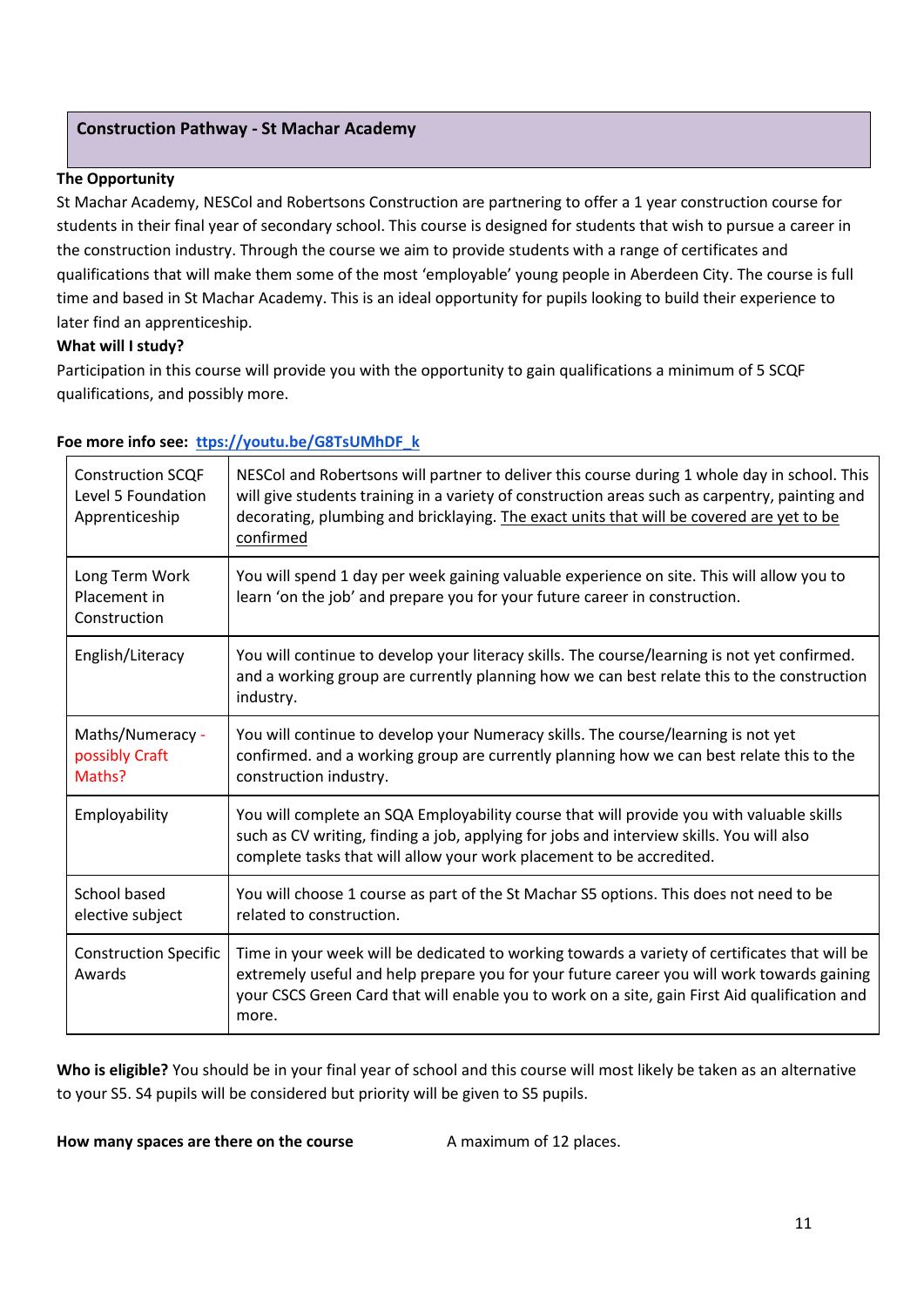| <b>DANCE</b>              | <b>HIGHER</b><br><b>SCQF6</b>                                                                                                                                                                                                                                                                                                                                                                                                                                                                                                                                                                                                                                                                                                                                                                                                     |
|---------------------------|-----------------------------------------------------------------------------------------------------------------------------------------------------------------------------------------------------------------------------------------------------------------------------------------------------------------------------------------------------------------------------------------------------------------------------------------------------------------------------------------------------------------------------------------------------------------------------------------------------------------------------------------------------------------------------------------------------------------------------------------------------------------------------------------------------------------------------------|
| <b>Days</b>               | Mon/Wed 1.45 - 4.15pm                                                                                                                                                                                                                                                                                                                                                                                                                                                                                                                                                                                                                                                                                                                                                                                                             |
|                           | There will be extra rehearsals outside normal school hours:<br>2 days in Easter Holidays for choreography intensive exam prep                                                                                                                                                                                                                                                                                                                                                                                                                                                                                                                                                                                                                                                                                                     |
| Location                  | Citymoves Dance Agency SVIO, The Anatomy Rooms, Shoe Lane (back of<br>Marischal College)                                                                                                                                                                                                                                                                                                                                                                                                                                                                                                                                                                                                                                                                                                                                          |
| <b>Entry Requirements</b> | It is expected that students have suitable dance experience and/or have<br>taken National 5 dance. Students are to work independently on their<br>choreography outside tutor lead sessions.                                                                                                                                                                                                                                                                                                                                                                                                                                                                                                                                                                                                                                       |
| <b>Course Content</b>     | <b>Technical Skills Unit</b><br>Develop and apply skills in contrasting techniques. In 2021/2022<br>these will be Contemporary, Jazz and Ballet<br>Research key practitioners and historical context influencing these<br>$\bullet$<br>distinct styles<br><b>Choreography Unit</b><br>Create a group piece of choreography that communicates their<br>chosen theme                                                                                                                                                                                                                                                                                                                                                                                                                                                                |
| <b>Assessment</b>         | Component 1 - Question Paper (40 marks) 2 hours<br><b>Component 2 – Practical Activity (70 marks)</b><br>This component has two Sections.<br>Section 1: Choreography will have 45 marks. In this Section, candidates<br>create and present a choreography for a group of dancers (excluding self),<br>lasting 2 - 3 minutes.<br>Section 2: Choreographic Review will have 25 marks. In this Section,<br>candidates review their work as a choreographer by explaining the<br>relationship between their research, theme and an initial motif, explaining<br>the reasons for the choreographic choices made, and reflecting on their<br>skills as a choreographer.<br>Component 3 - Performance (70 marks)<br>Candidates will perform two tutor-choreographed technical solos, each<br>lasting 2 minutes, and each worth 35 marks. |
| <b>Materials</b>          | For the curriculum dance programme, specific dance wear is required with<br>no sports logos.                                                                                                                                                                                                                                                                                                                                                                                                                                                                                                                                                                                                                                                                                                                                      |
| <b>Contact details</b>    | Gillian Farquhar, Dance Development Manager<br><b>Citymoves Dance Agency</b><br>T: 01224 984159<br>E: gillian.farquhar@citymoves.org.uk                                                                                                                                                                                                                                                                                                                                                                                                                                                                                                                                                                                                                                                                                           |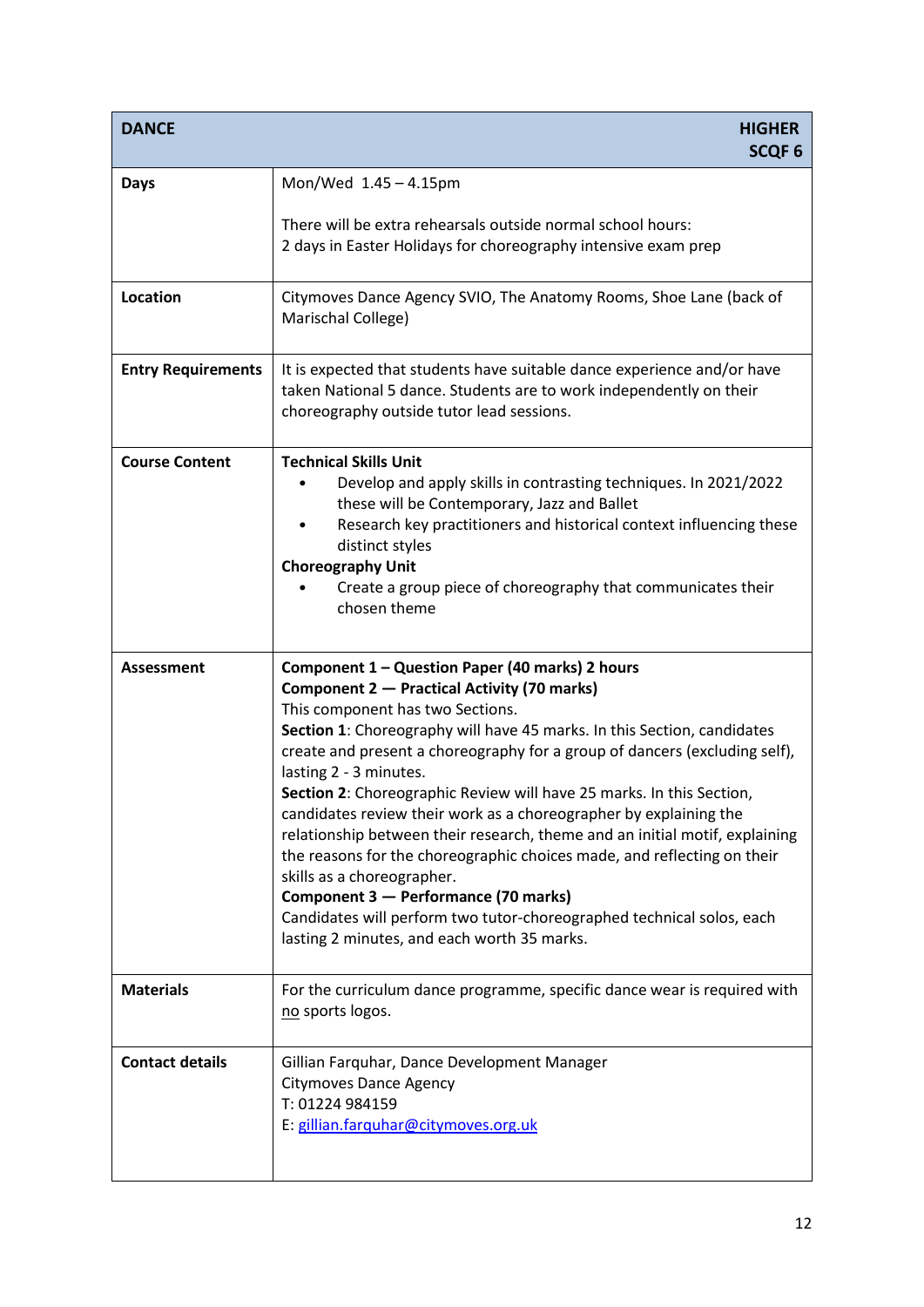| <b>DANCE</b>              | <b>NATIONAL 5</b><br><b>SCQF5</b>                                                                                                                                                                                                                                                                                                                                                                                                                                                                                                                                                                                                                                                                                                                                               |
|---------------------------|---------------------------------------------------------------------------------------------------------------------------------------------------------------------------------------------------------------------------------------------------------------------------------------------------------------------------------------------------------------------------------------------------------------------------------------------------------------------------------------------------------------------------------------------------------------------------------------------------------------------------------------------------------------------------------------------------------------------------------------------------------------------------------|
| <b>Days</b>               | Mon/Wed 1.45 - 4.15pm<br>There will be extra rehearsals outside normal school hours:<br>1 day in Easter Holidays for choreography intensive exam prep                                                                                                                                                                                                                                                                                                                                                                                                                                                                                                                                                                                                                           |
| Location                  | Citymoves, The Anatomy Rooms, Shoe Lane - at the rear of Marischal<br>College.                                                                                                                                                                                                                                                                                                                                                                                                                                                                                                                                                                                                                                                                                                  |
| <b>Entry Requirements</b> | It is expected that students have some dance experience and are able to<br>work independently on their choreography outside tutor lead sessions.                                                                                                                                                                                                                                                                                                                                                                                                                                                                                                                                                                                                                                |
| <b>Course Content</b>     | <b>Technical Skills</b><br>Develop and apply skills in contrasting techniques. In 2021/2022<br>$\bullet$<br>these will be Contemporary, Jazz and Ballet<br>Research key practitioners and historical context influencing these<br>distinct styles<br>Choreography<br>Create a duet piece of choreography that communicates their<br>chosen theme                                                                                                                                                                                                                                                                                                                                                                                                                                |
| <b>Assessment</b>         | Component 1 - Question Paper (30 marks) 1 hour<br>Component 2 - Practical Activity (65 marks)<br>This component has two Sections.<br>Section 1: Choreography will have 35 marks. In this Section, candidates<br>create and present a choreography for two dancers (excluding self), lasting<br>2 minutes.<br>Section 2: Choreographic Review will have 30 marks. In this Section,<br>candidates review their work as a choreographer by explaining the<br>relationship between their research, theme and an initial motif, explaining<br>the reasons for the choreographic choices made, and reflecting on their<br>skills as a choreographer.<br>Component 3 - Performance (35 marks)<br>Candidates will perform one tutor-choreographed technical solo, lasting 2<br>minutes. |
| <b>Materials required</b> | For the curriculum dance programme, specific dance wear is required with<br>no sports logos.                                                                                                                                                                                                                                                                                                                                                                                                                                                                                                                                                                                                                                                                                    |
| <b>Contact details</b>    | Gillian Farquhar, Dance Development Manager<br><b>Citymoves Dance Agency</b><br>T: 01224 984159<br>E: gillian.farquhar@citymoves.org.uk                                                                                                                                                                                                                                                                                                                                                                                                                                                                                                                                                                                                                                         |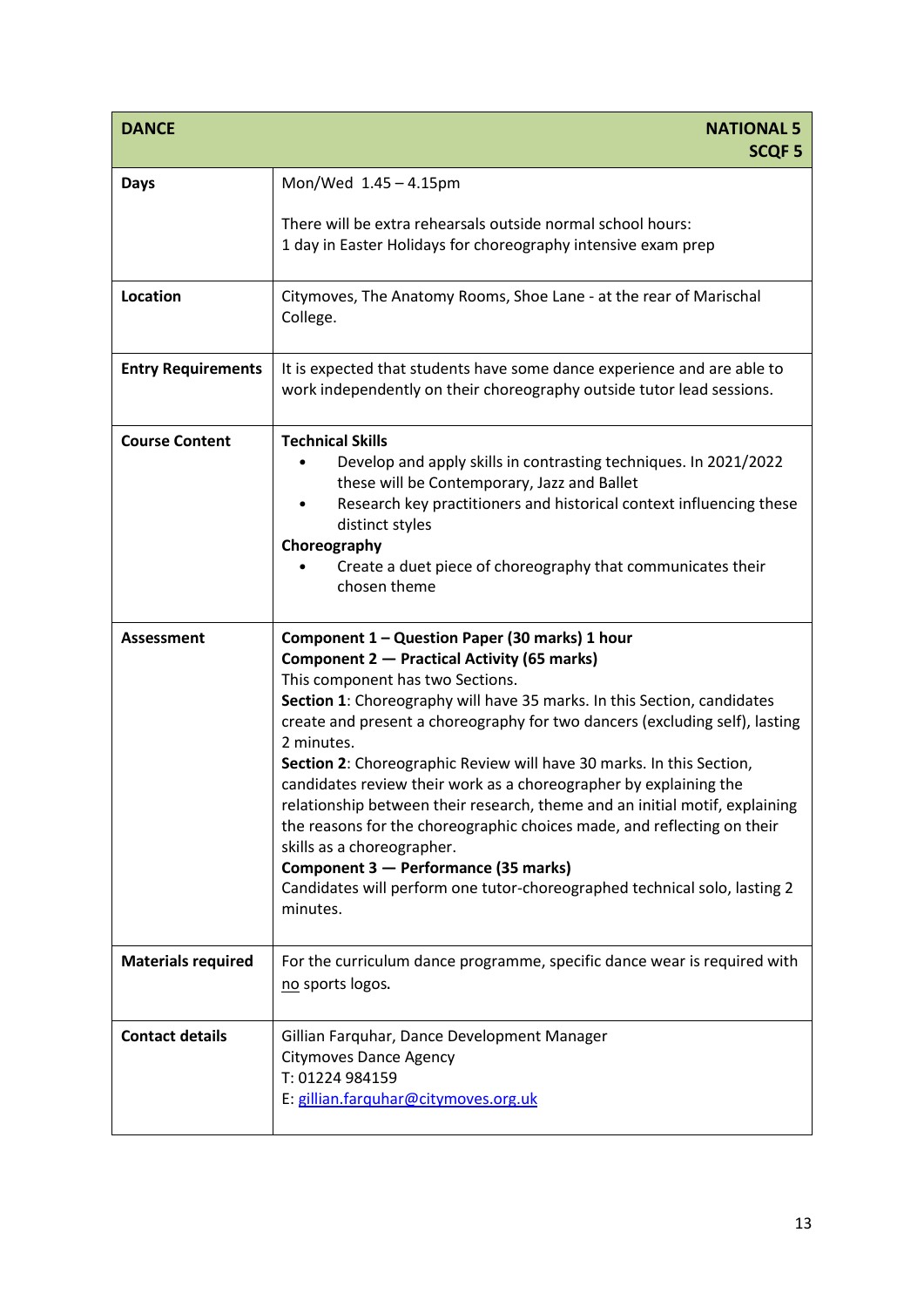| <b>DRAMA</b>              | <b>ADVANCED HIGHER</b><br><b>SCQF7</b>                                                                                                                                                                                                                                                                                                                                                                                                                                                                                                                                                                                                                                                                                                                                                                                                                                                                                                                                                                                                                                                                                                                                                                                                                                                                    |
|---------------------------|-----------------------------------------------------------------------------------------------------------------------------------------------------------------------------------------------------------------------------------------------------------------------------------------------------------------------------------------------------------------------------------------------------------------------------------------------------------------------------------------------------------------------------------------------------------------------------------------------------------------------------------------------------------------------------------------------------------------------------------------------------------------------------------------------------------------------------------------------------------------------------------------------------------------------------------------------------------------------------------------------------------------------------------------------------------------------------------------------------------------------------------------------------------------------------------------------------------------------------------------------------------------------------------------------------------|
| <b>Days</b>               | Tue/Thur 2-4pm                                                                                                                                                                                                                                                                                                                                                                                                                                                                                                                                                                                                                                                                                                                                                                                                                                                                                                                                                                                                                                                                                                                                                                                                                                                                                            |
| <b>Location</b>           | Aberdeen Grammar School                                                                                                                                                                                                                                                                                                                                                                                                                                                                                                                                                                                                                                                                                                                                                                                                                                                                                                                                                                                                                                                                                                                                                                                                                                                                                   |
| <b>Entry Requirements</b> | A Higher Drama and Higher English pass at A or B is desired. Entrance to<br>the course is at the discretion of the department.                                                                                                                                                                                                                                                                                                                                                                                                                                                                                                                                                                                                                                                                                                                                                                                                                                                                                                                                                                                                                                                                                                                                                                            |
| <b>Course Content</b>     | This course consists of two core units as well as a practical examination<br>and a written project. Although the unit titles are the same as Higher<br>there is a focus on Theatre Practitioners and their impact on modern<br>theatre. Students will be required to analyse the influences, theories and<br>practice of these practitioners.<br><b>Drama Skills</b><br>In this Unit, learners will be required to provide evidence to demonstrate<br>their knowledge and skills in devising, directing and performing through<br>the exploration of a key practitioner. They will independently create a<br>devised drama production, using their dramatic interpretation of complex<br>texts. They will present it to an audience and evaluate their effectiveness<br>as an actor or director.<br><b>Production Skills</b><br>In this Unit, learners will focus on a study of a key theatre practitioner and<br>explore in depth the influences on and the theory and practice of their<br>chosen practitioner. They will explore and analyse key productions that<br>reflect their acting or directing or design methodologies through both<br>research and practical experimentation. They will also view and analyse a<br>live theatrical event, considering performance concepts and effectiveness. |
| Assessment                | Component 1 - Practical Exam<br>The practical exam will have 60 marks (60% of the total mark). The<br>practical exam has two sections.<br>Section 1 will have 50 marks. (For performance in the chosen role<br>of acting, directing or design)<br>Section 2 will have 10 marks. (These marks are awarded for a<br>$\bullet$<br>report based on their chosen role and production)<br>Component 2 - Project<br>The project will have 40 marks (40% of the total mark).<br>The candidate will select a topic from relevant and current<br>performance theories and practice. The project will consist of a<br>written response consisting of a 3000-word dissertation which is<br>marked externally.<br><b>Total 100 Marks</b>                                                                                                                                                                                                                                                                                                                                                                                                                                                                                                                                                                               |
| <b>Materials Required</b> | No materials are required.                                                                                                                                                                                                                                                                                                                                                                                                                                                                                                                                                                                                                                                                                                                                                                                                                                                                                                                                                                                                                                                                                                                                                                                                                                                                                |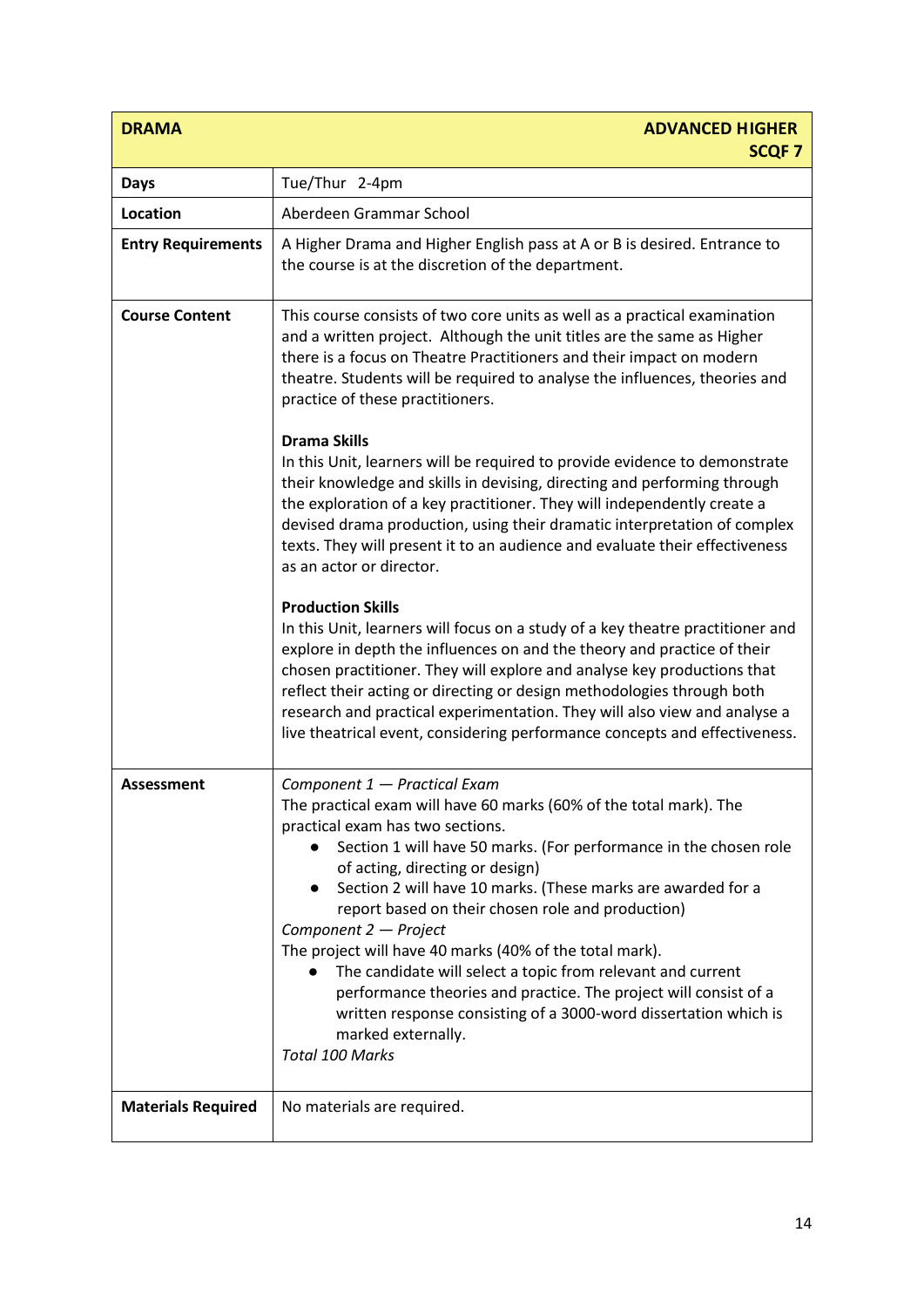| <b>Drama</b>              | <b>HIGHER</b><br><b>SCQF6</b>                                                                                                                                                                                                                                                                                                                                                                                                                                                                                                                                                                                                                                                                                                                                                                                                                                            |
|---------------------------|--------------------------------------------------------------------------------------------------------------------------------------------------------------------------------------------------------------------------------------------------------------------------------------------------------------------------------------------------------------------------------------------------------------------------------------------------------------------------------------------------------------------------------------------------------------------------------------------------------------------------------------------------------------------------------------------------------------------------------------------------------------------------------------------------------------------------------------------------------------------------|
| <b>Days</b>               | Mon/Wed                                                                                                                                                                                                                                                                                                                                                                                                                                                                                                                                                                                                                                                                                                                                                                                                                                                                  |
| <b>Location</b>           | Harlaw Academy                                                                                                                                                                                                                                                                                                                                                                                                                                                                                                                                                                                                                                                                                                                                                                                                                                                           |
| <b>Entry Requirements</b> | National 5 Drama - Grades A-B, proven relevant experience in Drama and a<br>National 5 English pass.                                                                                                                                                                                                                                                                                                                                                                                                                                                                                                                                                                                                                                                                                                                                                                     |
| <b>Course Content</b>     | This course consists of two core units as well as a practical examination<br>and a written examination.                                                                                                                                                                                                                                                                                                                                                                                                                                                                                                                                                                                                                                                                                                                                                                  |
|                           | Drama Skills (Higher) - in this Unit, learners will explore and develop<br>complex drama skills and ways of communicating thoughts and ideas to an<br>audience. They will learn how to respond to text, including stimuli. They will<br>also learn how to develop character in a range of ways and develop<br>understanding of form, structure, genre and style when creating and<br>presenting drama. Learners will develop knowledge and understanding of<br>the social and cultural influences on drama. They will also learn how to<br>evaluate their own progress and that of other learners.<br>Drama: Production Skills (Higher) - in this Unit, learners will develop<br>complex production skills. They will use these skills to enhance drama when<br>presenting. Learners will use problem-solving skills in order to generate<br>ideas for presenting drama. |
| <b>Assessment</b>         | Learners will draw on, extend and apply the skills they have learned during<br>the Course. This will be assessed through a performance and a question<br>paper. The performance will consist of 2 contrasting acting pieces. The<br>question paper will require demonstration of a depth of knowledge and<br>understanding from the Course including the study of a text and an in-depth<br>evaluation of a performance.                                                                                                                                                                                                                                                                                                                                                                                                                                                 |
|                           | Please note that pupils will be required to attend a theatre performance<br>in order to complete Section B of the final exam.                                                                                                                                                                                                                                                                                                                                                                                                                                                                                                                                                                                                                                                                                                                                            |
|                           | <b>HOMEWORK</b>                                                                                                                                                                                                                                                                                                                                                                                                                                                                                                                                                                                                                                                                                                                                                                                                                                                          |
|                           | On-going homework will consist of line learning, script work, log books and<br>sample essays. A commitment to rehearsal time is also expected.                                                                                                                                                                                                                                                                                                                                                                                                                                                                                                                                                                                                                                                                                                                           |
|                           | <b>CAREER INFORMATION</b>                                                                                                                                                                                                                                                                                                                                                                                                                                                                                                                                                                                                                                                                                                                                                                                                                                                |
|                           | Careers in theatre, television, radio, media and related creative industries<br>as well as any careers which have a public interface.                                                                                                                                                                                                                                                                                                                                                                                                                                                                                                                                                                                                                                                                                                                                    |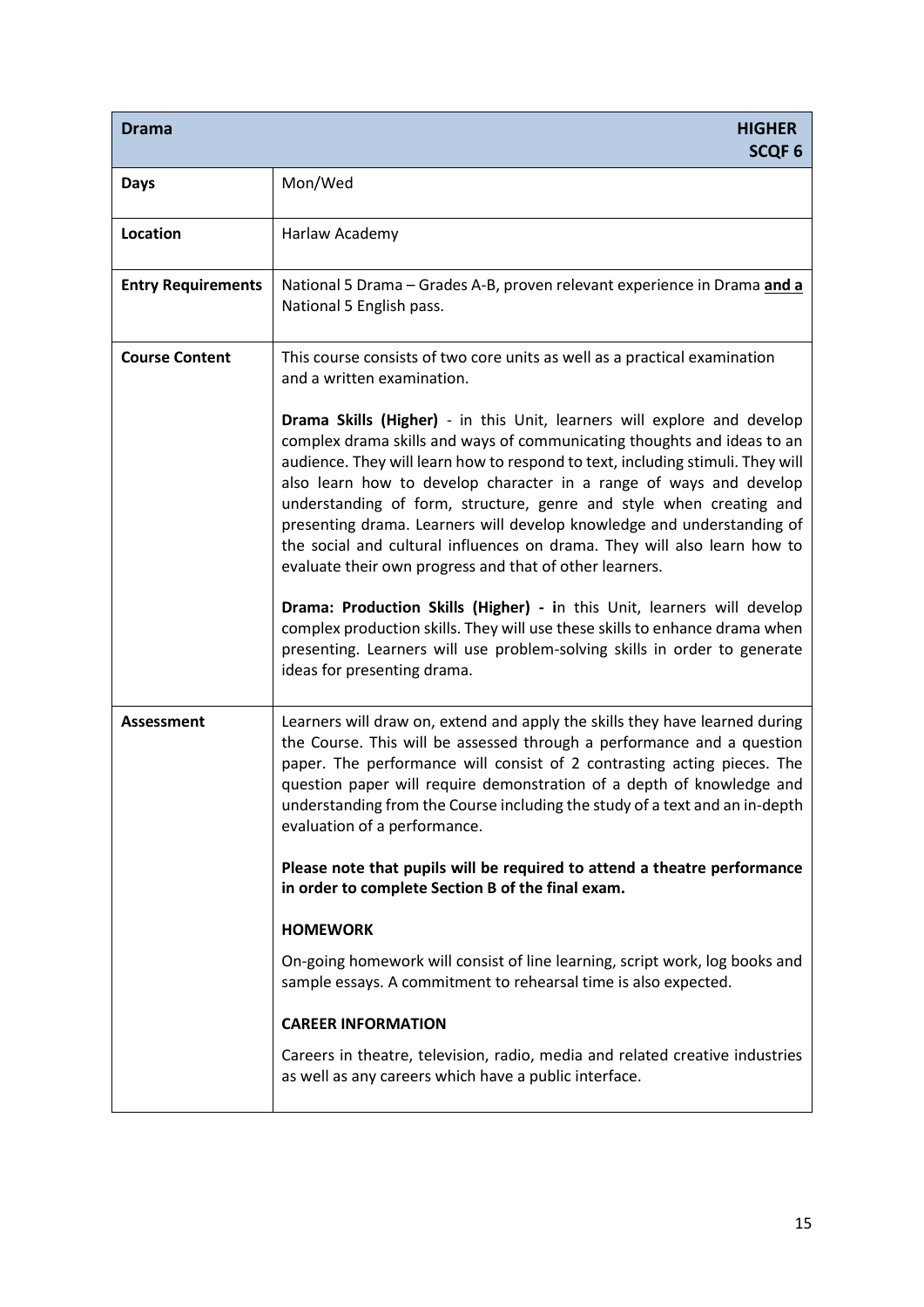| <b>ENGLISH</b>            | <b>ADVANCED HIGHER</b><br><b>SCQF7</b>                                                                                                                                                                                                                                                                                                                                                                                                                                                                                                                                                      |
|---------------------------|---------------------------------------------------------------------------------------------------------------------------------------------------------------------------------------------------------------------------------------------------------------------------------------------------------------------------------------------------------------------------------------------------------------------------------------------------------------------------------------------------------------------------------------------------------------------------------------------|
| <b>Days</b>               | Mon/Wed 2-4pm                                                                                                                                                                                                                                                                                                                                                                                                                                                                                                                                                                               |
| Location                  | Aberdeen Grammar School                                                                                                                                                                                                                                                                                                                                                                                                                                                                                                                                                                     |
| <b>Entry Requirements</b> | A Higher English pass at A or B is desired. Entrance to the course is at the<br>discretion of the department.                                                                                                                                                                                                                                                                                                                                                                                                                                                                               |
| <b>Course Content</b>     | The Advanced Higher English course is comprised of two units:<br><b>English: Analysis and Evaluation</b><br>Learners will provide evidence of their ability to critically respond to<br>previously studied complex and sophisticated texts, and of their ability to<br>carry out an independent study into an aspect or aspects of literature.<br><b>English: Creation and Production</b><br>Learners will provide evidence of their writing skills through the production<br>of writing which demonstrates a range of skills necessary for the<br>deployment of language to create effect. |
| <b>Assessment</b>         | Internal assessments will be carried out under controlled conditions and<br>assessed on a pass/ fail basis. If any internal unit is failed, pupils will be<br>given an opportunity to revise their work, following feedback from their<br>teacher.<br>The course will be graded A-D by the external assessment of:<br>A two-part portfolio - total 60%<br>Part A: Dissertation - 30%<br>Part B: Writing - 30%<br>(comprising two pieces of original writing)<br>A two-part question paper - total 40%<br>Part A: Literary study - 20%<br>Part B: Textual Analysis - 20%                     |
| <b>Materials Required</b> | Pen drive and selected texts may be required to be purchased.                                                                                                                                                                                                                                                                                                                                                                                                                                                                                                                               |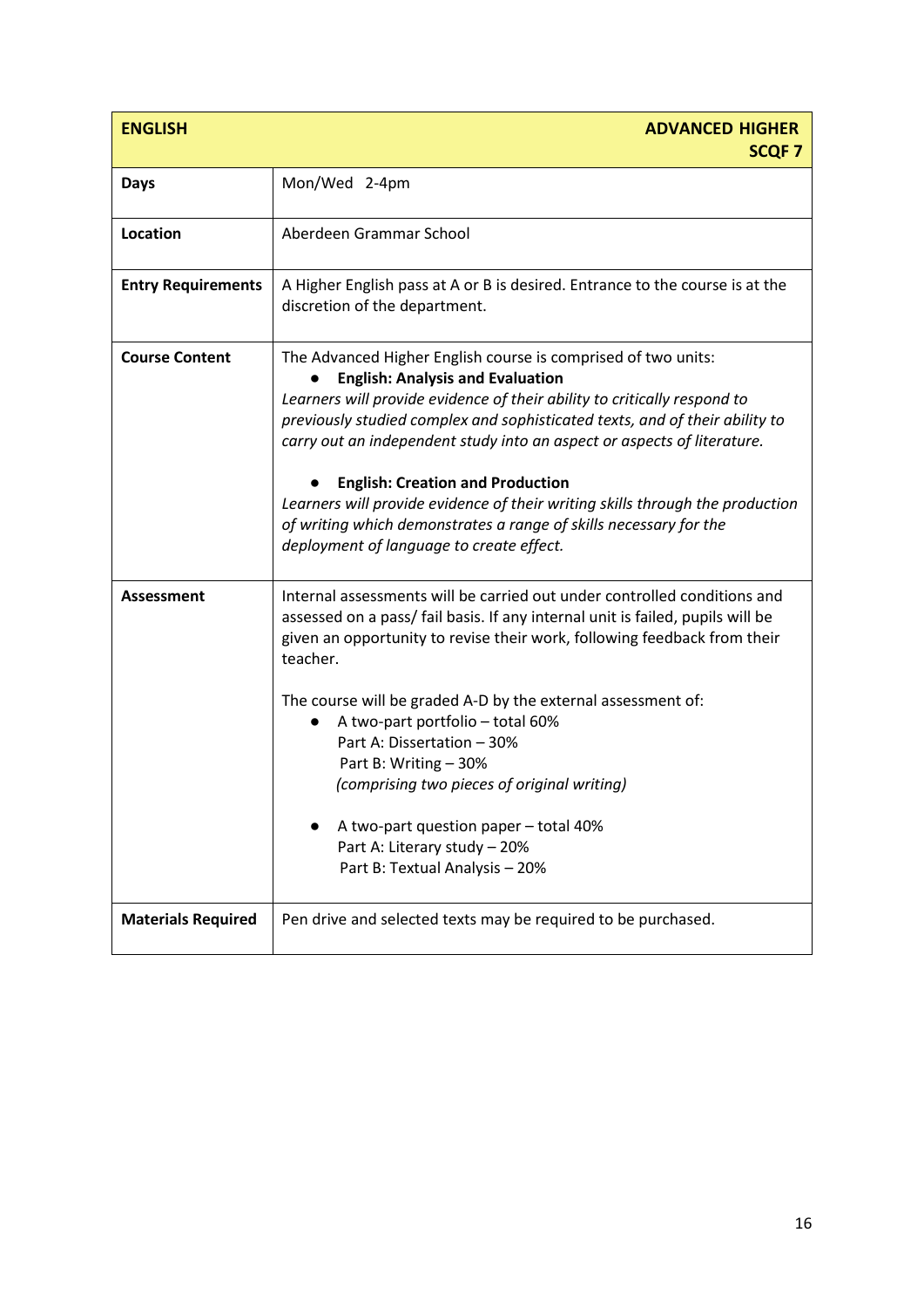| <b>ENGLISH FOR SPEAKERS OF OTHER LANGUAGES (ESOL)</b><br><b>SCQF6</b><br><b>HIGHER</b> |                                                                         |                                              |                                                                                                                                                                                                                                                                                                                                                                                                                                                                                                                                                                                                                                                              |                                                                                                                                                                                                                                                                                                                                                                                                                                                                                                                                                                      |
|----------------------------------------------------------------------------------------|-------------------------------------------------------------------------|----------------------------------------------|--------------------------------------------------------------------------------------------------------------------------------------------------------------------------------------------------------------------------------------------------------------------------------------------------------------------------------------------------------------------------------------------------------------------------------------------------------------------------------------------------------------------------------------------------------------------------------------------------------------------------------------------------------------|----------------------------------------------------------------------------------------------------------------------------------------------------------------------------------------------------------------------------------------------------------------------------------------------------------------------------------------------------------------------------------------------------------------------------------------------------------------------------------------------------------------------------------------------------------------------|
| <b>NATIONAL 5</b>                                                                      |                                                                         |                                              |                                                                                                                                                                                                                                                                                                                                                                                                                                                                                                                                                                                                                                                              | <b>SCQF 5</b>                                                                                                                                                                                                                                                                                                                                                                                                                                                                                                                                                        |
| <b>Days</b>                                                                            | Tue/ Thur 2-4pm                                                         |                                              |                                                                                                                                                                                                                                                                                                                                                                                                                                                                                                                                                                                                                                                              |                                                                                                                                                                                                                                                                                                                                                                                                                                                                                                                                                                      |
| <b>Location</b>                                                                        |                                                                         | EAL Service, held at Harlaw Academy          |                                                                                                                                                                                                                                                                                                                                                                                                                                                                                                                                                                                                                                                              |                                                                                                                                                                                                                                                                                                                                                                                                                                                                                                                                                                      |
| <b>Entry Requirements</b>                                                              |                                                                         |                                              | the EAL Service. Individual circumstances will be taken into account.                                                                                                                                                                                                                                                                                                                                                                                                                                                                                                                                                                                        | These qualifications are specifically for candidates whose first language is<br>not English. Entry is by recommendation and/or initial assessment from                                                                                                                                                                                                                                                                                                                                                                                                               |
| <b>Course Content</b>                                                                  | all these skills.<br>websites.<br>language.<br>language.<br>university. | study at college or university and for work. | Both National 5 and Higher ESOL cover interesting texts and themes<br>There is a focus on developing more formal and academic English which<br>will help you with other subjects at school and prepare you for further<br>National 5 pupils are expected to understand and use detailed English<br>Higher pupils are expected to understand and use complex English<br>There is no requirement for the direct study of English literature.<br>The UCAS points for Higher ESOL are the same as for any other SQA<br>Higher, including Higher English. Higher ESOL is accepted by Scottish<br>interested in, your guidance teacher can help you check with any | The courses develop and assess the four skills of reading, writing, speaking<br>and listening and help you further develop independent language learning<br>skills and strategies. You will participate in a range of activities to practise<br>relevant to everyday life. You will read articles on a wide range of current<br>affairs and topical issues from authentic sources, such as newspapers and<br>universities as an entry qualification for most courses, instead of Higher<br>English. If you are not sure about entry requirements for courses you are |
| <b>Assessment</b>                                                                      | Exam                                                                    | Paper 1                                      | Listening                                                                                                                                                                                                                                                                                                                                                                                                                                                                                                                                                                                                                                                    | 20%                                                                                                                                                                                                                                                                                                                                                                                                                                                                                                                                                                  |
|                                                                                        |                                                                         | Paper 2                                      | Reading                                                                                                                                                                                                                                                                                                                                                                                                                                                                                                                                                                                                                                                      | 25%                                                                                                                                                                                                                                                                                                                                                                                                                                                                                                                                                                  |
|                                                                                        |                                                                         | Paper 3                                      | Writing                                                                                                                                                                                                                                                                                                                                                                                                                                                                                                                                                                                                                                                      | 25%                                                                                                                                                                                                                                                                                                                                                                                                                                                                                                                                                                  |
|                                                                                        | In class                                                                |                                              | Talking &<br>Listening                                                                                                                                                                                                                                                                                                                                                                                                                                                                                                                                                                                                                                       | 25%<br>5%                                                                                                                                                                                                                                                                                                                                                                                                                                                                                                                                                            |
| <b>Materials Required</b>                                                              |                                                                         |                                              |                                                                                                                                                                                                                                                                                                                                                                                                                                                                                                                                                                                                                                                              |                                                                                                                                                                                                                                                                                                                                                                                                                                                                                                                                                                      |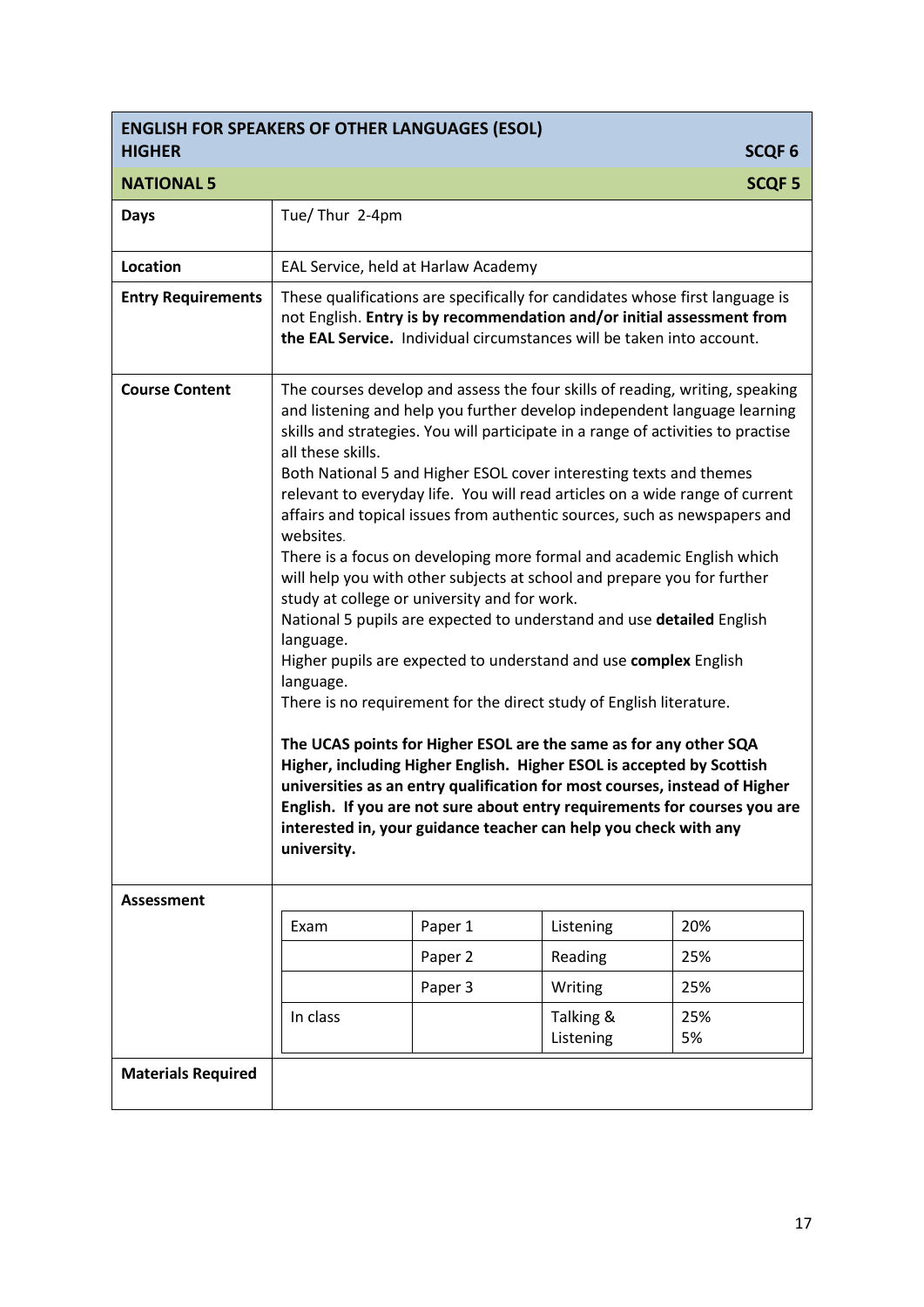| <b>FRENCH</b>             |                                                                                                                                                                                                                                                                                                                                                                                                                                                                                                                                          | <b>ADVANCED HIGHER</b><br><b>SCQF7</b>                  |
|---------------------------|------------------------------------------------------------------------------------------------------------------------------------------------------------------------------------------------------------------------------------------------------------------------------------------------------------------------------------------------------------------------------------------------------------------------------------------------------------------------------------------------------------------------------------------|---------------------------------------------------------|
| <b>Days</b>               | Mon/Wed                                                                                                                                                                                                                                                                                                                                                                                                                                                                                                                                  | Tue/Thur                                                |
| Location                  | Harlaw Academy<br>$2 - 4$ pm                                                                                                                                                                                                                                                                                                                                                                                                                                                                                                             | Hazlehead Academy<br>Tue 1:55-3:35 and Thur 1:05 - 2:45 |
| <b>Entry Requirements</b> | A Higher French pass at A or B is desired. Entrance to the course is at the<br>discretion of the department.                                                                                                                                                                                                                                                                                                                                                                                                                             |                                                         |
| <b>Course Content</b>     | The Advanced Higher French course consists of 3 units:<br>Understanding Language - within the contexts of Society, Learning,<br>Employability and Culture students have the opportunity to develop and<br>extend their reading and listening skills<br>Using Language - in the same four contexts students develop and extend<br>their talking and writing skills<br>Specialist study - students develop and extend their planning, research<br>and analytical skills to undertake an independent study based on literature<br>or media. |                                                         |
| <b>Assessment</b>         | There will be one Unit assessment in each of the four skills (pass/fail)<br>The course assessment will comprise -<br>A Reading and Translation paper worth 50 marks<br>A Listening and Discursive writing paper worth 70 marks<br>A Talking performance marked by a Visiting Examiner worth 50<br>marks (completed in February or March)<br>A portfolio (the final product of the work done on a literary or<br>media topic). This is worth 30 marks and is sent off to the SQA for<br>assessment by them before the Easter break.       |                                                         |
| <b>Materials Required</b> | A French-English dictionary.                                                                                                                                                                                                                                                                                                                                                                                                                                                                                                             |                                                         |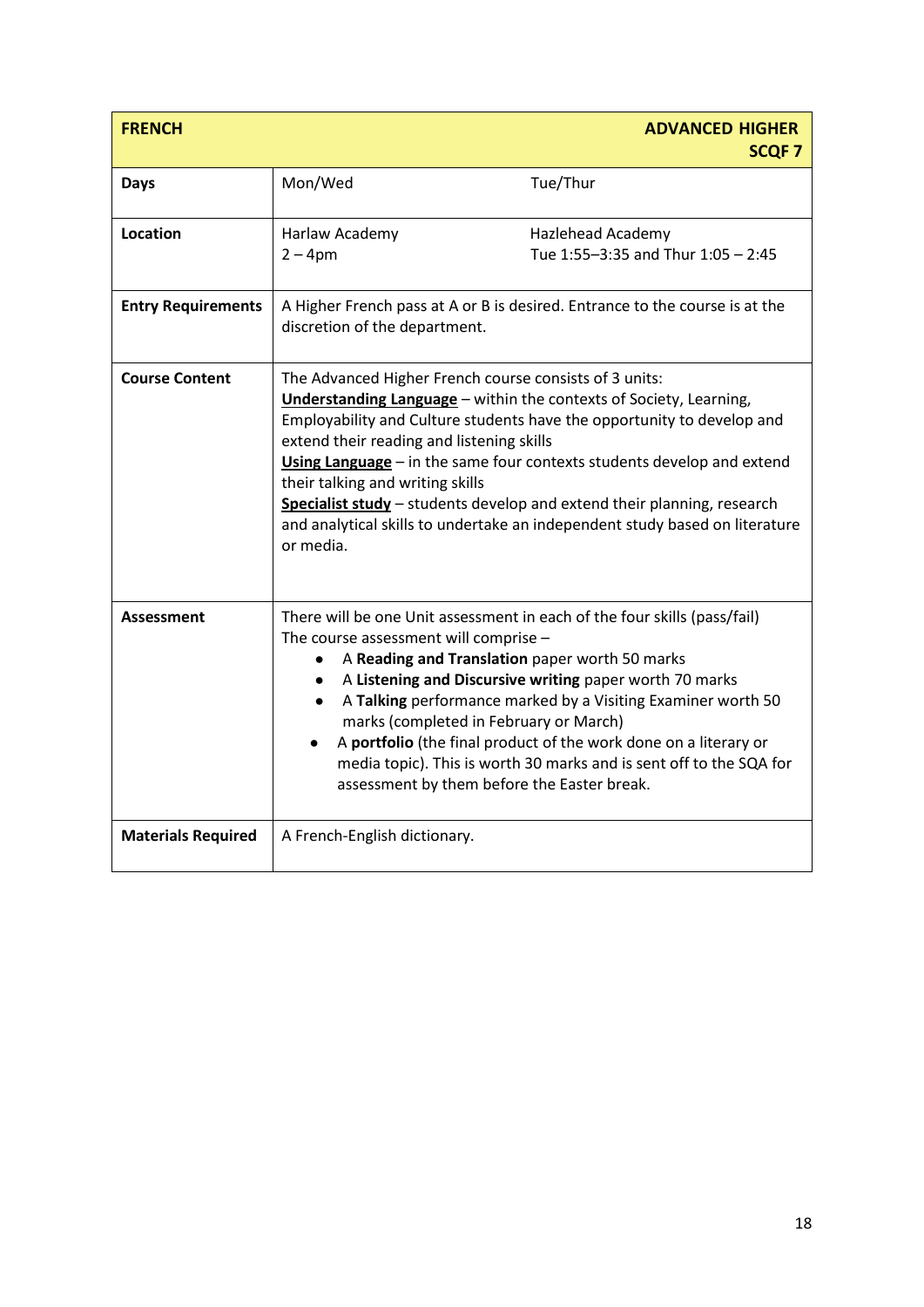| <b>FRENCH</b>             |                                                                                                                                                                                                                                                   | <b>HIGHER</b><br><b>SCQF6</b>                                                                                                                                                                                                                                                                                                                                                                                                                                                                                                           |
|---------------------------|---------------------------------------------------------------------------------------------------------------------------------------------------------------------------------------------------------------------------------------------------|-----------------------------------------------------------------------------------------------------------------------------------------------------------------------------------------------------------------------------------------------------------------------------------------------------------------------------------------------------------------------------------------------------------------------------------------------------------------------------------------------------------------------------------------|
| <b>Days</b>               | Tue/Thur 2 - 4pm                                                                                                                                                                                                                                  | Mon $1.55 - 3.35$ pm<br>Wed $1.05 - 2.45$ pm                                                                                                                                                                                                                                                                                                                                                                                                                                                                                            |
| Location                  | Harlaw Academy                                                                                                                                                                                                                                    | Hazlehead Academy                                                                                                                                                                                                                                                                                                                                                                                                                                                                                                                       |
| <b>Entry Requirements</b> | National 5 French at Grade A or B.                                                                                                                                                                                                                |                                                                                                                                                                                                                                                                                                                                                                                                                                                                                                                                         |
| <b>Course Content</b>     | of communicative competence in French.<br>The course consists of two units:<br>employability, and culture.<br>complex language covering the same four contexts.                                                                                   | This course builds on previous language learning skills in the development<br>1. Understanding Language - developing and extending reading and<br>listening skills in French and developing knowledge and understanding<br>of detailed and complex language in the contexts of society, learning,<br>2. Using Language - developing and extending talking and writing skills in<br>French and developing knowledge and understanding of detailed and                                                                                    |
| Assessment                | To gain the award for the course, learners must pass the Course<br>SQA.<br>and will consist of 3 parts:<br>marks);<br>- a Talking performance worth 30 marks.<br>The Reading, Writing and Listening papers will be externally set and<br>assured. | assessments. There is likely to be an extra assessment at some point in<br>the year. We are still waiting for the nature of this to be confirmed by the<br>The external assessment determines the final grade for the course (A-D)<br>- a Reading and Writing question paper (2 hours 10 minutes, worth 40<br>- a Listening and Writing paper (1 hour 20 minutes, worth 30 marks);<br>marked by the SQA, the Talking performance will be conducted, recorded<br>and marked internally in line with SQA marking instructions and quality |
| <b>Materials Required</b> | A French-English dictionary.                                                                                                                                                                                                                      |                                                                                                                                                                                                                                                                                                                                                                                                                                                                                                                                         |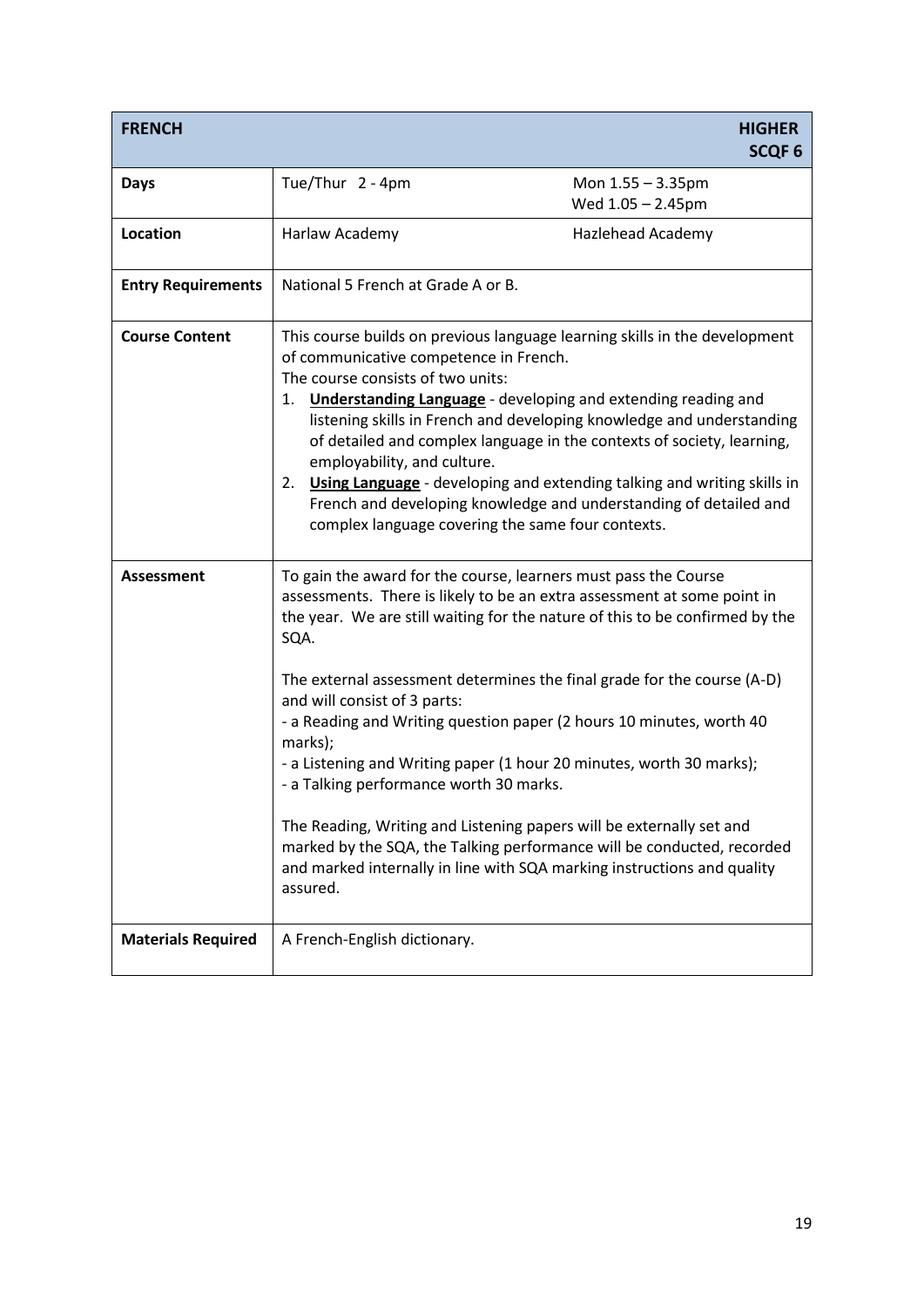| <b>GAELIC</b><br><b>LEARNERS N3/4</b> | <b>SCQF 3/4</b>                                                                                                                                                                                                                                                                                                                                                                                                                                                                                                                                                                                                                                                                                                                                                                                                                                             |
|---------------------------------------|-------------------------------------------------------------------------------------------------------------------------------------------------------------------------------------------------------------------------------------------------------------------------------------------------------------------------------------------------------------------------------------------------------------------------------------------------------------------------------------------------------------------------------------------------------------------------------------------------------------------------------------------------------------------------------------------------------------------------------------------------------------------------------------------------------------------------------------------------------------|
| <b>Days</b>                           | Tue $1.55 - 3.35$ pm<br>Thur $1.00 - 2.45$ pm                                                                                                                                                                                                                                                                                                                                                                                                                                                                                                                                                                                                                                                                                                                                                                                                               |
| Location                              | Hazlehead Academy                                                                                                                                                                                                                                                                                                                                                                                                                                                                                                                                                                                                                                                                                                                                                                                                                                           |
| <b>Entry</b><br><b>Requirements</b>   | Pupils would be expected to be sitting or already gained a N5 pass in another<br>Modern Language.                                                                                                                                                                                                                                                                                                                                                                                                                                                                                                                                                                                                                                                                                                                                                           |
| <b>Course Content</b>                 | This course builds on the language learning skills developed in the Broad<br>General Education phase in the contexts of 'Society', 'Learning',<br>'Employability' and 'Culture'. The course provides learners with the<br>opportunities to develop more detailed skills in Reading, Listening, Talking<br>and Writing; develop understanding of how language works; use different<br>media effectively for learning and communication; use language to<br>communicate ideas and information; enhance their understanding and<br>enjoyment of their own and other cultures.<br>The course is made up of 2 mandatory Units: on Tue/Thur.<br>Understanding Language - developing the skills of Reading and<br>Listening<br>Using Language - developing the skills of Talking and Writing.                                                                      |
| <b>Assessment</b>                     | To achieve the National 4 Modern Languages Course, learners must pass all<br>the required Units, including the Added Value Unit. National 4 Courses are<br>not graded, and all Units are internally assessed on a pass/fail basis in line<br>with SQA marking instructions and quality assured.<br>To gain the award for the N5 course, learners must complete an assignment<br>and pass the Course assessment (exam), which determines the final grade for<br>the course (A-D) and will consist of 5 components<br>The Reading, Writing and Listening papers will be externally set and marked<br>by the SQA, the Speaking performance will be conducted, recorded, and<br>marked internally in line with SQA marking instructions and quality assured.<br>The writing assignment will be produced in class under exam conditions and<br>marked by the SQA |
| <b>Materials</b><br>Required          | A Gaelic- English dictionary.                                                                                                                                                                                                                                                                                                                                                                                                                                                                                                                                                                                                                                                                                                                                                                                                                               |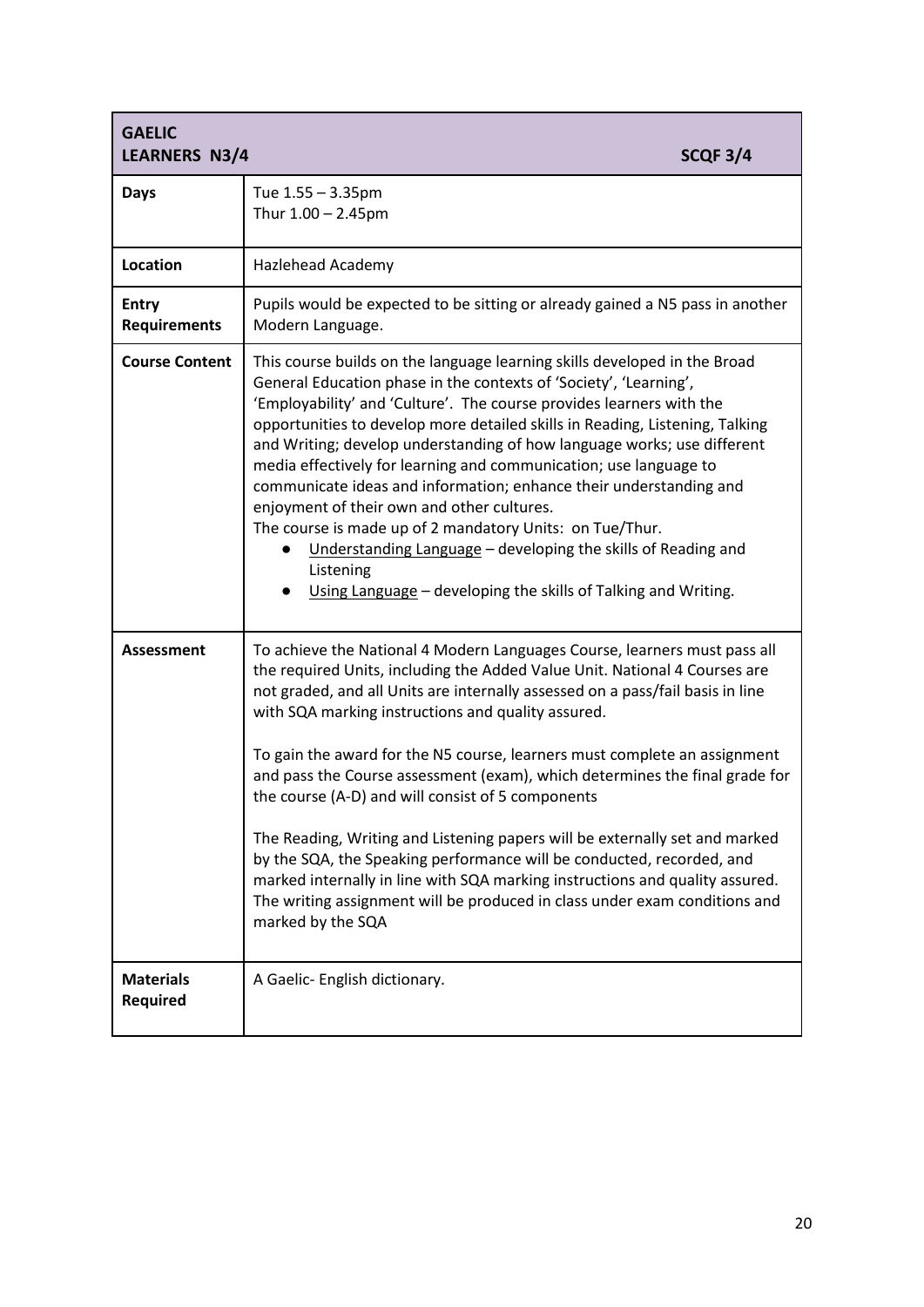| <b>GEOGRAPHY</b>          | <b>ADVANCED HIGHER</b><br><b>SCQF7</b>                                                                                                                                                                                                                                                                                                                                                                                                                                                                                                                                                                                                                                                                                                                                                                                                                                               |
|---------------------------|--------------------------------------------------------------------------------------------------------------------------------------------------------------------------------------------------------------------------------------------------------------------------------------------------------------------------------------------------------------------------------------------------------------------------------------------------------------------------------------------------------------------------------------------------------------------------------------------------------------------------------------------------------------------------------------------------------------------------------------------------------------------------------------------------------------------------------------------------------------------------------------|
| <b>Days</b>               | Tue/Thur 2 - 4pm                                                                                                                                                                                                                                                                                                                                                                                                                                                                                                                                                                                                                                                                                                                                                                                                                                                                     |
| <b>Location</b>           | Harlaw Academy                                                                                                                                                                                                                                                                                                                                                                                                                                                                                                                                                                                                                                                                                                                                                                                                                                                                       |
| <b>Entry Requirements</b> | A Higher Geography pass at A or B is desired. Entrance to the course is at<br>the discretion of the department.                                                                                                                                                                                                                                                                                                                                                                                                                                                                                                                                                                                                                                                                                                                                                                      |
| <b>Course Content</b>     | The Advanced Higher qualification in Geography aims to give<br>1.<br>learners an in-depth understanding of complex ideas about how<br>the world works. The course provides learners with the chance to<br>carry out their own research on geographical issues of interest to<br>themselves, with an emphasis on fieldwork.<br>The skills developed in Advanced Higher Geography provide an<br>2.<br>excellent preparation for degree courses in social subjects and<br>science, HNCs in social subjects and science or related areas or a<br>diverse range of careers including environmental consultant, land<br>surveyor, seismic acquisition specialist.<br>3.                                                                                                                                                                                                                    |
| <b>Assessment</b>         | There will be 2 elements that are externally assessed:<br>Exam 50 / 150.<br>The exam comprises 3 topics looking at: Question 1 -Map<br>$\circ$<br>Interpretation, Question 2 - Gathering and Processing<br>Techniques and Question 3 - Geographical Data Handling<br>Folio 100 / 150.<br>Geographical Study<br>$\circ$<br>Geographical Essay<br>O<br>There will be 2 internal unit assessments:<br><b>Geographical Skills</b><br>$\circ$ Developing a range of geographical methods and<br>techniques. These include mapping skills, graphical<br>techniques, and a wide range of statistical techniques for<br>gathering, analysing, and interpreting geographical data.<br><b>Geographical Issues</b><br>Developing critical thinking and the ability to evaluate<br>$\circ$<br>viewpoints using evidence from a wide range of sources on<br>complex, current geographical issues. |
| <b>Materials Required</b> | Coloured pencils and notebooks.<br>Their school should equip them with a copy of a Phillips Modern Atlas ISBN<br>978-1-84907-194-9. The school makes use of google classroom to share<br>information and update folio work, so students must bring their Google<br>login details.                                                                                                                                                                                                                                                                                                                                                                                                                                                                                                                                                                                                    |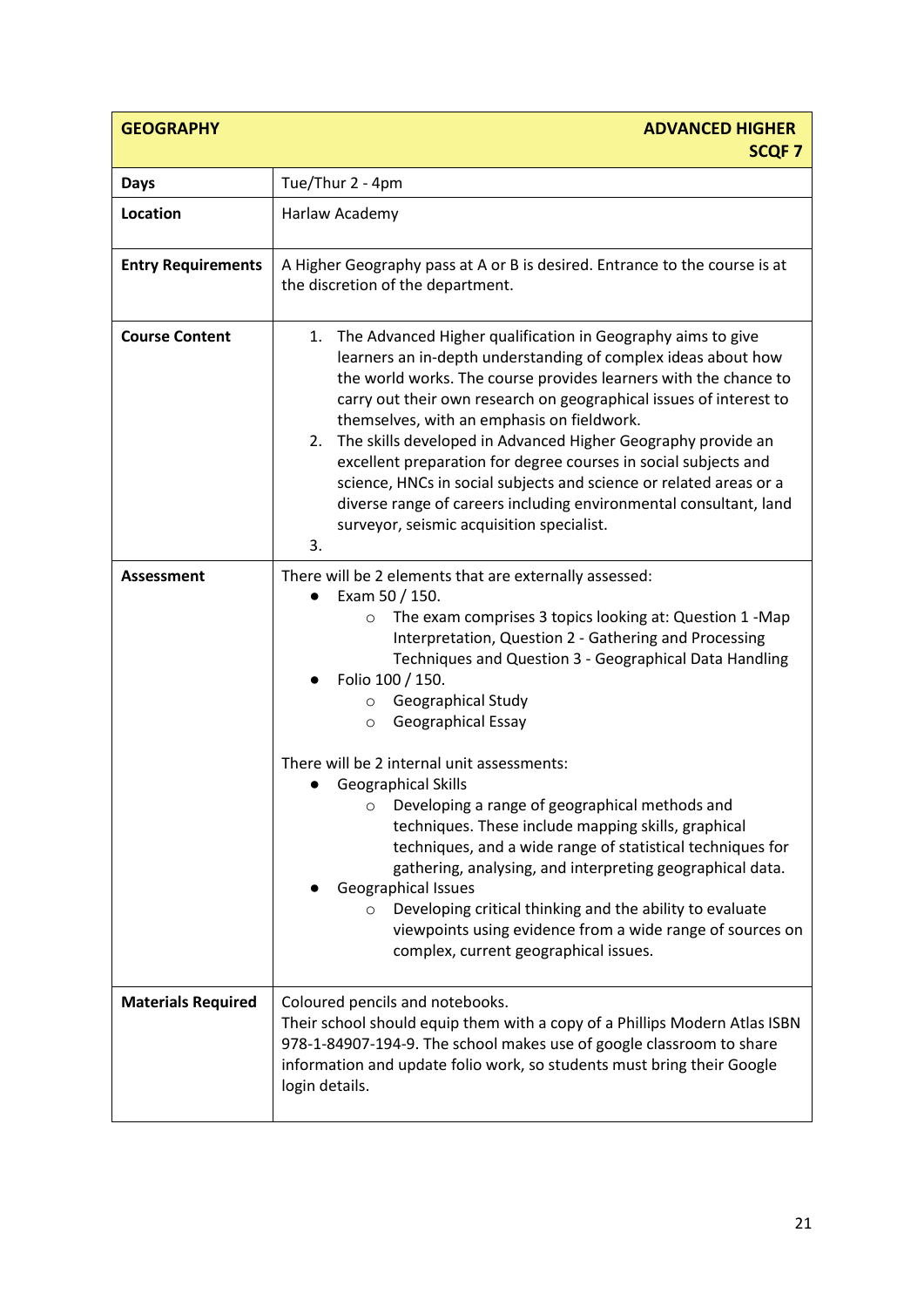| <b>GERMAN</b>             | <b>HIGHER</b><br><b>SCQF6</b>                                                                                                                                                                                                                                                                                                                                                                                                                                                                                                                                                                                                                                                                                                                                              |
|---------------------------|----------------------------------------------------------------------------------------------------------------------------------------------------------------------------------------------------------------------------------------------------------------------------------------------------------------------------------------------------------------------------------------------------------------------------------------------------------------------------------------------------------------------------------------------------------------------------------------------------------------------------------------------------------------------------------------------------------------------------------------------------------------------------|
| <b>Days</b>               | Tue/Thur 1.55 - 3.35pm                                                                                                                                                                                                                                                                                                                                                                                                                                                                                                                                                                                                                                                                                                                                                     |
| <b>Location</b>           | Hazlehead Academy                                                                                                                                                                                                                                                                                                                                                                                                                                                                                                                                                                                                                                                                                                                                                          |
| <b>Entry Requirements</b> | National 5 German at Grade A or B.                                                                                                                                                                                                                                                                                                                                                                                                                                                                                                                                                                                                                                                                                                                                         |
| <b>Course Content</b>     | This course builds on previous language learning skills in the development<br>of communicative competence in German.<br>The course consists of two units:<br><b>Understanding Language</b> - developing and extending reading and<br>4.<br>listening skills in German and developing knowledge and<br>understanding of detailed and complex language in the contexts of<br>society, learning, employability, and culture.<br>5. Using Language - developing and extending talking and writing<br>skills in German and developing knowledge and understanding of<br>detailed and complex language covering the same four contexts.<br>6.                                                                                                                                    |
| <b>Assessment</b>         | To gain the award for the course, learners must pass the Course<br>assessments. There is likely to be an extra assessment at some point in<br>the year. We are still waiting for this to be confirmed by the SQA.<br>The external assessment determines the final grade for the course (A-D)<br>and will consist of 3 parts:<br>- a Reading and Writing question paper (2 hours 10 minutes, worth 40<br>marks)<br>- a Listening and Writing paper (1 hour 20 minutes, worth 30 marks)<br>- a Talking performance worth 30 marks.<br>The Reading, Writing and Listening papers will be externally set and<br>marked by the SQA, the Talking performance will be conducted, recorded,<br>and marked internally in line with SQA marking instructions and quality<br>assured. |
| <b>Materials Required</b> | A German - English dictionary.                                                                                                                                                                                                                                                                                                                                                                                                                                                                                                                                                                                                                                                                                                                                             |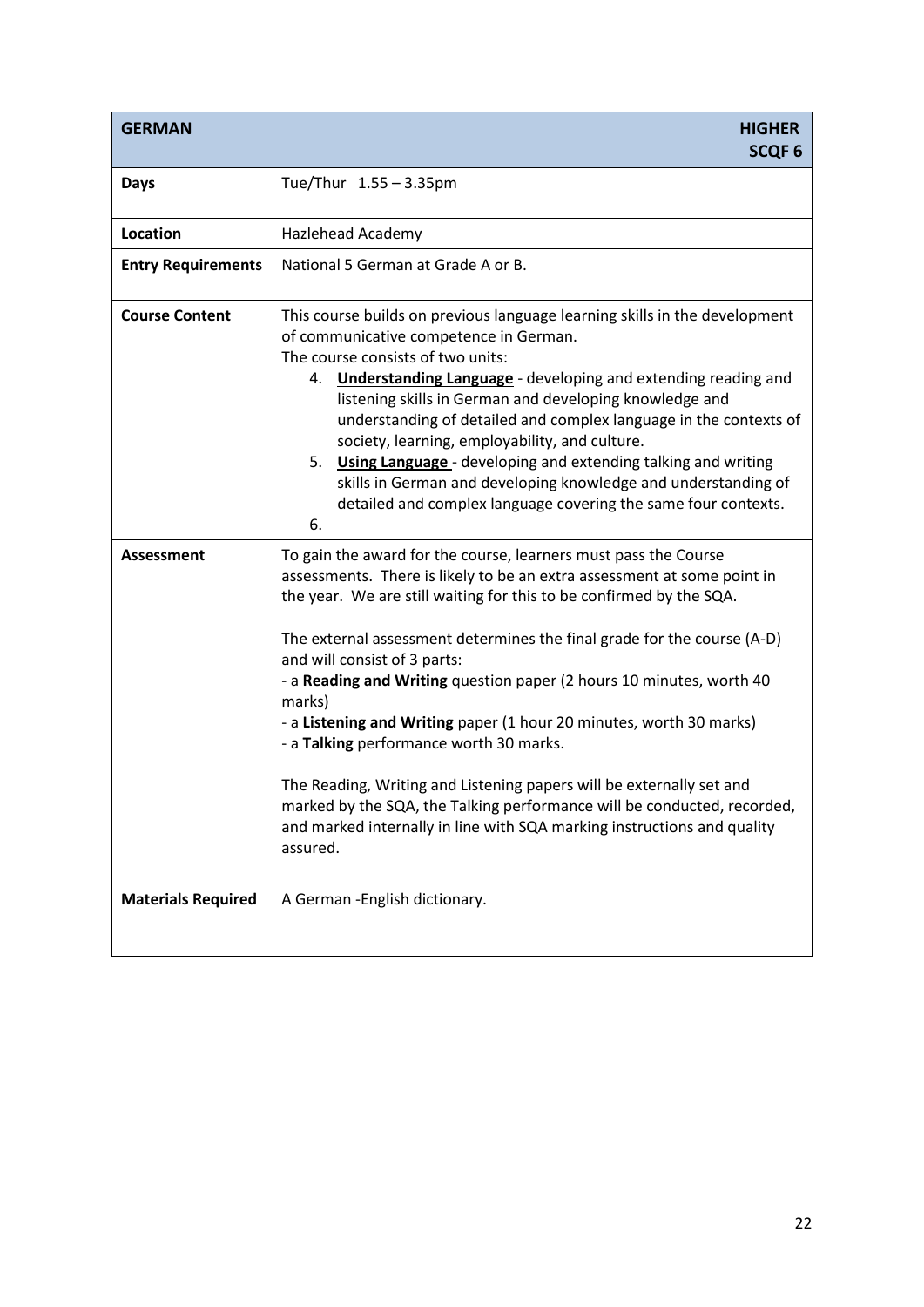| <b>GRAPHIC COMMUNICATION</b> | <b>HIGHER</b><br><b>SCQF6</b>                                                                                                                                                                                                                                                                                                                                                                                                                                                                                                                                                                                                                                                                                                                                                                                                                                                                                                                                                                                                                         |
|------------------------------|-------------------------------------------------------------------------------------------------------------------------------------------------------------------------------------------------------------------------------------------------------------------------------------------------------------------------------------------------------------------------------------------------------------------------------------------------------------------------------------------------------------------------------------------------------------------------------------------------------------------------------------------------------------------------------------------------------------------------------------------------------------------------------------------------------------------------------------------------------------------------------------------------------------------------------------------------------------------------------------------------------------------------------------------------------|
| <b>Days</b>                  | Tue $2 - 3.40$ pm<br>Thur $1.10 - 2.50$ pm                                                                                                                                                                                                                                                                                                                                                                                                                                                                                                                                                                                                                                                                                                                                                                                                                                                                                                                                                                                                            |
| Location                     | St. Machar Academy                                                                                                                                                                                                                                                                                                                                                                                                                                                                                                                                                                                                                                                                                                                                                                                                                                                                                                                                                                                                                                    |
| <b>Entry Requirements</b>    | A National 5 Graphic Communication pass at A or B is desired. Entrance to<br>the course is at the discretion of the department.                                                                                                                                                                                                                                                                                                                                                                                                                                                                                                                                                                                                                                                                                                                                                                                                                                                                                                                       |
| <b>Course Content</b>        | 2D graphic communication<br>You will; develop creativity and presentation skills within a 2D graphic<br>communication context; initiate, plan, develop and communicate ideas<br>graphically, using 2D graphic techniques; develop skills and attributes<br>including spatial awareness, visual literacy, and the ability to interpret<br>given drawings, diagrams and other graphics and evaluate the<br>effectiveness of their own and given graphic communications to meet their<br>purpose.<br>3D and pictorial graphic communication<br>You will; develop creativity and presentation skills within a 3D and pictorial<br>graphic communication context; initiate, plan, develop and communicate<br>ideas graphically, using 3D and pictorial graphic techniques; develop a<br>number of skills and attributes including spatial awareness, visual literacy,<br>and the ability to interpret given drawings, diagrams and other graphics<br>and evaluate the effectiveness of their own and given graphic<br>communications to meet their purpose |
| <b>Assessment</b>            | The course assessment has two components totalling 140 marks:<br>Component 1: question paper - worth 90 marks<br>Component 2: assignment - worth 50 marks.<br>For the assignment component, you will be asked to produce a piece of<br>graphical work in response to a brief                                                                                                                                                                                                                                                                                                                                                                                                                                                                                                                                                                                                                                                                                                                                                                          |
| <b>Materials Required</b>    |                                                                                                                                                                                                                                                                                                                                                                                                                                                                                                                                                                                                                                                                                                                                                                                                                                                                                                                                                                                                                                                       |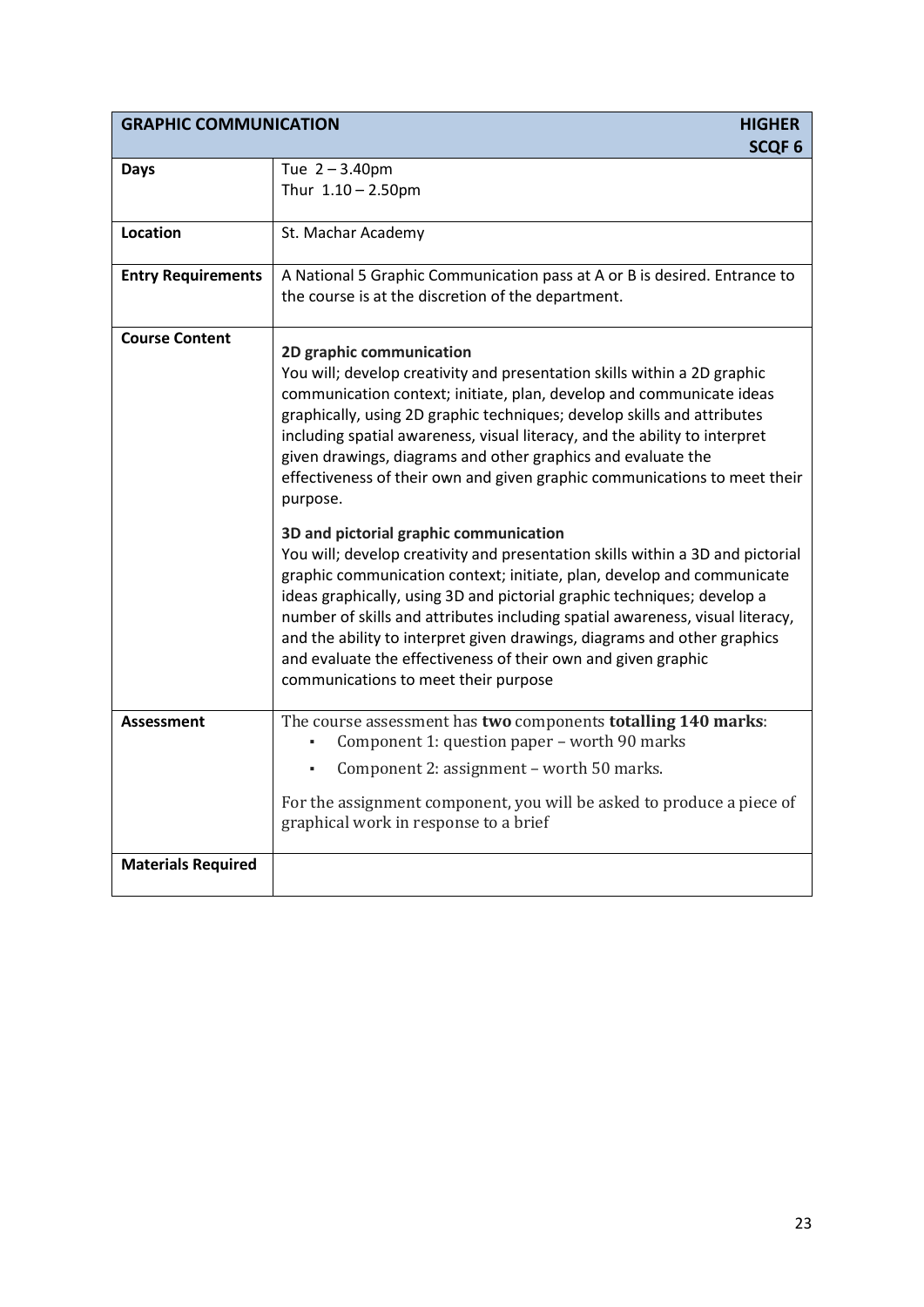| <b>HISTORY</b>            | <b>ADVANCED HIGHER</b><br><b>SCQF7</b>                                                                                                                                                                                                                                                                                                                                                                                                                                                                                                                                                                                                                                                                                                                                                                                                                                                                                                                                                                                                                                                                                                                                                                                                                               |
|---------------------------|----------------------------------------------------------------------------------------------------------------------------------------------------------------------------------------------------------------------------------------------------------------------------------------------------------------------------------------------------------------------------------------------------------------------------------------------------------------------------------------------------------------------------------------------------------------------------------------------------------------------------------------------------------------------------------------------------------------------------------------------------------------------------------------------------------------------------------------------------------------------------------------------------------------------------------------------------------------------------------------------------------------------------------------------------------------------------------------------------------------------------------------------------------------------------------------------------------------------------------------------------------------------|
| <b>Days</b>               | Mon/Wed<br>Tue/Thur 2-4pm<br>or                                                                                                                                                                                                                                                                                                                                                                                                                                                                                                                                                                                                                                                                                                                                                                                                                                                                                                                                                                                                                                                                                                                                                                                                                                      |
| <b>Location</b>           | Aberdeen Grammar School                                                                                                                                                                                                                                                                                                                                                                                                                                                                                                                                                                                                                                                                                                                                                                                                                                                                                                                                                                                                                                                                                                                                                                                                                                              |
| <b>Entry Requirements</b> | A Higher History pass at A or B is desired. Entrance to the course is at the<br>discretion of the department.                                                                                                                                                                                                                                                                                                                                                                                                                                                                                                                                                                                                                                                                                                                                                                                                                                                                                                                                                                                                                                                                                                                                                        |
| <b>Course Content</b>     | 'The House Divided': USA 1850 - 65                                                                                                                                                                                                                                                                                                                                                                                                                                                                                                                                                                                                                                                                                                                                                                                                                                                                                                                                                                                                                                                                                                                                                                                                                                   |
|                           | A study of American society and the tensions within it, the causes and<br>nature of conflict, the political, social and economic outcomes of that<br>conflict, focusing on the themes of conflict, rights, identity and authority.                                                                                                                                                                                                                                                                                                                                                                                                                                                                                                                                                                                                                                                                                                                                                                                                                                                                                                                                                                                                                                   |
|                           | American society on the eve of war, including political, economic and social<br>questions arising out of the newly acquired territories; centralised<br>Federation in conflict with States' rights; conflict between the Southern<br>slave economy and Northern industrialism.                                                                                                                                                                                                                                                                                                                                                                                                                                                                                                                                                                                                                                                                                                                                                                                                                                                                                                                                                                                       |
|                           | The coming of war, including: the civil rights questions; the failure of<br>compromise; the outbreak of war.                                                                                                                                                                                                                                                                                                                                                                                                                                                                                                                                                                                                                                                                                                                                                                                                                                                                                                                                                                                                                                                                                                                                                         |
|                           | The Civil War, including military events and developments from Union and<br>Confederate viewpoints; the role of foreign powers in the conflict; the<br>experience of blacks during the war.                                                                                                                                                                                                                                                                                                                                                                                                                                                                                                                                                                                                                                                                                                                                                                                                                                                                                                                                                                                                                                                                          |
|                           | The effects of war, including: the political consequences; social and<br>economic conditions in North and South.                                                                                                                                                                                                                                                                                                                                                                                                                                                                                                                                                                                                                                                                                                                                                                                                                                                                                                                                                                                                                                                                                                                                                     |
| Assessment                | To gain an overall award for the course, students must achieve a pass in<br>each of the two internal assessments, as well as the external exam.<br>External exam:<br>The dissertation: The dissertation will allow learners to apply research<br>analysis and evaluation skills as they investigate a complex historical issue.<br>50 marks.<br>The Question Paper (3 hours): The question paper is marked out of 90. It<br>will be divided into two sections:<br>Historical Issues will have 50 marks. This Section will be made up<br>of extended response questions requiring the learner to draw on<br>the knowledge and understanding and skills acquired during the<br>Course.<br>Historical Sources will have 40 marks. This Section will be made up<br>$\bullet$<br>of extended response questions requiring the learner to draw on<br>the knowledge and understanding and skills acquired during the<br>course and apply these to unseen historical sources.<br>Throughout the year, students will be prepared for the question paper<br>through regular practice with source-handling and essay questions, both in<br>class and for homework. For the dissertation, students will also have<br>access to library facilities at the University of Aberdeen. |
| <b>Materials Required</b> | No specific materials are required.                                                                                                                                                                                                                                                                                                                                                                                                                                                                                                                                                                                                                                                                                                                                                                                                                                                                                                                                                                                                                                                                                                                                                                                                                                  |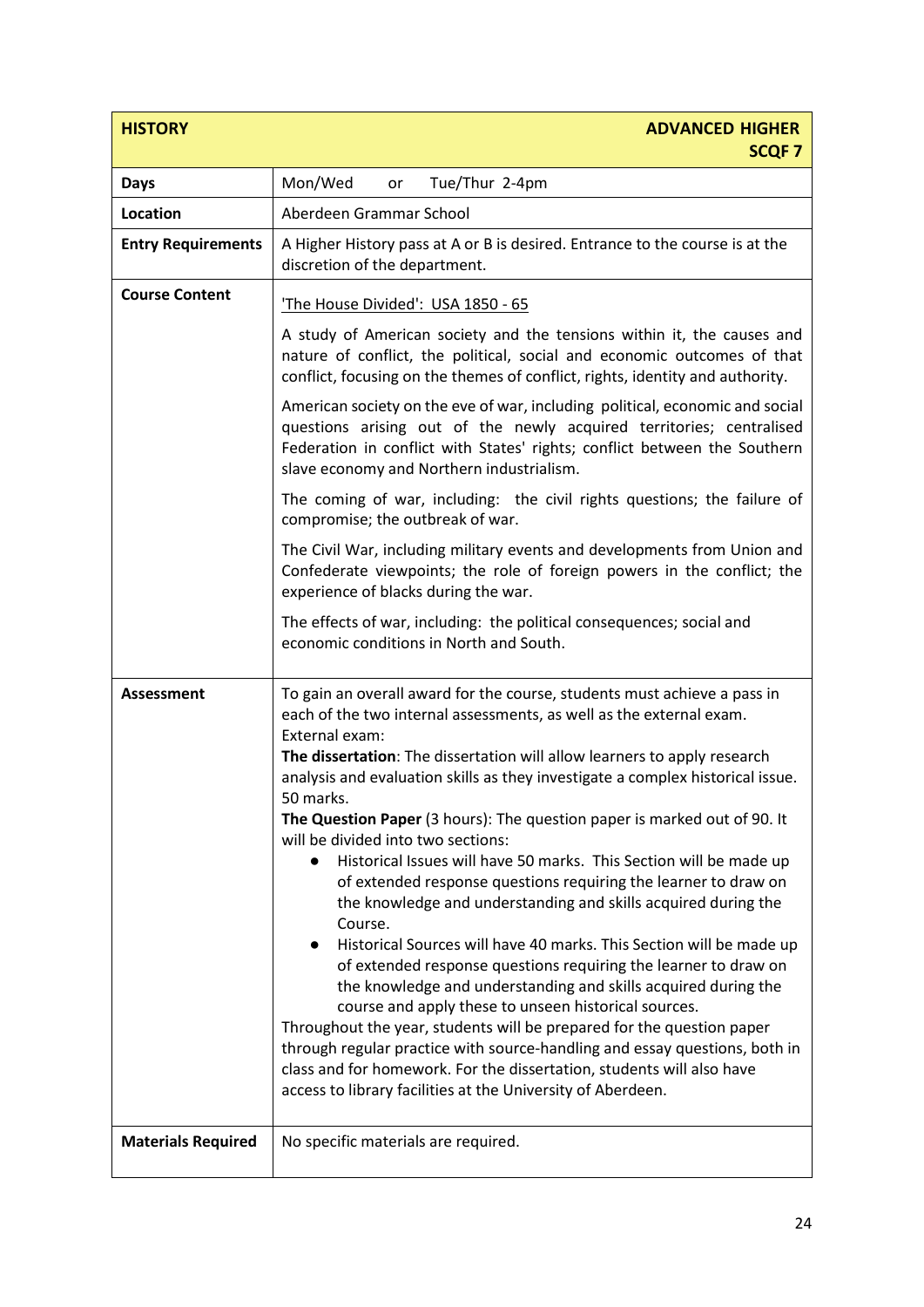| <b>MANDARIN CHINESE</b><br><b>ADVANCED HIGHER</b> | <b>SCQF7</b>                                                                                                                                                                                                                                                                                                                                                                                                                                                                                                                                       |
|---------------------------------------------------|----------------------------------------------------------------------------------------------------------------------------------------------------------------------------------------------------------------------------------------------------------------------------------------------------------------------------------------------------------------------------------------------------------------------------------------------------------------------------------------------------------------------------------------------------|
| <b>Days</b>                                       | Mon/Wed 2-4pm                                                                                                                                                                                                                                                                                                                                                                                                                                                                                                                                      |
| Location                                          | Oldmachar Academy                                                                                                                                                                                                                                                                                                                                                                                                                                                                                                                                  |
| <b>Entry Requirements</b>                         | A Higher Mandarin pass at A or B is desired. Entrance to the course is at<br>the discretion of the department.                                                                                                                                                                                                                                                                                                                                                                                                                                     |
| <b>Course Content</b>                             | The Advanced Higher Mandarin course consists of 3 units:<br>Understanding Language - within the contexts of Society, Learning,<br>Employability and Culture students have the opportunity to develop and<br>extend their reading and listening skills<br>Using Language - in the same four contexts students develop and extend<br>their talking and writing skills<br>Specialist study - students develop and extend their planning, research<br>and analytical skills to undertake an independent study based on literature<br>or media.         |
| <b>Assessment</b>                                 | There will be one Unit assessment in each of the four skills (pass/fail)<br>The course assessment will comprise -<br>A Reading and Translation paper worth 50 marks<br>$\bullet$<br>• A Listening and Discursive writing paper worth 70 marks<br>A speaking performance marked by a Visiting Examiner worth 50<br>marks (completed in February or March)<br>A portfolio (the final product of the work done on a literary or<br>media topic). This is worth 30 marks and is sent off to the SQA for<br>assessment by them before the Easter break. |
| <b>Materials Required</b>                         | A Mandarin-English dictionary.                                                                                                                                                                                                                                                                                                                                                                                                                                                                                                                     |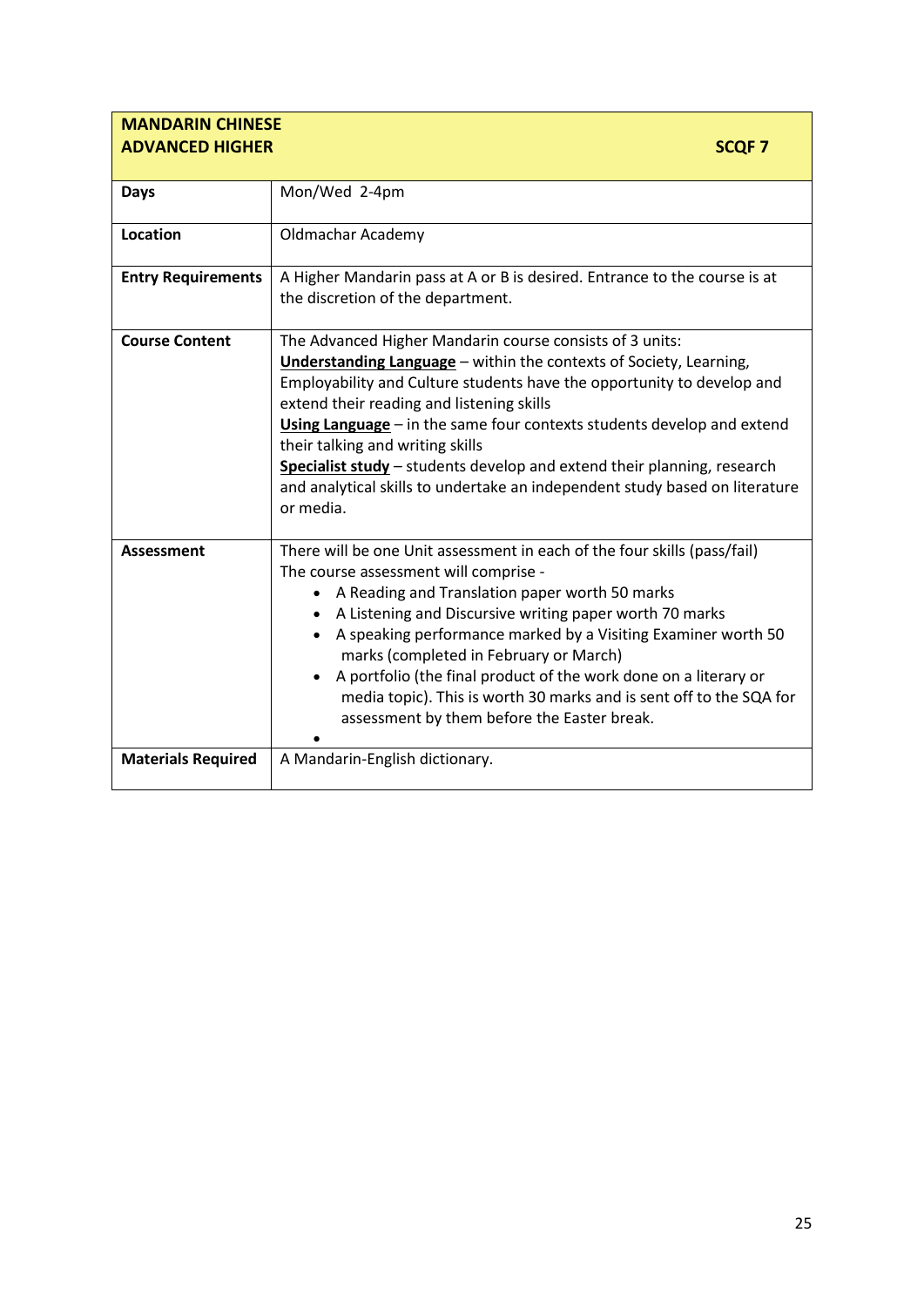| <b>MANDARIN CHINESE</b><br><b>HIGHER</b> | <b>SCQF6</b>                                                                                                                                                                                                                                                                                                                                                                                                                                                                                                                                                                                                                                                                                                                                                                |  |
|------------------------------------------|-----------------------------------------------------------------------------------------------------------------------------------------------------------------------------------------------------------------------------------------------------------------------------------------------------------------------------------------------------------------------------------------------------------------------------------------------------------------------------------------------------------------------------------------------------------------------------------------------------------------------------------------------------------------------------------------------------------------------------------------------------------------------------|--|
| <b>Days</b>                              | Mon/Wed 2-4pm                                                                                                                                                                                                                                                                                                                                                                                                                                                                                                                                                                                                                                                                                                                                                               |  |
| <b>Location</b>                          | Oldmachar Academy                                                                                                                                                                                                                                                                                                                                                                                                                                                                                                                                                                                                                                                                                                                                                           |  |
| <b>Entry Requirements</b>                | A pass at National 5 Mandarin at grade A or B. This course is also an option<br>for pupils with a native Chinese speaking background and some Chinese<br>reading and writing skills who may not have formally studied Mandarin in<br>Scotland in the past.                                                                                                                                                                                                                                                                                                                                                                                                                                                                                                                  |  |
| <b>Course Content</b>                    | This course builds on previous language learning skills in the development<br>of communicative competence in Mandarin.<br>The course consists of two units:<br><b>Understanding Language</b> - developing and extending reading and<br>1.<br>listening skills in Mandarin, and developing knowledge and<br>understanding of detailed and complex language in the contexts of<br>society, learning, employability, and culture.<br>2.<br><b>Using Language</b> - developing and extending talking and writing<br>skills in Mandarin, and developing knowledge and understanding of<br>detailed and complex language covering the same four contexts.<br>3.                                                                                                                   |  |
| <b>Assessment</b>                        | To gain the award for the course, learners must pass the Course<br>assessments. There is likely to be an extra assessment at some point in the<br>year. We are still waiting for this to be confirmed by the SQA.<br>The external assessment determines the final grade for the course (A-D)<br>and will consist of 3 parts:<br>- a Reading and Writing question paper (2 hours 10 minutes, worth 40<br>marks);<br>- a Listening and Writing paper (1 hour 20 minutes, worth 30 marks);<br>- a Talking performance worth 30 marks.<br>The Reading, Writing and Listening papers will be externally set and<br>marked by the SQA, the Talking performance will be conducted, recorded<br>and marked internally in line with SQA marking instructions and quality<br>assured. |  |
| <b>Materials Required</b>                | A Mandarin-English Dictionary                                                                                                                                                                                                                                                                                                                                                                                                                                                                                                                                                                                                                                                                                                                                               |  |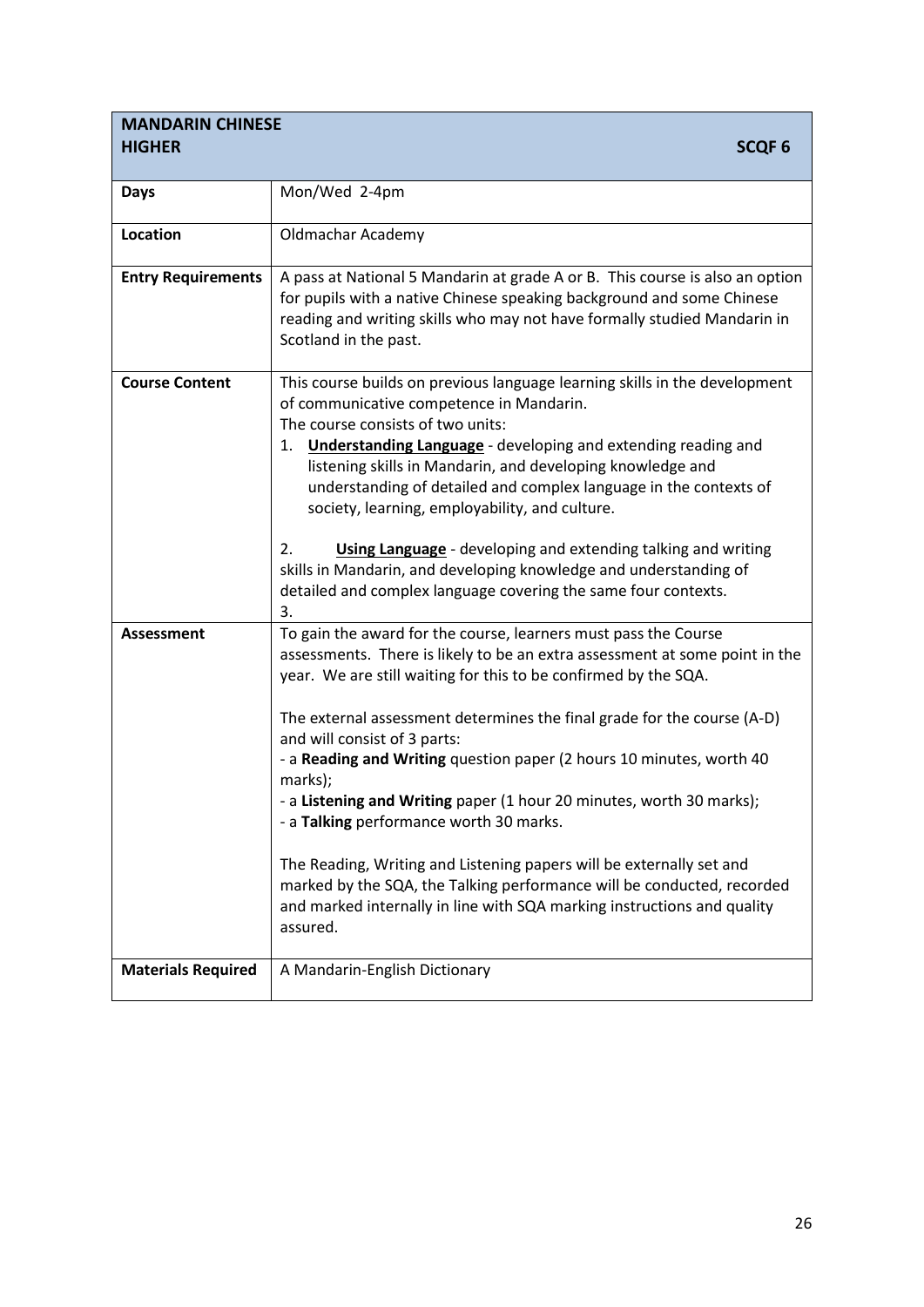| <b>MANDARIN CHINESE</b>             |                                                                                                                                                                                                                                                                                                                                                                                                                                                                                                                                                                                                                                                                                                                                                                                                                                                                                                  |  |
|-------------------------------------|--------------------------------------------------------------------------------------------------------------------------------------------------------------------------------------------------------------------------------------------------------------------------------------------------------------------------------------------------------------------------------------------------------------------------------------------------------------------------------------------------------------------------------------------------------------------------------------------------------------------------------------------------------------------------------------------------------------------------------------------------------------------------------------------------------------------------------------------------------------------------------------------------|--|
| <b>NATIONAL 4/5</b>                 | SCQF 4/5                                                                                                                                                                                                                                                                                                                                                                                                                                                                                                                                                                                                                                                                                                                                                                                                                                                                                         |  |
| <b>Days</b>                         | Mon/Wed 2-4pm                                                                                                                                                                                                                                                                                                                                                                                                                                                                                                                                                                                                                                                                                                                                                                                                                                                                                    |  |
| Location                            | Oldmachar Academy                                                                                                                                                                                                                                                                                                                                                                                                                                                                                                                                                                                                                                                                                                                                                                                                                                                                                |  |
| <b>Entry</b><br><b>Requirements</b> | Third or Fourth Level Modern Languages Experiences and Outcomes or to have<br>gained a pass at the SQA Mandarin Languages for Life and Work Award or N4<br>Mandarin.<br>This course is also suitable for learners who are sitting, or have already gained a<br>Higher pass in, another Modern Language but have little previous knowledge of<br>Mandarin.                                                                                                                                                                                                                                                                                                                                                                                                                                                                                                                                        |  |
| <b>Course</b><br><b>Content</b>     | This course builds on the language learning skills developed in the Broad<br>General Education phase in the contexts of 'Society', 'Learning', 'Employability'<br>and 'Culture'. The course provides learners with the opportunities to: develop<br>skills in Reading, Listening, Talking and Writing; develop understanding of how<br>language works; use different media effectively for learning and<br>communication; use language to communicate ideas and information;<br>enhance their understanding and enjoyment of their own and other<br>cultures.<br>The Course is made up of 2 mandatory Units:<br>1) Understanding Language - developing reading and listening skills;<br>2) Using Language - developing talking and writing skills;<br>For National 4, there is also an Added Value Unit: Assignment - the opportunity<br>to apply language skills to investigate a chosen topic. |  |
| <b>Assessment</b>                   | To achieve the National 4 Modern Languages Course, learners must pass all of<br>the required Units, including the Added Value Unit. National 4 Courses are not<br>graded and all Units are internally assessed on a pass/fail basis in line with SQA<br>marking instructions and quality assured.<br>To gain the award for the N5 course, learners must complete an assignment and<br>pass the Course assessment (exam), which determines the final grade for the<br>course (A-D) and will consist of 5 components                                                                                                                                                                                                                                                                                                                                                                               |  |
|                                     | Component 1: question paper 1 Reading (2 hours, worth 30 marks)<br>Component 2: question paper 1 Writing (2 hours, worth 20 marks) Component<br>3: question paper 2 Listening (30 minutes, worth 20 marks) Component 4:<br>Assignment (written in class, worth 20 marks)<br>Component 5: Performance-talking (a presentation and<br>conversation, approximately 6-8 minutes, worth 30 marks)<br>The Reading, Writing and Listening papers will be externally set and marked by<br>the SQA, the Speaking performance will be conducted, recorded and marked<br>internally in line with SQA marking instructions and quality assured. The writing<br>assignment will be produced in class under exam conditions and marked by the<br>SQA                                                                                                                                                           |  |
| <b>Materials</b><br>Required        | A Mandarin-English dictionary.                                                                                                                                                                                                                                                                                                                                                                                                                                                                                                                                                                                                                                                                                                                                                                                                                                                                   |  |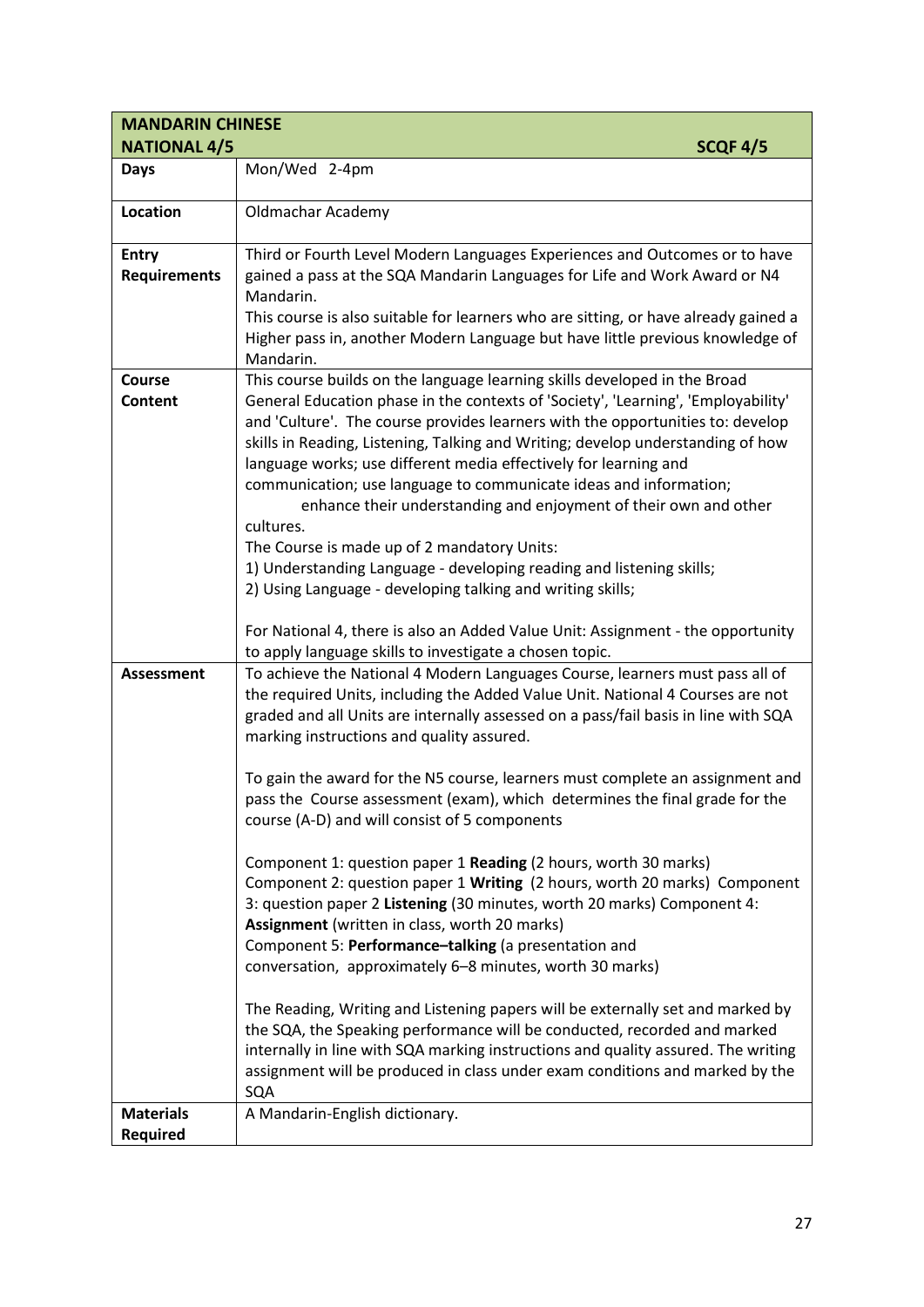| <b>MATHEMATICS OF MECHANICS</b> | <b>ADVANCED HIGHER</b><br><b>SCQF7</b>                                                                                                                                                                                                                                                                                                                                                                                                                                                                                                                                                                                                                                                                                        |
|---------------------------------|-------------------------------------------------------------------------------------------------------------------------------------------------------------------------------------------------------------------------------------------------------------------------------------------------------------------------------------------------------------------------------------------------------------------------------------------------------------------------------------------------------------------------------------------------------------------------------------------------------------------------------------------------------------------------------------------------------------------------------|
| <b>Days</b>                     | Tue/Thur 2-4pm                                                                                                                                                                                                                                                                                                                                                                                                                                                                                                                                                                                                                                                                                                                |
| <b>Location</b>                 | Harlaw Academy                                                                                                                                                                                                                                                                                                                                                                                                                                                                                                                                                                                                                                                                                                                |
| <b>Entry Requirements</b>       | Higher Maths and Higher Physics pass at A or B is desired. Entrance to the<br>course is at the discretion of the department.                                                                                                                                                                                                                                                                                                                                                                                                                                                                                                                                                                                                  |
|                                 | Pupils should also be studying Advanced Higher Mathematics.                                                                                                                                                                                                                                                                                                                                                                                                                                                                                                                                                                                                                                                                   |
|                                 | Mathematics of Mechanics can be taken as a fourth Advanced Higher, if a<br>pupil is also studying Maths and Physics at Advanced Higher.                                                                                                                                                                                                                                                                                                                                                                                                                                                                                                                                                                                       |
| <b>Course Content</b>           | Learners study mechanics in a way that recognises problem solving as an<br>essential skill. The focus within the course is placed firmly on applications<br>of mathematics to real-life contexts and the formulation and<br>interpretation of mathematical models. The course offers depth of applied<br>mathematical experience and, thereby, achieves relevance to further<br>study or employment in the areas of mathematical and physical sciences<br>and engineering. When an Advanced Higher Mathematics of Mechanics<br>course is taken in addition to the Advanced Higher Mathematics course, an<br>opportunity is offered for the candidate to acquire exceptional breadth<br>and depth of mathematical experiences. |
| <b>Assessment</b>               | This course consists of three mandatory units with unit assessments, a<br>prelim, and a final exam.                                                                                                                                                                                                                                                                                                                                                                                                                                                                                                                                                                                                                           |
| <b>Materials Required</b>       | Textbook 'Understanding Mechanics' by Sadler & Thorning.                                                                                                                                                                                                                                                                                                                                                                                                                                                                                                                                                                                                                                                                      |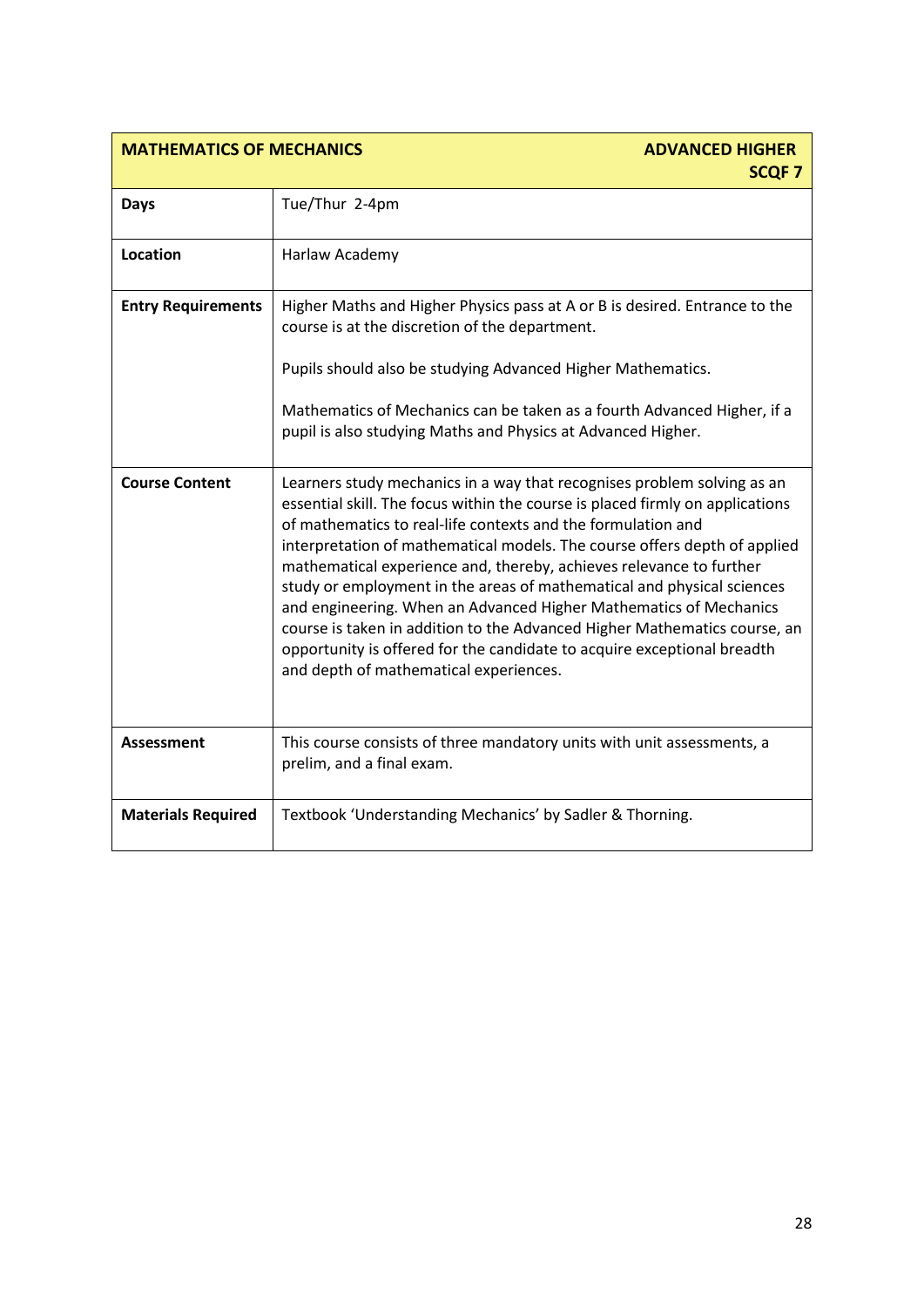| <b>MODERN STUDIES</b>     | <b>ADVANCED HIGHER</b><br><b>SCQF7</b>                                                                                                                                                                                                                                                                                                                                                                                                                                                                                                                                                                                                                                                                                                                                                                                                                                                                                                                                                                                                                                                  |  |
|---------------------------|-----------------------------------------------------------------------------------------------------------------------------------------------------------------------------------------------------------------------------------------------------------------------------------------------------------------------------------------------------------------------------------------------------------------------------------------------------------------------------------------------------------------------------------------------------------------------------------------------------------------------------------------------------------------------------------------------------------------------------------------------------------------------------------------------------------------------------------------------------------------------------------------------------------------------------------------------------------------------------------------------------------------------------------------------------------------------------------------|--|
| <b>Days</b>               | Tue/Thur $2 - 4$ pm<br>Mon/Wed 2-4pm                                                                                                                                                                                                                                                                                                                                                                                                                                                                                                                                                                                                                                                                                                                                                                                                                                                                                                                                                                                                                                                    |  |
| <b>Location</b>           | Aberdeen Grammar School<br>Harlaw<br>or                                                                                                                                                                                                                                                                                                                                                                                                                                                                                                                                                                                                                                                                                                                                                                                                                                                                                                                                                                                                                                                 |  |
| <b>Entry Requirements</b> | A Higher Modern Studies pass at A or B is desired. Entrance to the course<br>is at the discretion of the department.                                                                                                                                                                                                                                                                                                                                                                                                                                                                                                                                                                                                                                                                                                                                                                                                                                                                                                                                                                    |  |
| <b>Course Content</b>     | The overall theme of the course is 'Law and Order and Research Methods'<br>and comprises two units, one of 80 hours and one of 40 hours as outlined<br>below:<br>Unit 1: Social Issues: Law and Order and Research Methods<br><b>Context A: Understanding criminal behaviour</b><br>This includes The nature and extent of criminal behaviour, evaluation of<br>theories of criminal behaviour and the social and economic effects of<br>criminal behaviour.<br><b>Context B: Responses by society to crime</b><br>This includes Theories and explanations of responses to crime, current<br>responses to crime and evaluation of responses to crime.<br>Unit 2 - Researching Contemporary Issues<br>This unit will allow the pupil to carry out independent research on the<br>content of a unit studied at Higher or Advanced Higher in Modern Studies.<br>The pupil will develop the investigative skills of planning, researching,<br>analysing, and presenting through the production of a 4500-word<br>dissertation for which part of the research must involve a primary method. |  |
| <b>Assessment</b>         | To gain a full award for the course, pupils must achieve all the component<br>units of the course (internally assessed) as well as the external<br>assessment. The external assessment comprises of an externally set and<br>assessed question paper and the dissertation. In addition, pupils must<br>pass internal assessments throughout the course relating to the content<br>and research methods related to the main study theme (Unit 1) and<br>practical research methods (Unit 2).                                                                                                                                                                                                                                                                                                                                                                                                                                                                                                                                                                                             |  |
| <b>Materials Required</b> | A ring binder, folder and A4 paper. Pupils need access to the internet as<br>we use Google Classroom a lot and they also need to be able to print<br>articles and handouts as there is a lot of reading.                                                                                                                                                                                                                                                                                                                                                                                                                                                                                                                                                                                                                                                                                                                                                                                                                                                                                |  |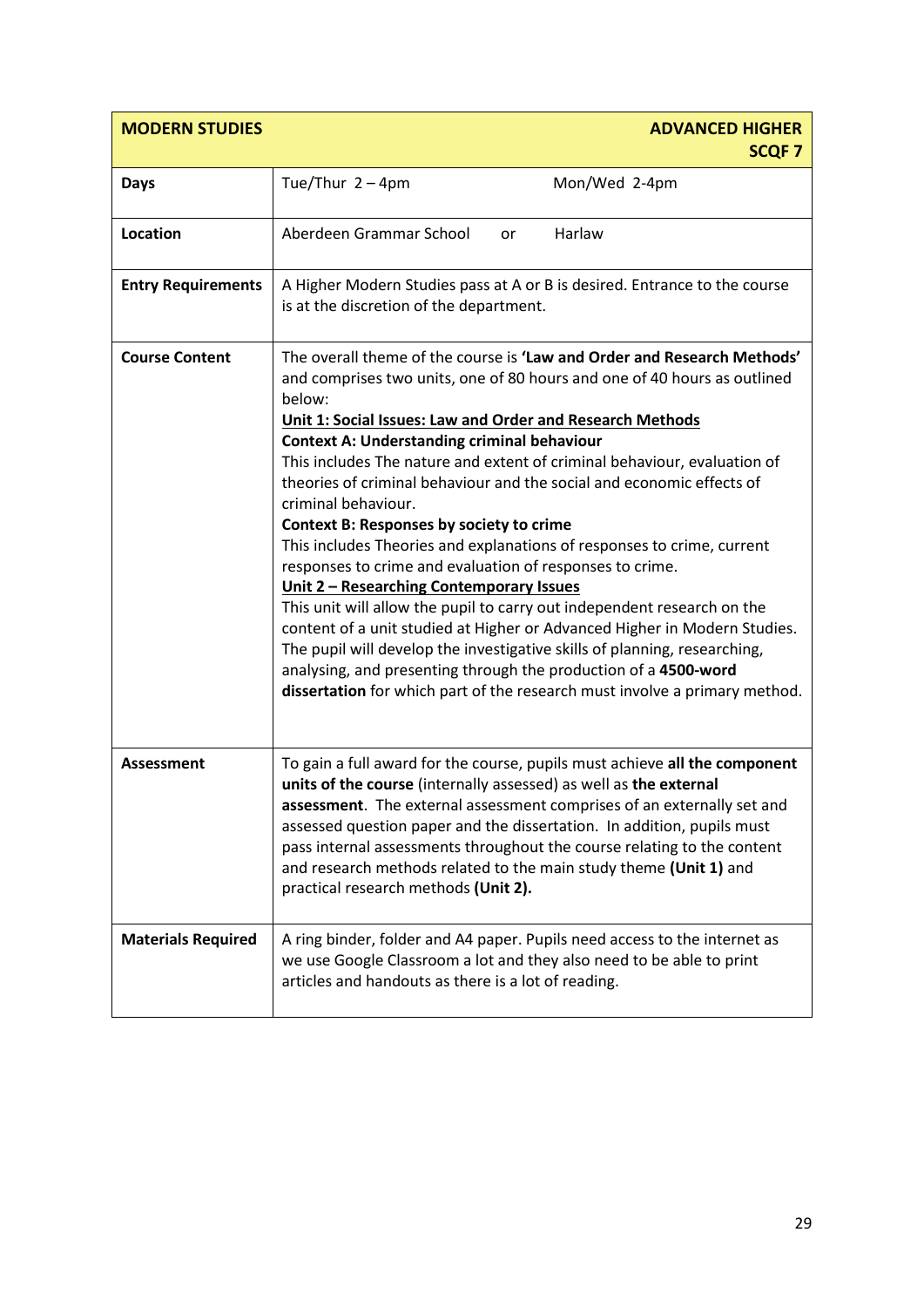| <b>MOVING IMAGE ARTS</b><br><b>AS LEVEL</b> |                                                                                                                                                                                                                                                                                                                                                                                                                                                                                                                                                                                                                                                                                                                                                                                                                                                                                                                                                                                                                                                                                                                                                                                                                                                                                                                            |  |
|---------------------------------------------|----------------------------------------------------------------------------------------------------------------------------------------------------------------------------------------------------------------------------------------------------------------------------------------------------------------------------------------------------------------------------------------------------------------------------------------------------------------------------------------------------------------------------------------------------------------------------------------------------------------------------------------------------------------------------------------------------------------------------------------------------------------------------------------------------------------------------------------------------------------------------------------------------------------------------------------------------------------------------------------------------------------------------------------------------------------------------------------------------------------------------------------------------------------------------------------------------------------------------------------------------------------------------------------------------------------------------|--|
| Days                                        | Mon / Wed 2-4pm                                                                                                                                                                                                                                                                                                                                                                                                                                                                                                                                                                                                                                                                                                                                                                                                                                                                                                                                                                                                                                                                                                                                                                                                                                                                                                            |  |
| <b>Location</b>                             | Station House Media Unit, Station Road, Woodside, Aberdeen<br>AB24 2WB Contact - richard.ferguson@shmu.org.uk                                                                                                                                                                                                                                                                                                                                                                                                                                                                                                                                                                                                                                                                                                                                                                                                                                                                                                                                                                                                                                                                                                                                                                                                              |  |
| <b>Entry</b><br><b>Requirements</b>         | S5 or S6. A qualification in media studies, creative or digital media and/or<br>relevant experience and interest in film-making and film education in an out<br>of school setting.                                                                                                                                                                                                                                                                                                                                                                                                                                                                                                                                                                                                                                                                                                                                                                                                                                                                                                                                                                                                                                                                                                                                         |  |
| <b>Course Content</b>                       | The Moving Image Arts qualification is developed and accredited by the Council for<br>the Curriculum, Examinations and Assessment (CCEA) in Northern Ireland.<br>https://ccea.org.uk/post-16/gce/subjects/gce-moving-image-arts-2016<br>The course examines the history, techniques and creative impact of film, while<br>offering the knowledge and skills to enable students to make their own films.<br>Students will develop a knowledge & understanding of film language, styles,<br>practices and techniques with a focus on key areas of film language such as:<br>Camera, Lighting, Mise en Scene, Sound and Editing by exploring film styles such as<br>the Classical Hollywood Style, Formalism and Realism, and focussing on the work of<br>Alfred Hitchcock. Students will learn to evaluate the work of others and<br>demonstrate a critical awareness of creative and technical purpose & intended<br>audience response in filmmaking. This will then inform the student's own practice<br>as they apply their creative & technical knowledge during the creation of a 3-4<br>minute short film.                                                                                                                                                                                                             |  |
|                                             | http://www.shmu.org.uk/tv/moving-image-arts-level-film-course-202122                                                                                                                                                                                                                                                                                                                                                                                                                                                                                                                                                                                                                                                                                                                                                                                                                                                                                                                                                                                                                                                                                                                                                                                                                                                       |  |
| <b>Assessment</b>                           | Internal assessment unit:<br>Unit AS 1: Realist and Formalist Techniques and the Classical Hollywood -<br>Foundation Portfolio (60% of AS level)<br>Students research Classical Hollywood Style, Realism and Formalism, informing the<br>creation of a 3-4 minute narrative film sequence or $1\frac{1}{2}$ minute animation<br>sequence in response to stimulus provided. The portfolio must include evidence of<br>planning, research, and evaluation.<br><b>Externally assessed unit:</b><br>Unit AS 2: Critical Response (1 hour 30 min) (40% of AS level) Section A: Alfred<br>Hitchcock and the Classical Hollywood Style (45 min)Students answer two<br>questions requiring recall and analysis in response to previously unseen film<br>stimulus taken from one or more of the areas studied. Section B: Formalism: Early<br>European Cinema and American Expressionism (45min)Students answer two<br>questions requiring recall and analysis in response to previously unseen film<br>stimulus taken from one or more of the areas studied.<br>The examination is paperless and completed in a controlled, online environment.<br>Students need to have basic keyboard and navigation skills. While the course is<br>delivered at shmu, students will attend NESCol to sit both the prelim and the final<br>exam. |  |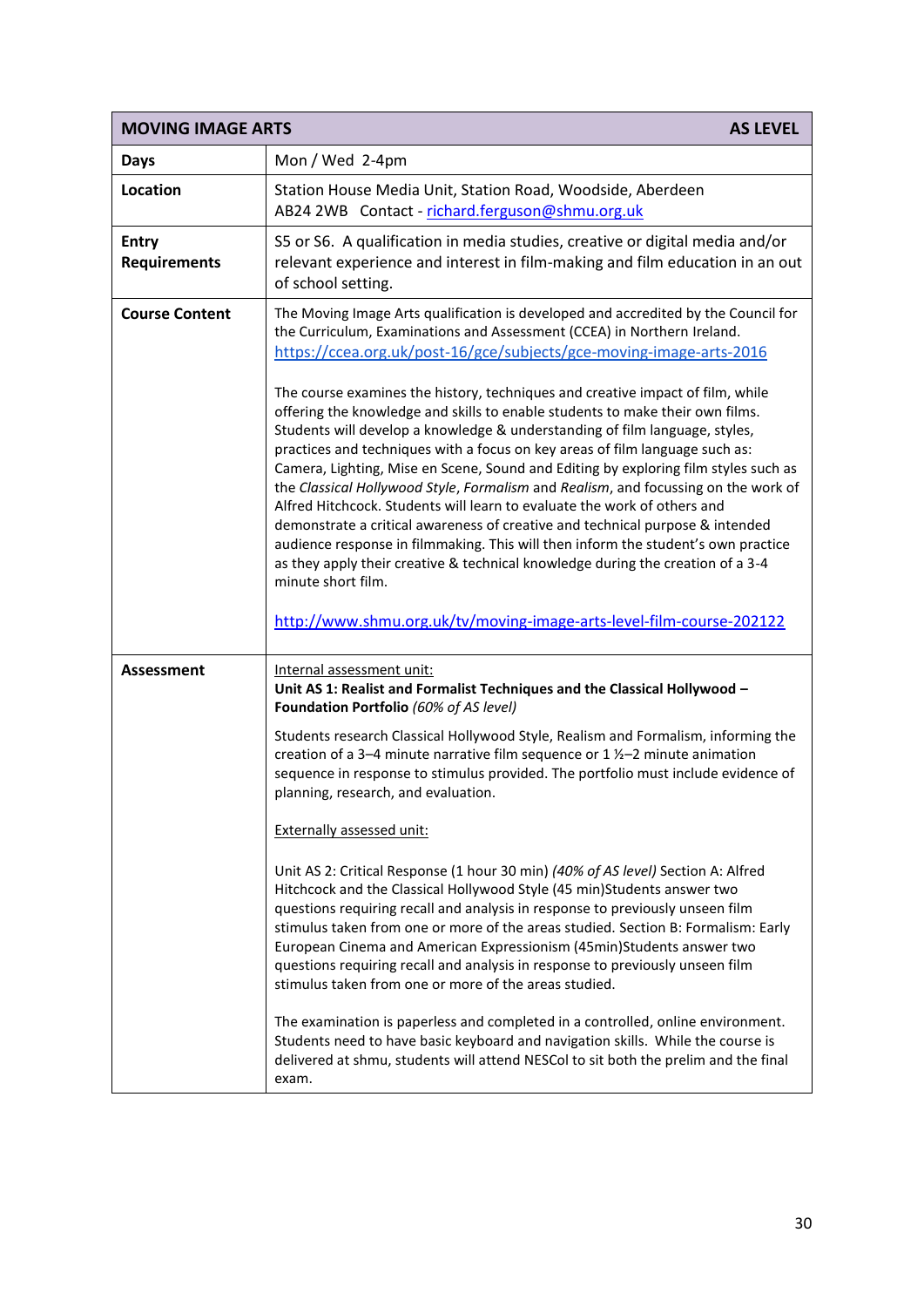| <b>PHYSICS</b>            | <b>ADVANCED HIGHER</b><br><b>SCQF7</b>                                                                                                                                                                                                                                                                                                                                                                                                                                                                                                                                                                                                                                                                                                                                                                                                                                                                                                                                                                                                                                                                                                                                                                                                                                                                                                               |  |
|---------------------------|------------------------------------------------------------------------------------------------------------------------------------------------------------------------------------------------------------------------------------------------------------------------------------------------------------------------------------------------------------------------------------------------------------------------------------------------------------------------------------------------------------------------------------------------------------------------------------------------------------------------------------------------------------------------------------------------------------------------------------------------------------------------------------------------------------------------------------------------------------------------------------------------------------------------------------------------------------------------------------------------------------------------------------------------------------------------------------------------------------------------------------------------------------------------------------------------------------------------------------------------------------------------------------------------------------------------------------------------------|--|
| <b>Days</b>               | Mon/Wed $2-4$ pm<br>Tue/Thur 2-4pm                                                                                                                                                                                                                                                                                                                                                                                                                                                                                                                                                                                                                                                                                                                                                                                                                                                                                                                                                                                                                                                                                                                                                                                                                                                                                                                   |  |
| <b>Location</b>           | Aberdeen Grammar School<br>Harlaw Academy<br>or                                                                                                                                                                                                                                                                                                                                                                                                                                                                                                                                                                                                                                                                                                                                                                                                                                                                                                                                                                                                                                                                                                                                                                                                                                                                                                      |  |
| <b>Entry Requirements</b> | A Higher Physics and Higher Maths pass at A or B is desired. Entrance to<br>the course is at the discretion of the department.                                                                                                                                                                                                                                                                                                                                                                                                                                                                                                                                                                                                                                                                                                                                                                                                                                                                                                                                                                                                                                                                                                                                                                                                                       |  |
| <b>Course Content</b>     | This course is composed of the following four Units:<br>Rotational Motion and Astrophysics: develop and apply concepts<br>and principles in a wide variety of situations involving angular<br>motion, rotational dynamics, and angular momentum. An<br>astronomical perspective is developed through a study of<br>gravitation, leading to work on general relativity and stellar<br>physics.<br>Quanta and Waves: develop and apply concepts and principles in<br>a wide variety of situations involving quantum theory and waves.<br>The Unit introduces non-classical physics and considers the origin<br>and composition of cosmic radiation. Simple harmonic motion is<br>introduced. Work on wave theory is developed including:<br>Interference, Division of amplitude, Division of wavelength, and<br>Polarisation.<br>Electromagnetism (half-unit): develop and apply concepts and<br>$\bullet$<br>principles in a wide variety of situations involving<br>electromagnetism. Electric and magnetic fields and capacitors and<br>inductors used in d.c. and a.c. circuits.<br>Investigating Physics (half-unit): this unit offers opportunities for<br>$\bullet$<br>independent learning set within the context of experimental<br>physics. Learners will identify, research, plan and carry out a<br>physics investigation of their choice. |  |
| <b>Assessment</b>         | Throughout the course, learners must:<br>apply skills of scientific inquiry and draw on knowledge and<br>understanding of the key areas to carry out an experiment<br>draw on knowledge and understanding of the key areas and apply<br>$\bullet$<br>scientific skills, typically in an end of unit assessment.<br>research, plan and carry out investigative practical work on a<br>$\bullet$<br>chosen physics topic<br>To gain the award of the Course, the learner must pass all of the Units as<br>well as the Course assessment. Course assessment will provide the basis<br>for grading attainment in the Course award at levels A-D. The Course<br>assessment is externally assessed and composed of the following two<br>components:<br>Component 1 - question paper 100 marks<br>Component 2 - project 30 marks                                                                                                                                                                                                                                                                                                                                                                                                                                                                                                                            |  |
| <b>Materials Required</b> |                                                                                                                                                                                                                                                                                                                                                                                                                                                                                                                                                                                                                                                                                                                                                                                                                                                                                                                                                                                                                                                                                                                                                                                                                                                                                                                                                      |  |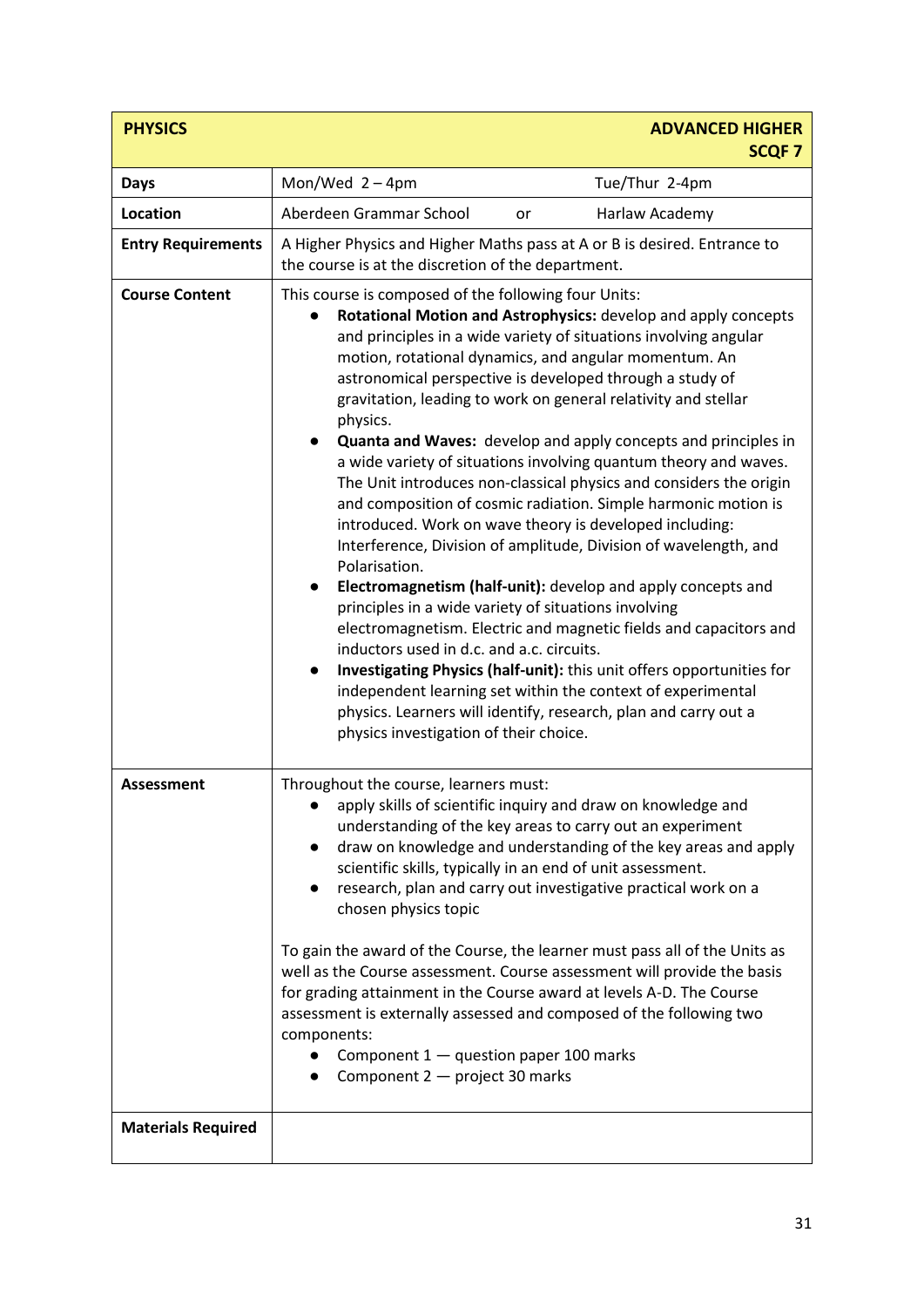| <b>Scientific Technologies</b> | <b>NPA Level 6</b><br><b>SCQF6</b>                                                                                                                                                                                                                                                                                                                                                                                                                                                                                                                                                                                                                                                                                                                                                                                            |  |
|--------------------------------|-------------------------------------------------------------------------------------------------------------------------------------------------------------------------------------------------------------------------------------------------------------------------------------------------------------------------------------------------------------------------------------------------------------------------------------------------------------------------------------------------------------------------------------------------------------------------------------------------------------------------------------------------------------------------------------------------------------------------------------------------------------------------------------------------------------------------------|--|
| <b>Days</b>                    | Mon $2.00 - 3.40$ pm<br>Wed $1.10 - 2.50$ pm                                                                                                                                                                                                                                                                                                                                                                                                                                                                                                                                                                                                                                                                                                                                                                                  |  |
| <b>Location</b>                | St. Machar Academy                                                                                                                                                                                                                                                                                                                                                                                                                                                                                                                                                                                                                                                                                                                                                                                                            |  |
| <b>Entry Requirements</b>      | Pupils should have achieved a pass in any of the following subjects:<br>National 5 Biology, National 5 Chemistry, National 5 Physics, National 5<br>Laboratory Science, NPA Applied Sciences.                                                                                                                                                                                                                                                                                                                                                                                                                                                                                                                                                                                                                                 |  |
| <b>Course Content</b>          | There are four units:<br>Laboratory Safety (SCQF Level 5)<br>Mathematics for Science 2 (SCQF Level 5)<br>Fundamental Chemistry: An Introduction (SCQF Level 6)<br>Experimental Procedures: Science (SCQF Level 6)<br>The group award develops the skills required to work in science-based<br>industries. Learners will have the opportunity to enhance their skills in<br>performing experimental procedures, processing, analysing and<br>evaluating the results obtained.<br>The Fundamental Chemistry unit covers atomic structure, periodic<br>table, acids/alkalis, organic chemistry and chemical equations and<br>calculations.<br>The Laboratory Safety unit covers common hazards and safety<br>procedures.<br>Mathematics for Science develops basic skills in calculation, algebra,<br>graph reading and drawing. |  |
| <b>Assessment</b>              | Continuous assessment - a series of open and closed book assessments in<br>addition to practical activities.                                                                                                                                                                                                                                                                                                                                                                                                                                                                                                                                                                                                                                                                                                                  |  |
| <b>Materials Required</b>      | Scientific calculator                                                                                                                                                                                                                                                                                                                                                                                                                                                                                                                                                                                                                                                                                                                                                                                                         |  |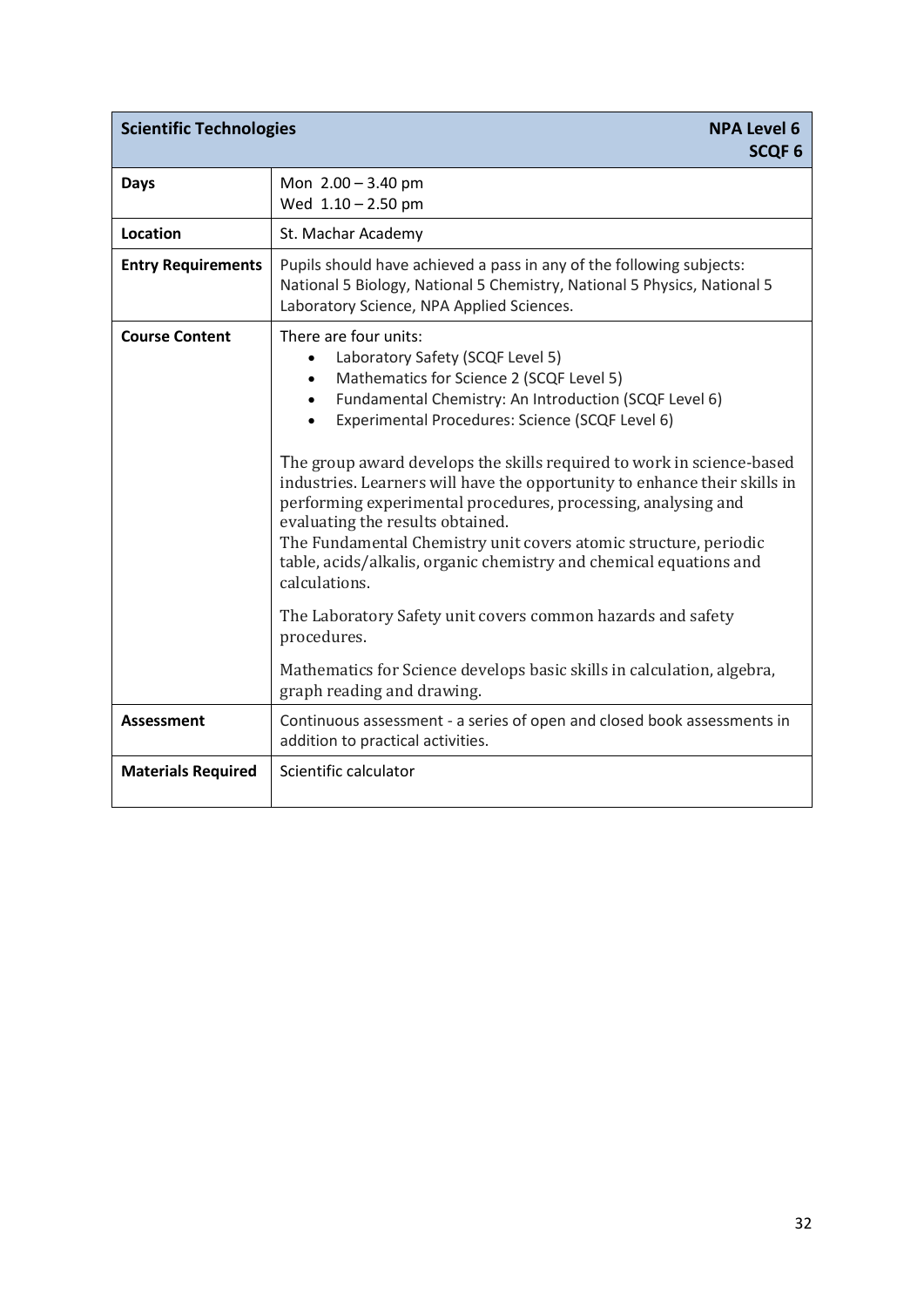| <b>Social Services and Healthcare</b> |                                                                                                                                                                                                                                                                                                            | <b>Foundation Apprenticeship</b><br><b>SCQF6</b>                     |  |
|---------------------------------------|------------------------------------------------------------------------------------------------------------------------------------------------------------------------------------------------------------------------------------------------------------------------------------------------------------|----------------------------------------------------------------------|--|
| <b>Days</b>                           | Monday 2pm-4pm & Wednesday 1.10pm-3.10pm                                                                                                                                                                                                                                                                   |                                                                      |  |
|                                       | 0r                                                                                                                                                                                                                                                                                                         |                                                                      |  |
|                                       | Tuesday 2pm-4pm & Thursday 1.10pm-3.10pm                                                                                                                                                                                                                                                                   |                                                                      |  |
|                                       | And                                                                                                                                                                                                                                                                                                        |                                                                      |  |
|                                       | Placement (1 full day or 2 half days - flexible to suit timetable)                                                                                                                                                                                                                                         |                                                                      |  |
| Location                              | St Machar Academy                                                                                                                                                                                                                                                                                          |                                                                      |  |
| <b>Entry Requirements</b>             | Healthcare, Adult Care, Social Work.                                                                                                                                                                                                                                                                       | An interest in working or further study in a relevant sector such as |  |
|                                       | Students should have a range of qualifications that demonstrate their<br>ability to work at SCQF Level 6, and cope with the written and demands of<br>the course.                                                                                                                                          |                                                                      |  |
| <b>Course Content</b>                 | The Foundation Apprenticeship in Social Services & Healthcare is for<br>pupils in S5 and S6. You will complete a National Progression Award at<br>SCQF Level 6 in Social Services & Healthcare and 4 Mandatory Units of the<br>SVQ 2 Social Services & Healthcare.                                         |                                                                      |  |
|                                       | The National Progression Award will include units in:                                                                                                                                                                                                                                                      |                                                                      |  |
|                                       | -Social Services in Scotland<br>-Safeguarding People<br>-Communication in Care Relationships<br>-Safe Practice and Wellbeing in Social Services<br>-Human Development and Social Influences                                                                                                                |                                                                      |  |
|                                       | You will also undertake work-based learning during which you will gain<br>the mandatory units of the SVQ Level 2 qualification. Two additional<br>optional SVQ Level 2 units must be completed upon entry to the social<br>services workforce. These units are                                             |                                                                      |  |
|                                       | -Support effective communication<br>-Support the health and safety of yourself and individuals<br>-Develop your own knowledge and practice<br>-Support the safeguarding of individual                                                                                                                      |                                                                      |  |
| <b>Career progression</b>             | -Can progress onto Modern Apprenticeship<br>-Successful completion of this course allows direct entry into related<br>courses at NESCOL<br>-Universities recognise this course as equivalent of at least 1 Higher. RGU<br>recognise this course as 2xHigher Bs if you are applying to a related<br>degree. |                                                                      |  |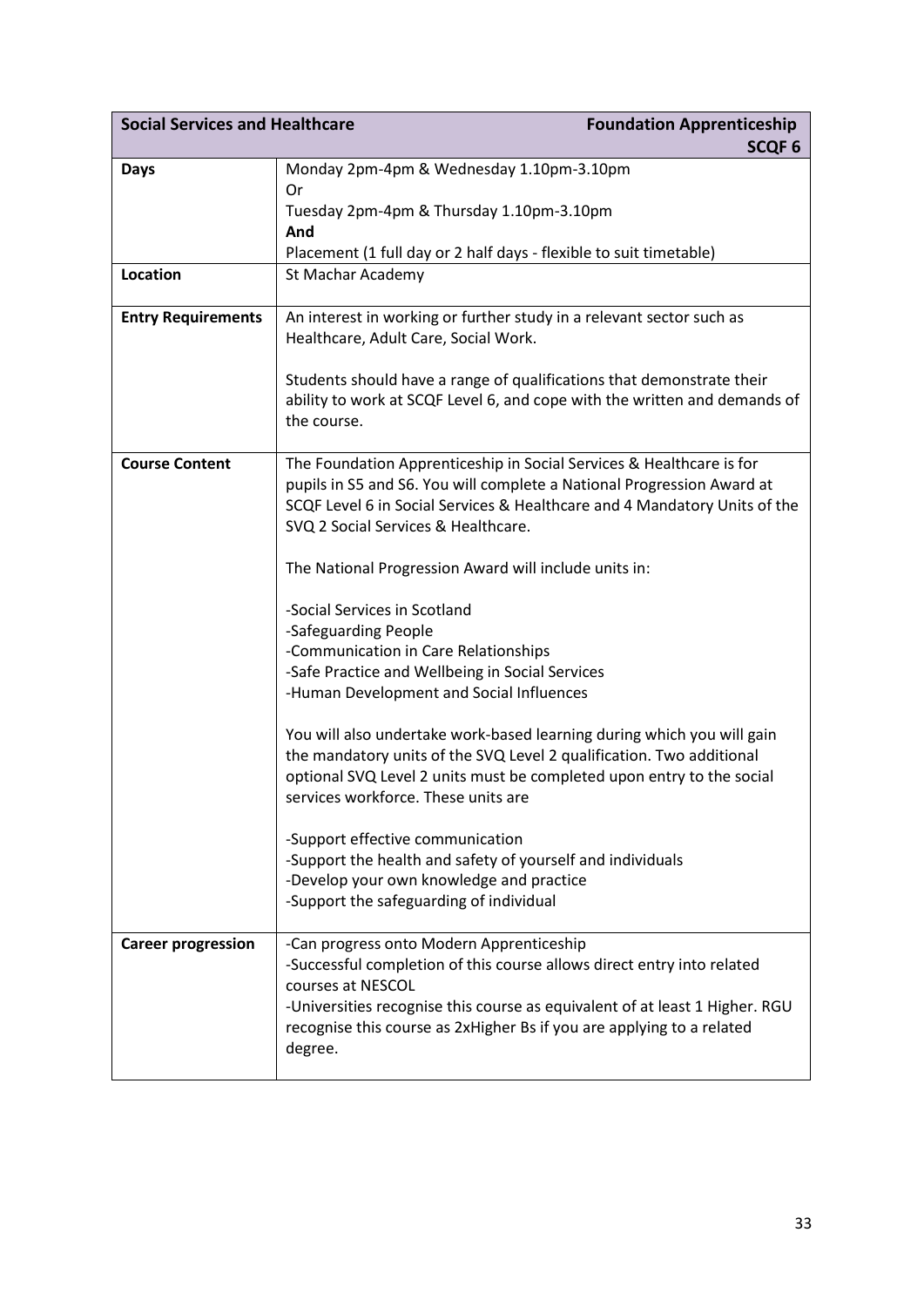

# **Course Locations and Bus Routes**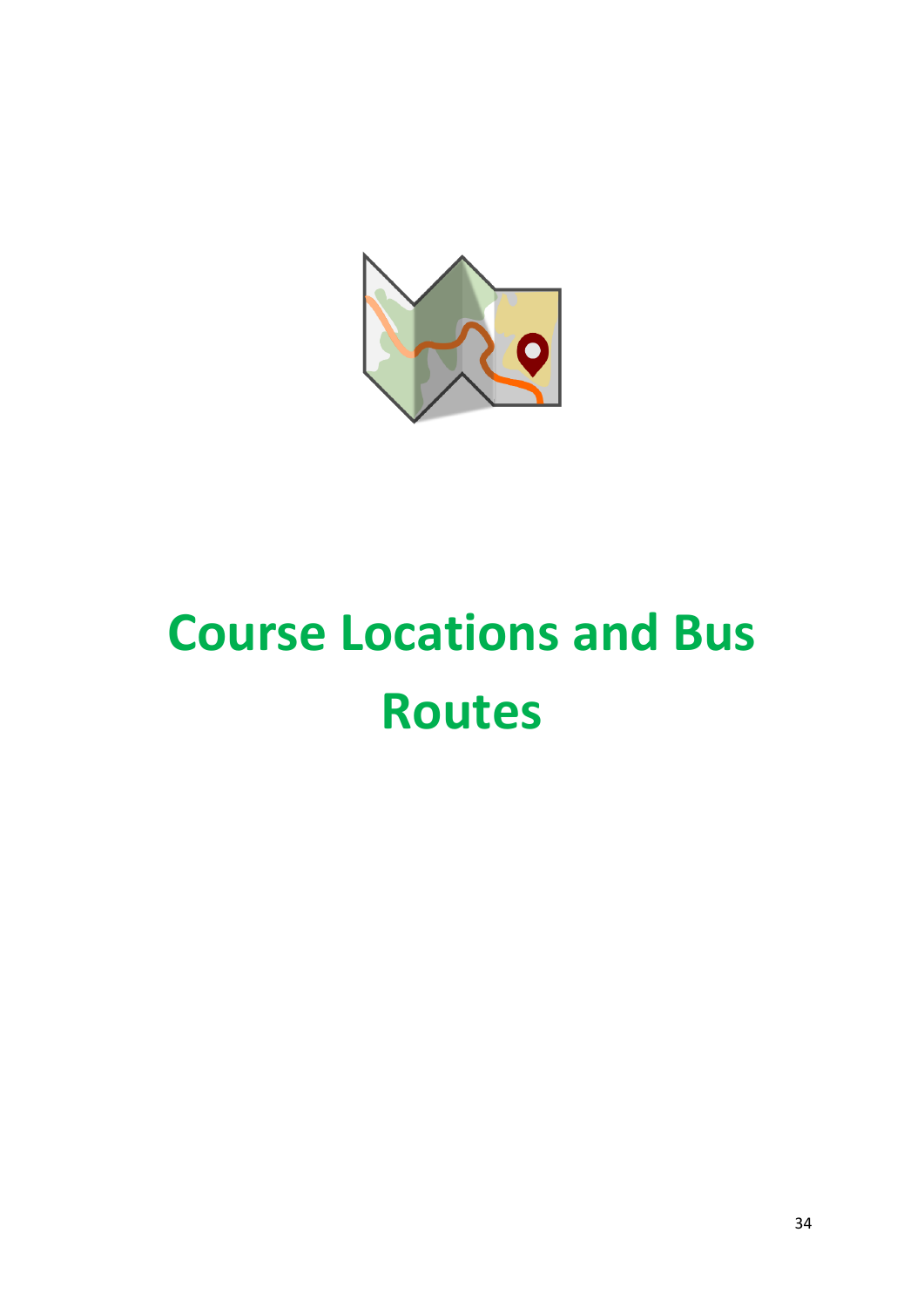

# **Aberdeen Grammar School**

**Address**: Skene Street, Aberdeen, AB10 1HT

[https://www.google.com/maps/place/Aberdeen+Grammar+School/@57.146861,-](https://www.google.com/maps/place/Aberdeen+Grammar+School/@57.146861,-2.1172307,17z/data=!3m1!4b1!4m5!3m4!1s0x48840e216ee19f81:0x538f522001bdb950!8m2!3d57.1468581!4d-2.115042) [2.1172307,17z/data=!3m1!4b1!4m5!3m4!1s0x48840e216ee19f81:0x538f522001bdb950!8m2!3d57.](https://www.google.com/maps/place/Aberdeen+Grammar+School/@57.146861,-2.1172307,17z/data=!3m1!4b1!4m5!3m4!1s0x48840e216ee19f81:0x538f522001bdb950!8m2!3d57.1468581!4d-2.115042) [1468581!4d-2.115042](https://www.google.com/maps/place/Aberdeen+Grammar+School/@57.146861,-2.1172307,17z/data=!3m1!4b1!4m5!3m4!1s0x48840e216ee19f81:0x538f522001bdb950!8m2!3d57.1468581!4d-2.115042)

#### **Bus Routes:**

- Take any bus to Union Street. Get off at the west end then walk down Rose Street.
- Take the no.3 to South Mount Street then walk through Leadside Road.

# **Harlaw Academy**

**Address:** 18 – 20 Albyn Place, Aberdeen, AB10 1RG

[https://www.google.com/maps/place/Harlaw+Academy/@57.1425014,-](https://www.google.com/maps/place/Harlaw+Academy/@57.1425014,-2.1191185,17z/data=!3m1!4b1!4m5!3m4!1s0x488411d864f5fd8b:0xb56d4f61dc17842e!8m2!3d57.1424985!4d-2.1169298) [2.1191185,17z/data=!3m1!4b1!4m5!3m4!1s0x488411d864f5fd8b:0xb56d4f61dc17842e!8m2!3d57.](https://www.google.com/maps/place/Harlaw+Academy/@57.1425014,-2.1191185,17z/data=!3m1!4b1!4m5!3m4!1s0x488411d864f5fd8b:0xb56d4f61dc17842e!8m2!3d57.1424985!4d-2.1169298) [1424985!4d-2.1169298](https://www.google.com/maps/place/Harlaw+Academy/@57.1425014,-2.1191185,17z/data=!3m1!4b1!4m5!3m4!1s0x488411d864f5fd8b:0xb56d4f61dc17842e!8m2!3d57.1424985!4d-2.1169298)

#### **Bus Routes:**

- Take any bus to Holburn Junction and walk up to Albyn Place.
- No. 11 and 13 go past the school.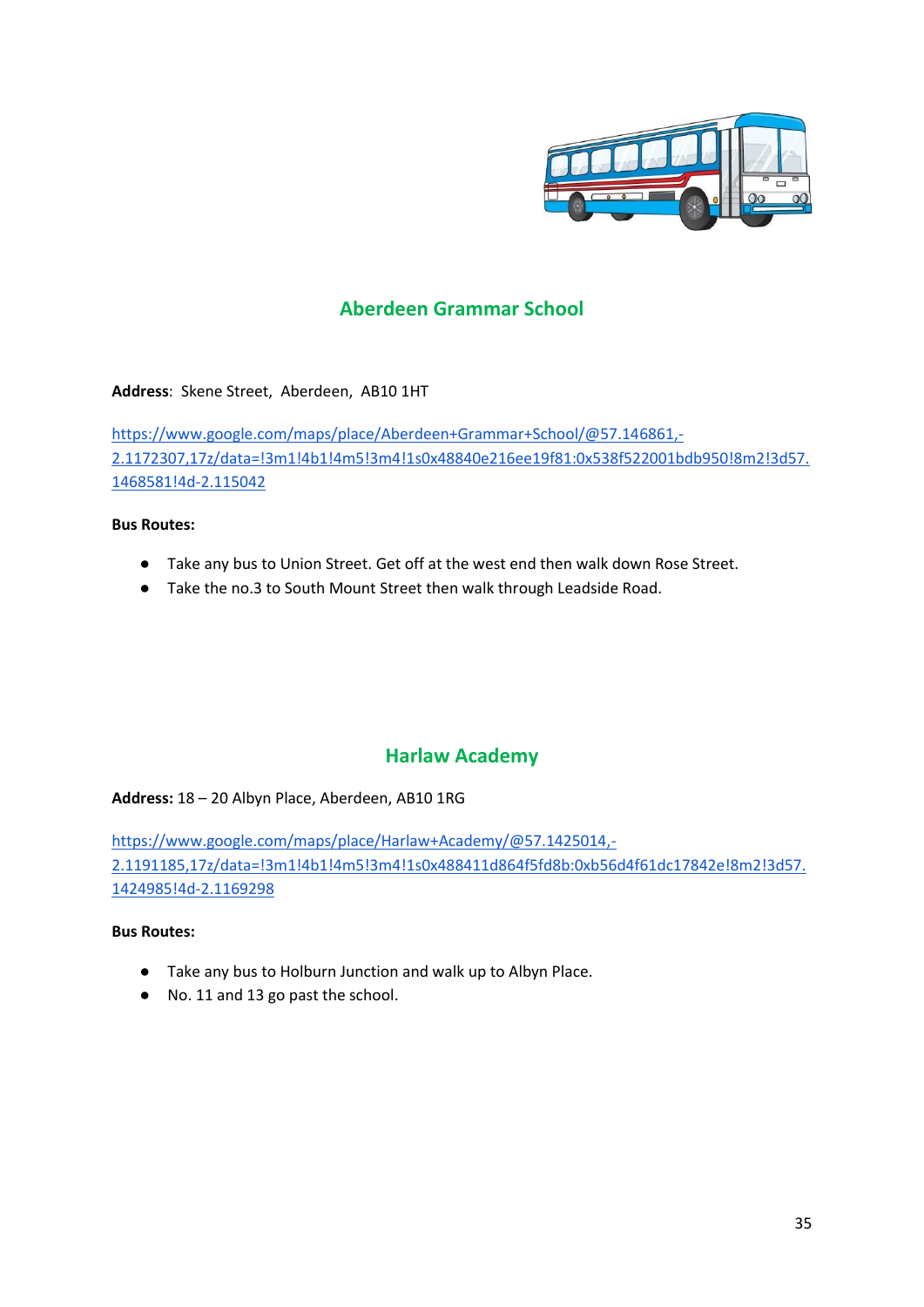# **Hazlehead Academy**

#### **Address:** Groats Road (off Queen's Road), Aberdeen, AB15 8BE

[https://www.google.com/maps/place/Hazlehead+Academy/@57.1445588,-](https://www.google.com/maps/place/Hazlehead+Academy/@57.1445588,-2.1803296,15.75z/data=!4m5!3m4!1s0x4884110989724e6f:0x11fa08a085d1e0ba!8m2!3d57.1436923!4d-2.1783036) [2.1803296,15.75z/data=!4m5!3m4!1s0x4884110989724e6f:0x11fa08a085d1e0ba!8m2!3d57.14369](https://www.google.com/maps/place/Hazlehead+Academy/@57.1445588,-2.1803296,15.75z/data=!4m5!3m4!1s0x4884110989724e6f:0x11fa08a085d1e0ba!8m2!3d57.1436923!4d-2.1783036) [23!4d-2.1783036](https://www.google.com/maps/place/Hazlehead+Academy/@57.1445588,-2.1803296,15.75z/data=!4m5!3m4!1s0x4884110989724e6f:0x11fa08a085d1e0ba!8m2!3d57.1436923!4d-2.1783036)

#### **Bus routes:**

No.11 to the terminus opposite Woodend Hospital. Either walk up Queen's Road a little further, then turn left onto Groats' Road, or take the short cut over the (public) grassy area. (Which can be soggy!)

## **Oldmachar Academy**

**Address:** Jesmond Drive, Bridge of Don, AB22 8UR

[https://www.google.com/maps/place/Oldmachar+Academy/@57.1784623,-](https://www.google.com/maps/place/Oldmachar+Academy/@57.1784623,-2.1276819,14z/data=!4m9!1m2!2m1!1sOldachar+Academy!3m5!1s0x4884120a11a5b9cd:0x48950266930b54da!8m2!3d57.1933184!4d-2.1235511!15sChBPbGRhY2hhciBBY2FkZW15kgENbWlkZGxlX3NjaG9vbA) [2.1276819,14z/data=!4m9!1m2!2m1!1sOldachar+Academy!3m5!1s0x4884120a11a5b9cd:0x489502](https://www.google.com/maps/place/Oldmachar+Academy/@57.1784623,-2.1276819,14z/data=!4m9!1m2!2m1!1sOldachar+Academy!3m5!1s0x4884120a11a5b9cd:0x48950266930b54da!8m2!3d57.1933184!4d-2.1235511!15sChBPbGRhY2hhciBBY2FkZW15kgENbWlkZGxlX3NjaG9vbA) [66930b54da!8m2!3d57.1933184!4d-](https://www.google.com/maps/place/Oldmachar+Academy/@57.1784623,-2.1276819,14z/data=!4m9!1m2!2m1!1sOldachar+Academy!3m5!1s0x4884120a11a5b9cd:0x48950266930b54da!8m2!3d57.1933184!4d-2.1235511!15sChBPbGRhY2hhciBBY2FkZW15kgENbWlkZGxlX3NjaG9vbA)[2.1235511!15sChBPbGRhY2hhciBBY2FkZW15kgENbWlkZGxlX3NjaG9vbA](https://www.google.com/maps/place/Oldmachar+Academy/@57.1784623,-2.1276819,14z/data=!4m9!1m2!2m1!1sOldachar+Academy!3m5!1s0x4884120a11a5b9cd:0x48950266930b54da!8m2!3d57.1933184!4d-2.1235511!15sChBPbGRhY2hhciBBY2FkZW15kgENbWlkZGxlX3NjaG9vbA)

No. 2 bus to Jesmond Drive. Oldmachar Academy is just past Asda,

### **St. Machar Academy**

**Address:** St. Machar Drive, Aberdeen, AB24 3YZ

[https://www.google.com/maps/place/St+Machar+Academy/@57.1661093,-](https://www.google.com/maps/place/St+Machar+Academy/@57.1661093,-2.1136135,17z/data=!3m2!4b1!5s0x48840e0386b8d0bf:0xc9099d792d73e76e!4m5!3m4!1s0x48840e03858cbf23:0xfb624d97a9ceb602!8m2!3d57.1661064!4d-2.1114248) [2.1136135,17z/data=!3m2!4b1!5s0x48840e0386b8d0bf:0xc9099d792d73e76e!4m5!3m4!1s](https://www.google.com/maps/place/St+Machar+Academy/@57.1661093,-2.1136135,17z/data=!3m2!4b1!5s0x48840e0386b8d0bf:0xc9099d792d73e76e!4m5!3m4!1s0x48840e03858cbf23:0xfb624d97a9ceb602!8m2!3d57.1661064!4d-2.1114248) [0x48840e03858cbf23:0xfb624d97a9ceb602!8m2!3d57.1661064!4d-2.1114248](https://www.google.com/maps/place/St+Machar+Academy/@57.1661093,-2.1136135,17z/data=!3m2!4b1!5s0x48840e0386b8d0bf:0xc9099d792d73e76e!4m5!3m4!1s0x48840e03858cbf23:0xfb624d97a9ceb602!8m2!3d57.1661064!4d-2.1114248)

#### **Bus routes:**

- No. 1 or 2 to King Street get off near the roundabout at Seaton, then walk up St. Machar Drive
- No. 17 or 18 along Great Northern Road, get off at roundabout and walk down to school
- No. 20 to Aberdeen University at St. Machar Drive, then walk up to the school.